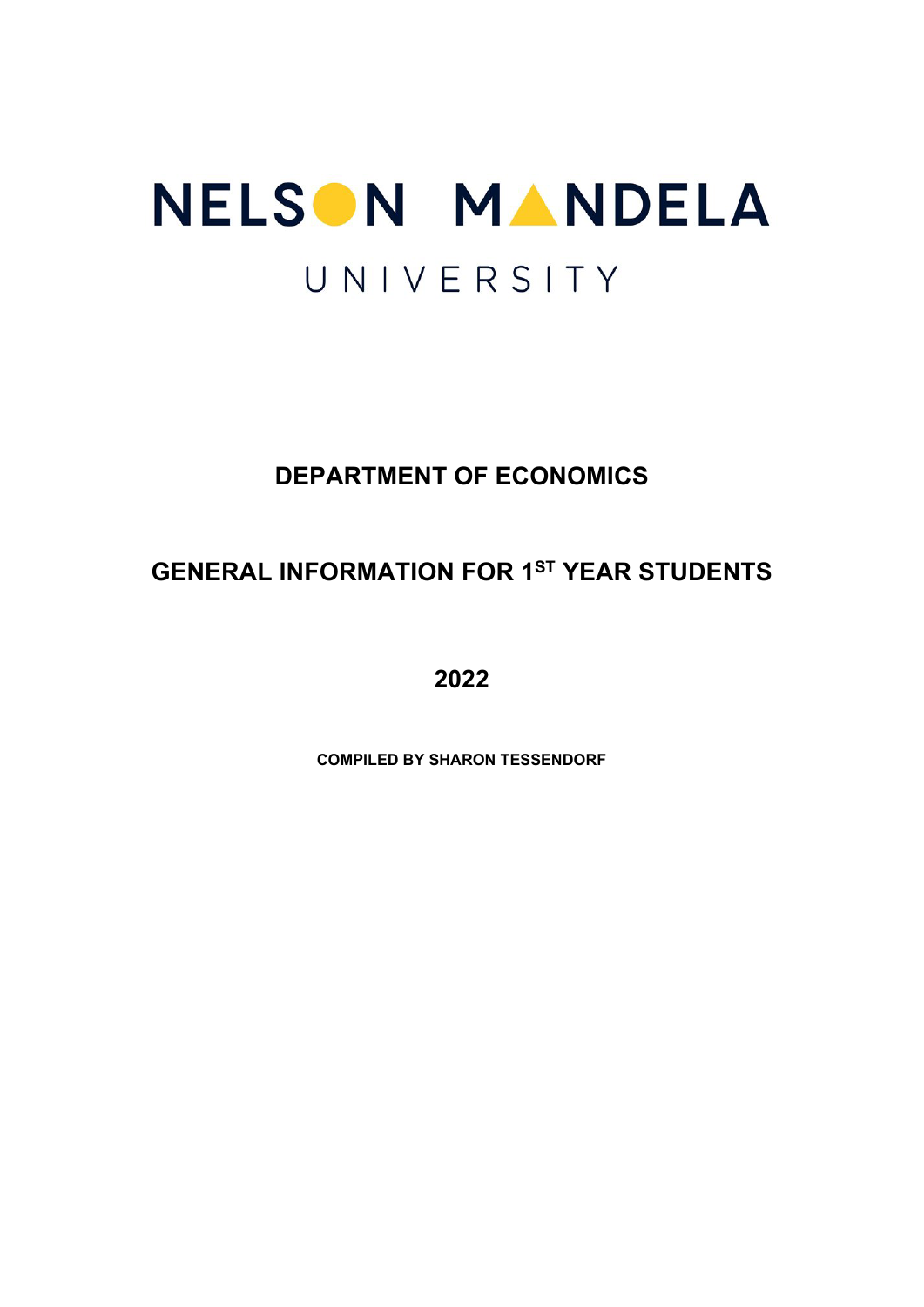| 1.  |                                                                          | Page |
|-----|--------------------------------------------------------------------------|------|
| 2.  | <b>GENERAL</b><br><b>WHAT IS ECONOMICS?</b>                              |      |
| 3.  | <b>STAFF</b>                                                             |      |
| 4.  | <b>ADMINISTRATIVE PERSONNEL</b>                                          | 2    |
| 5.  | <b>ACADEMIC ADVISOR</b>                                                  | 3    |
| 6.  | <b>FACULTY ADMINISTRATORS</b>                                            | 4    |
| 7.  | <b>DIPLOMA: ECONOMICS</b>                                                | 5    |
| 8.  | <b>BACHELOR OF COMMERCE QUALIFICATIONS</b>                               |      |
| 9.  | LECTURES, STATIONERY AND DIGITAL REQUIREMENTS                            | 10   |
| 10. | <b>COMMUNICATING WITH YOUR LECTURERS AND OTHER MEMBERS OF STAFF</b>      | 11   |
| 11. | <b>STUDENT RESPONSIBILITIES</b>                                          | 13   |
| 12. | <b>SPECIAL NEEDS</b>                                                     | 16   |
| 13. | <b>END-OF-MODULE ASSESSMENTS</b>                                         | 16   |
| 14. | <b>OUTLETS FROM WHICH THE PRESCRIBED TEXTBOOKS MAY BE PURCHASED</b>      | 16   |
| 15. | <b>PRESCRIBED TEXTBOOKS: DIPLOMA IN ECONOMICS (EXTENDED)</b>             | 17   |
|     | <b>QUALIFICATION CODE: 4437)</b>                                         |      |
| 16. | <b>PRESCRIBED TEXTBOOKS: DIPLOMA IN ECONOMICS (QUALIFICATION CODE:</b>   | 20   |
|     | 4406)                                                                    |      |
| 17. | <b>PRESCRIBED TEXTBOOKS: BCOM (QUALIFICATION CODES: 40196 AND 45296)</b> | 22   |
| 18. | PRESCRIBED TEXTBOOKS: BCOM (QUALIFICATION CODES: 40120, 40134, 40150     | 26   |
|     | <b>AND 45044)</b>                                                        |      |
| 19. | <b>PROSPECTUS INFORMATION: DIPLOMA QUALIFICATIONS (1ST YEAR MODULES)</b> | 29   |
| 20. | <b>PROSPECTUS INFORMATION: DEGREE QUALIFICATIONS (1ST YEAR MODULES)</b>  | 31   |
| 21. | <b>REGISTRATION INFORMATION</b>                                          | 37   |
|     |                                                                          |      |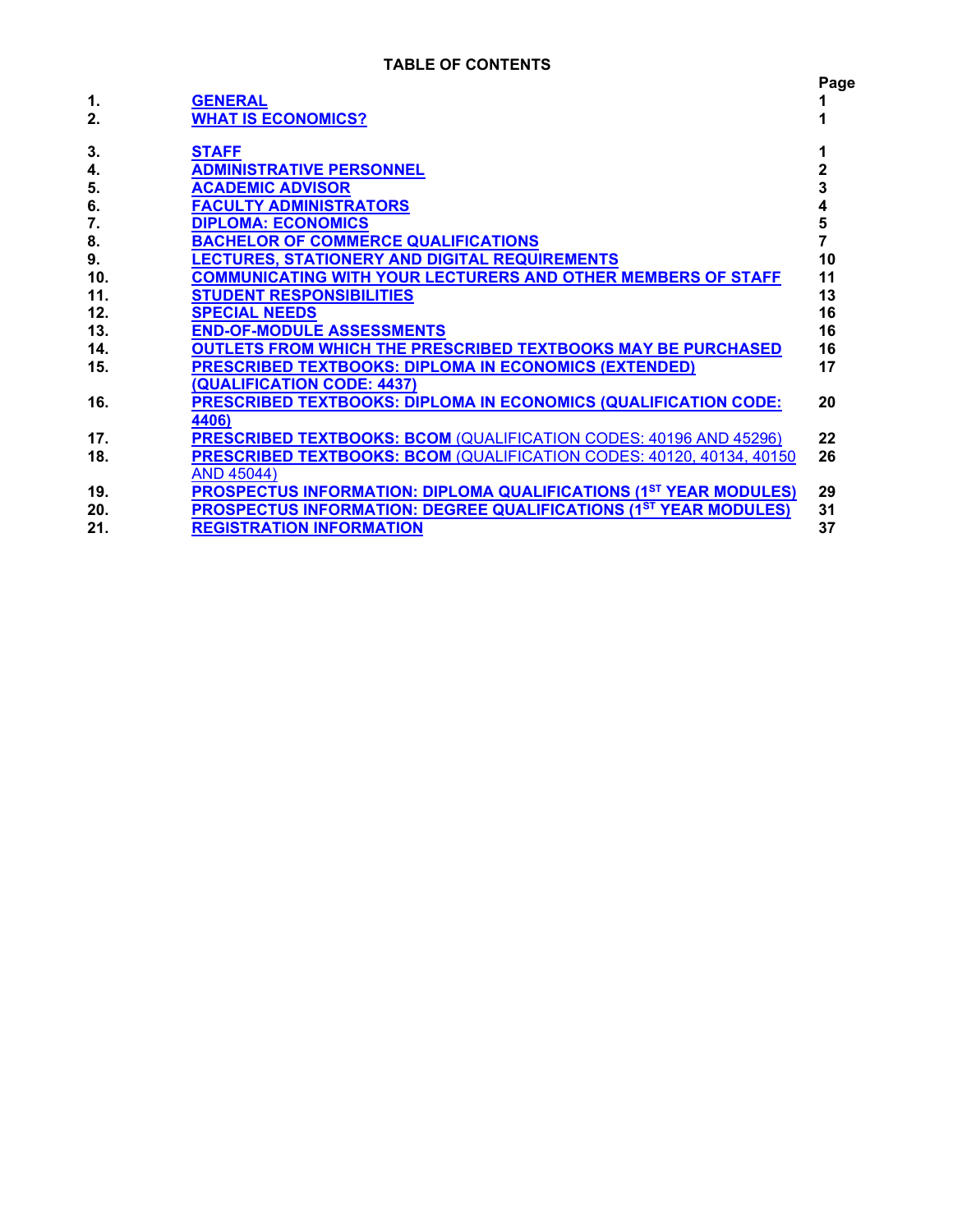#### **1. GENERAL**

<span id="page-2-0"></span>The purpose of this information pamphlet is to provide new students of Economics with specific information and guidelines regarding their studies. Please note that all Economics classes are presented in English.

The members of the Department of Economics undertake to do everything in their power to assist you in completing your studies successfully. You should not hesitate to consult the lecturer concerned when you experience problems, uncertainties and the like with your studies. Consultation hours are indicated in your modules' course outlines. Please adhere to these consultation hours. If you are unable to consult your lecturer during these times, please make an appointment with your respective lecturer **or email one of our Departmental Secretaries, namely Ms Dedré Erasmus (South Campus and George Campus), Ms Elizabeth Moodley (2nd Avenue Campus) or Ms Charlene Cupido (George Campus), (see [Point 4](#page-3-0) for their contact details) so that they may set up an appointment**. The office telephone number and email address of each lecturer is also listed in this guide. As most lecturers are still working from home, we would, however, suggest that you attempt to contact your lecturer either <u>via email</u> or via Microsoft Teams.<br>Further information can be obtained on the departmental website which can be found at: Further information can be obtained on the departmental website which can be found at: [https://economics.mandela.ac.za/.](https://economics.mandela.ac.za/)

# **2. WHAT IS ECONOMICS?**

<span id="page-2-1"></span>Economics is a social science that is concerned with the production, distribution and consumption of goods and services. Economics focuses on the analysis of how economies work and the different relationships between economic players. An advantage of studying Economics is the fact that it gives you a fundamental understanding of how the economy works.

#### **3. STAFF**

#### <span id="page-2-2"></span>*Protocols when communicating with staff*

Communication is extremely important, and is encouraged, especially in these uncertain times. Having said that, it is important to follow certain protocols when sending emails.

The basic, underlying rule is that you should direct all communication to the appropriate person. In other words, if there is an issue with a particular module, you should send an email to that module's lecturer. **Remember to include your student number, your module code and your qualification code in all correspondence.** *Please note:* **You should not address such an email to the Dean of the Faculty or to the Vice-Chancellor**. For more information about sending emails and the correct [protocol](#page-13-0) to follow see [Point 10.](#page-12-0)

#### **Prof Henrik Lloyd (Dean of the Faculty of Business and Economic Sciences)**

Email: [Hendrik.Lloyd@mandela.ac.za](mailto:Hendrik.Lloyd@mandela.ac.za) Office Number: Main Building, South Campus, 0910 Telephone Number: 041 504 3892

#### **Prof Ronney Ncwadi (Director of the School of Economics, Development & Tourism)**

Email: [Ronney.Ncwadi@mandela.ac.za](mailto:Ronney.Ncwadi@mandela.ac.za) Office Number: Main Building, South Campus, 0922 Telephone Number: 041 504 3834

#### **Prof Syden Mishi (Acting Head of Department: Economics)**

Email: [Syden.Mishi@mandela.ac.za](mailto:Syden.Mishi@mandela.ac.za) Office Number: Main Building, South Campus, 0918 Telephone Number: 041 504 4607

# **Dr Noluntu Dyubhele (1st year degree modules co-ordinator: South Campus and George Campus)**

Email: [NoluntuStella.Dyubhele@mandela.ac.za](mailto:NoluntuStella.Dyubhele@mandela.ac.za) Office Number: Main Building, South Campus, 0906 Telephone Number: 041 504 1141

**Mr Christopher Erasmus (1st year degree lecturer: Evening lectures: South Campus)** Email: [s215144198@mandela.ac.za](mailto:s215144198@mandela.ac.za)

**Ms Litha Mini (1st year degree lecturer: Extended: South Campus)** Email: [Litha.Mini@mandela.ac.za](mailto:Litha.Mini@mandela.ac.za) / [s214032108@mandela.ac.za](mailto:s214032108@mandela.ac.za)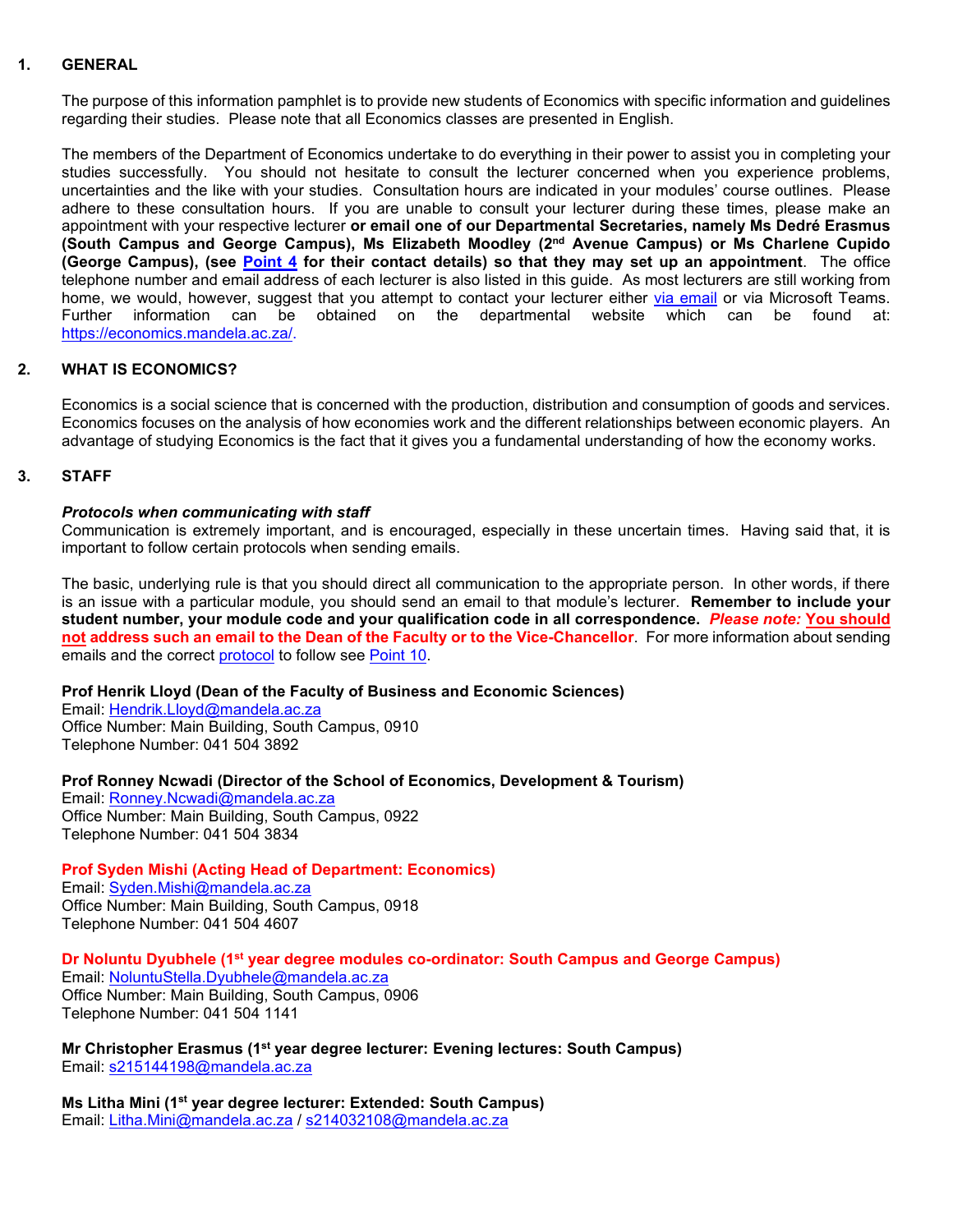**Ms Nomonde Tshabalala (1st year degree lecturer: Extended: George Campus)** Email: [Nomonde.Tshabalala@mandela.ac.za](mailto:Nomonde.Tshabalala@mandela.ac.za) / [s215332423@mandela.ac.za](mailto:s215332423@mandela.ac.za)

# **Mr Clifford Johnson (1st year diploma modules co-ordinator: 2nd Avenue Campus and George Campus)**

Email: [Clifford.Johnson@mandela.ac.za](mailto:Clifford.Johnson@mandela.ac.za) Office Number: 2<sup>nd</sup> Avenue Campus, 0131 Telephone Number: 041 504 1404

**Ms Zintle Sikhunyana (1st year diploma lecturer: 2nd Avenue Campus)** Email: [Zintle.Sikhunyana@mandela.ac.za](mailto:Zintle.Sikhunyana@mandela.ac.za) Office Number: 2nd Avenue Campus, 0132 Telephone Number: 041 504 1541

**Miss Tiffany Petrus (1st year diploma lecturer: Evening lectures: 2nd Avenue Campus)** Email: [s215141016@mandela.ac.za](mailto:s215141016@mandela.ac.za)

**Ms Keaobaka Matjiwa (1st year diploma lecturer: Extended: 2nd Avenue Campus)** Email: [Keaobaka.Matjiwa@mandela.ac.za](mailto:Keaobaka.Matjiwa@mandela.ac.za) / [s214328201@mandela.ac.za](mailto:s214328201@mandela.ac.za)

**Ms Nomonde Tshabalala (1st year diploma lecturer: Extended: George Campus)** Email: [Nomonde.Tshabalala@mandela.ac.za](mailto:Nomonde.Tshabalala@mandela.ac.za) / [s215332423@mandela.ac.za](mailto:s215332423@mandela.ac.za)

#### **Prof Syden Mishi (Principles of Economics co-ordinator – Higher Certificate in Business Studies students: South Campus and George Campus)**

Email: [Syden.Mishi@mandela.ac.za](mailto:Syden.Mishi@mandela.ac.za) Office Number: Main Building, South Campus, 0918 Telephone Number: 041 504 4607

**Ms Keaobaka Matjiwa (Higher Certificate in Business Studies lecturer: South Campus)** Email: [Keaobaka.Matjiwa@mandela.ac.za](mailto:Keaobaka.Matjiwa@mandela.ac.za) / [s214328201@mandela.ac.za](mailto:s214328201@mandela.ac.za)

**Miss Sipesihle Booi (Higher Certificate in Business Studies lecturer: South Campus)** Email: [s216894085@mandela.ac.za](mailto:s216894085@mandela.ac.za)

**Mr Willard Bhasa (Higher Certificate in Business Studies lecturer: George Campus)** Email: [s223537233@mandela.ac.za](mailto:s223537233@mandela.ac.za)

# **Ms Zintle Sikhunyana (Introduction to Economic Principles co-ordinator – Extended Public Management students: 2nd Avenue Campus)**

Email: [Zintle.Sikhunyana@mandela.ac.za](mailto:Zintle.Sikhunyana@mandela.ac.za)  Office Number: 2nd Avenue Campus, 0132 Telephone Number: 041 504 1541

#### **Miss Ayabonga Soga (Introduction to Economic Principles lecturer: 2nd Avenue Campus)** Email: [s218164890@mandela.ac.za](mailto:s218164890@mandela.ac.za)

**Ms Corean de Bruyn (George Campus co-ordinator)** Email: [Corean.DeBruyn@mandela.ac.za](mailto:Corean.DeBruyn@mandela.ac.za) Office Number: Admin Building-Forestek Building, George Campus, 150 Telephone Number: 044 801 5571

#### **4. ADMINISTRATIVE PERSONNEL**

<span id="page-3-0"></span>Should you be unable to [contact your lecturer directly,](#page-12-0) you may leave a message with one of our departmental secretaries. Their contact details appear below.

| Name:            | Ms Dedré Erasmus                                                  |
|------------------|-------------------------------------------------------------------|
| Office:          | South Campus – Main Building – Office no. 0903 (Tel 041 504 2205) |
| e-mail:          | Dedre.Erasmus@mandela.ac.za                                       |
| Responsible for: | South Campus related ECC101/EC101/ECSV101/ECS101/ECO1X1 enquiries |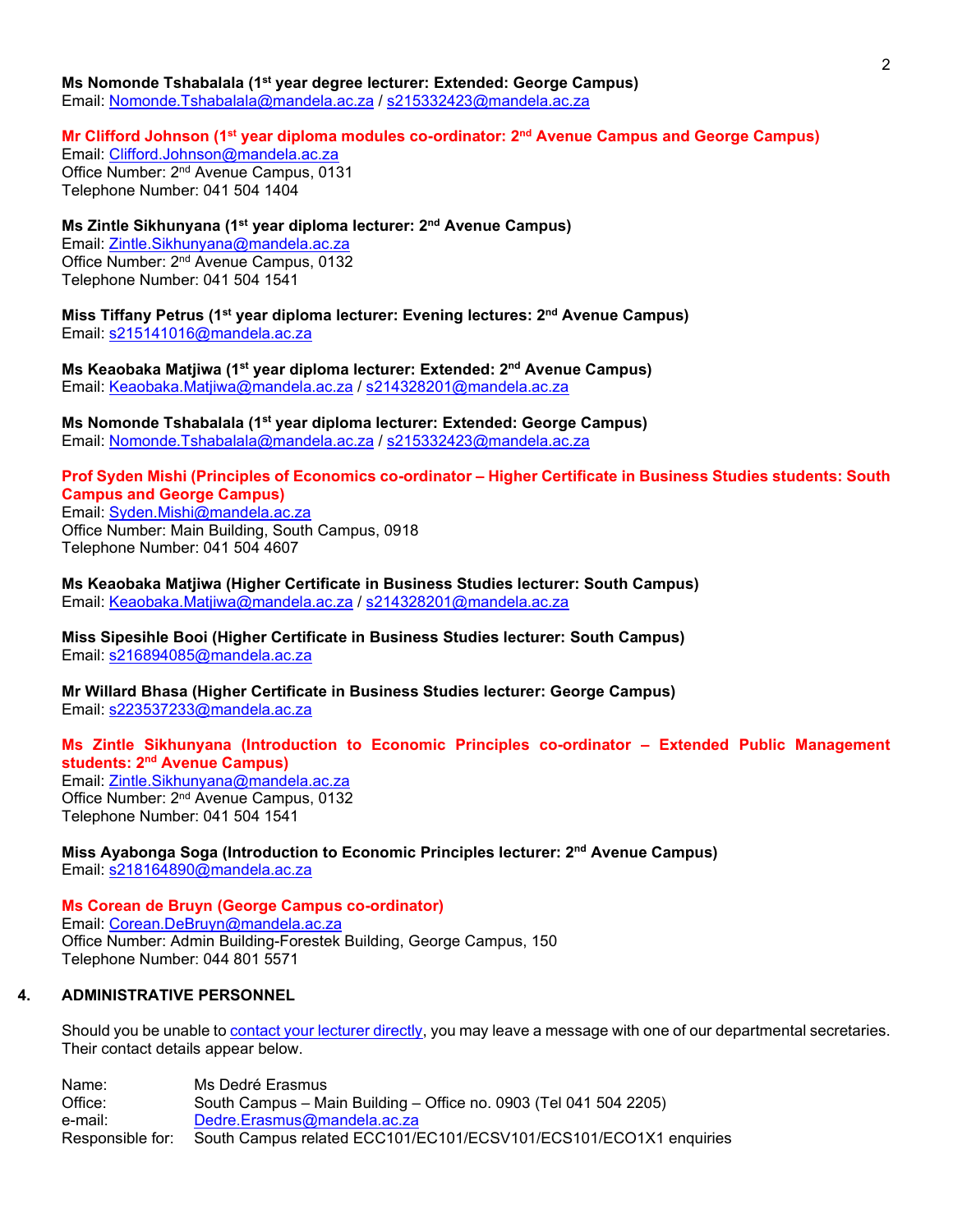Name: Ms Elizabeth (Beth) Moodley<br>Office: 2<sup>nd</sup> Avenue Campus – Office i  $2<sup>nd</sup>$  Avenue Campus – Office no. 146 (Tel 041 504 4996) e-mail: [Elizabeth.Moodley@mandela.ac.za](mailto:Elizabeth.Moodley@mandela.ac.za) Responsible for: 2<sup>nd</sup> Avenue Campus related ECO1001/BED1201/BED1011/BED1211/ECO10X1/BED1310 enquiries Name: Ms Charlene Cupido

Office: George Campus – Admin Building (Tel 044 801 5570) e-mail: [Charlene.Cupido@mandela.ac.za](mailto:Charlene.Cupido@mandela.ac.za)<br>
Responsible for: George Campus related ECO1001 George Campus related ECO1001/ECO1X1 and ECO1001/ECO10X1 enquiries

# **5. ACADEMIC ADVISOR**

<span id="page-4-0"></span>Name: Ms Kholofelo Hlungwani (shared with the Department of Development Studies) e-mail: [Kholofelo.Hlungwani@mandela.ac.za](mailto:Kholofelo.Hlungwani@mandela.ac.za)

Our academic advisor assists lecturers in the Department in identifying and assisting students with their academic and developmental needs. This is done by providing students with appropriate information. Support in the form of mentoring, skills development and career pathway planning is also provided. Furthermore, our academic advisor will put students into contact with resources, such as workshops and tutorials, that are designed to help them reach their educational and / or career goals. Our academic advisor is also able to support students who seek advice regarding procedures and policies to follow when they wish to make academic changes.

Benefits of attending academic advising sessions include having a higher probability of passing the majority of one's modules; feeling more supported by the university, being more aware of the skills that are being developed both within and outside class and having positive peer interactions and student-lecturer relationships (UFS - SASSE, 2018)[1](#page-4-1).

### **How to make an appointment:**

First check to find out when the academic advisor is available for consultation, then check your timetable to see when you are available, and choose a timeslot when you are both available. To book an appointment, please [email](#page-12-0) the academic advisor with your proposed timeslot. *Remember to include your student number, your module code and your qualification code in all correspondence*. You may also book an appointment with Ms Hlungwani by using the Bookings app:<https://outlook.office365.com/owa/calendar/NelsonMandelaUniversity5@livenmmuac.onmicrosoft.com/bookings/>

#### **Student Responsibilities:**

- As far as possible, try to set an appointment in advance with the academic advisor. While you are welcome to send the academic advisor an email during her consultation hours, there is no guarantee that she will be able to see you.
- Be on time for your appointment (via Microsoft Teams) and remember to cancel if you cannot make it.
- Come prepared by thinking about questions/concerns you would like to discuss and complete any questionnaires the academic advisor may ask you to complete in preparation for the session.
- Take responsibility for making your own educational plans and decisions, and for completing tasks that may be set out after the advising session.
- Monitor your own progress and ask for help when you need it.

#### **Advisor Responsibilities:**

- To help students define and develop realistic educational plans.
- Connect students to useful resources and other advisors to advance their educational plan.
- Provide accurate information to help students navigate the university system.
- To monitor and track student progress.

#### **Moodle site:**

The Department of Economics would like to encourage you to regularly visit the Academic Advisor's Moodle site. The site has resources that may assist you should you have queries related to:

- Academic literacy
- Faculty administration documents
- Financial aid
- General information
- Goal setting

<span id="page-4-1"></span><sup>1</sup> UFS – SASSE. 2018. *Creating pathways for student success: Academic advising and student engagement*. [Online]. Available: [https://www.ufs.ac.za/docs/default-source/ufs-news-list/creating-pathways-for-student](https://www.ufs.ac.za/docs/default-source/ufs-news-list/creating-pathways-for-student-success.pdf?sfvrsn=2879b821_0)[success.pdf?sfvrsn=2879b821\\_0](https://www.ufs.ac.za/docs/default-source/ufs-news-list/creating-pathways-for-student-success.pdf?sfvrsn=2879b821_0) [Accessed 1 March 2021].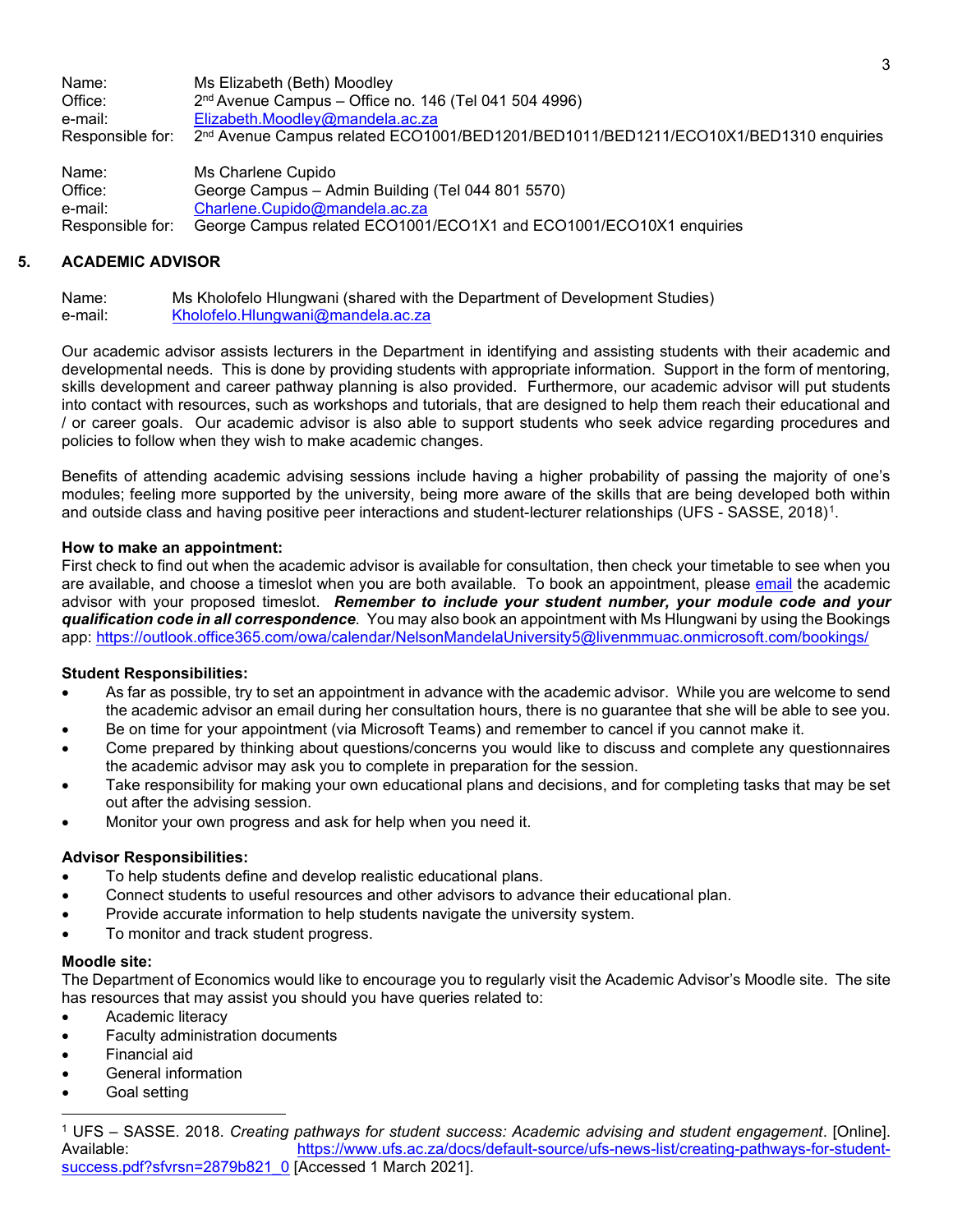- Multilingualism
- **Orientation**
- Study skills or
- Time management.

Once you have registered you should be able to access the site by clicking on the following link: [https://learn.mandela.ac.za/course/view.php?id=7607.](https://learn.mandela.ac.za/course/view.php?id=7607)

#### **6. FACULTY ADMINISTRATORS**

<span id="page-5-0"></span>Should you experience any problems with your registration or should you wish to add / cancel modules you should contact your Faculty Administrator as soon as possible (preferably via [email\)](#page-12-0). Their contact details appear below. **Please note that it is essential that you refer all queries to the Faculty Administrator who is responsible for your qualification**. Sending it to a different faculty administrator or to the manager's email address can result in lengthy delays. Furthermore, please **remember to include your student number and your qualification code in all correspondence.** Faculty Administrators are usually available for consultation between 10:00 – 12:30 and 14:00 – 15:30 daily.

| <b>Faculty Administrator's Name</b>         | Qualification that Faculty Administrator is responsible for                                   |
|---------------------------------------------|-----------------------------------------------------------------------------------------------|
| Mr Adanaan Smith (Manager)                  |                                                                                               |
| Email: Adanaan.Smith@mandela.ac.za          |                                                                                               |
| Mr Manelisi Klaas                           | <b>BA (Development Studies)</b>                                                               |
| Email: Manelisi.Klaas@mandela.ac.za         | BA (Human Resource Management)                                                                |
| Office Number: M & P Building, Building 7 - | <b>BA Honours (Business Management)</b>                                                       |
| Room 07                                     | <b>BA Honours (Development Studies)</b>                                                       |
| Telephone Number: 041 504 2939              | <b>BA Honours (Economics)</b>                                                                 |
|                                             | BA Honours (Industrial and Org. Psychology)                                                   |
|                                             | BA Honours (Labour Relations & HR)                                                            |
|                                             | BCom (General - Business Management) & Extended                                               |
|                                             | programme                                                                                     |
|                                             | BCom (General - Economics) & Extended programme                                               |
|                                             | <b>BCom (General - Statistics)</b>                                                            |
|                                             | BCom (General - Tourism) & Extended programme                                                 |
|                                             | BCom (Industrial Psychology & HR Management)                                                  |
|                                             | <b>BCom (Logistics and Transport Economics)</b>                                               |
|                                             | <b>BCom Honours (Business Management)</b>                                                     |
|                                             | <b>BCom Honours (Economics)</b>                                                               |
|                                             | BCom Honours (Industrial and Org. Psychology)                                                 |
|                                             | BCom Honours (Labour Relations & HR)                                                          |
|                                             | <b>BCom Honours (Tourism Management)</b>                                                      |
| Ms Nomathamsanqa (Tammy) Bulembu            | BCom (Account Science: Computer Science & Info Systems)                                       |
| Email:                                      | <b>BCom (Accounting Science: Economics &amp; Business</b>                                     |
| Nomathamsanga.Bulembu@mandela.ac.za         | <b>Management</b> )                                                                           |
| Office Number: M & P Building, Building 7 - | BCom (Accounting Science: Law)                                                                |
| Room 29                                     | BCom (Business Management & Accounting)                                                       |
| Telephone Number: 041 504 2248              | BCom (Marketing: Business Management & Industrial Psych)                                      |
|                                             | <b>BCom (Business Management &amp; Economics)</b>                                             |
|                                             | BCom (Computer Science & Information Systems)                                                 |
|                                             | <b>BCom (Economics and Statistics)</b>                                                        |
|                                             | BCom (Financial Planning) & Extended programme                                                |
|                                             | <b>BCom (Food Service Management)</b>                                                         |
|                                             | BCom (Information Systems and Accounting)                                                     |
|                                             | BCom (Information Systems and Auditing)<br>BCom (Information Systems and Business Management) |
|                                             | BCom in Marketing and Business Management                                                     |
|                                             | Higher Certificate (Accountancy)                                                              |
|                                             | Postgraduate Diploma (Accountancy)                                                            |
|                                             | Postgraduate Diploma (Accounting)                                                             |
|                                             | Postgraduate Diploma (Financial Planning)                                                     |
|                                             | Postgraduate Diploma (Internal Auditing)                                                      |
|                                             | Postgraduate Diploma (Maritime Studies)                                                       |
|                                             |                                                                                               |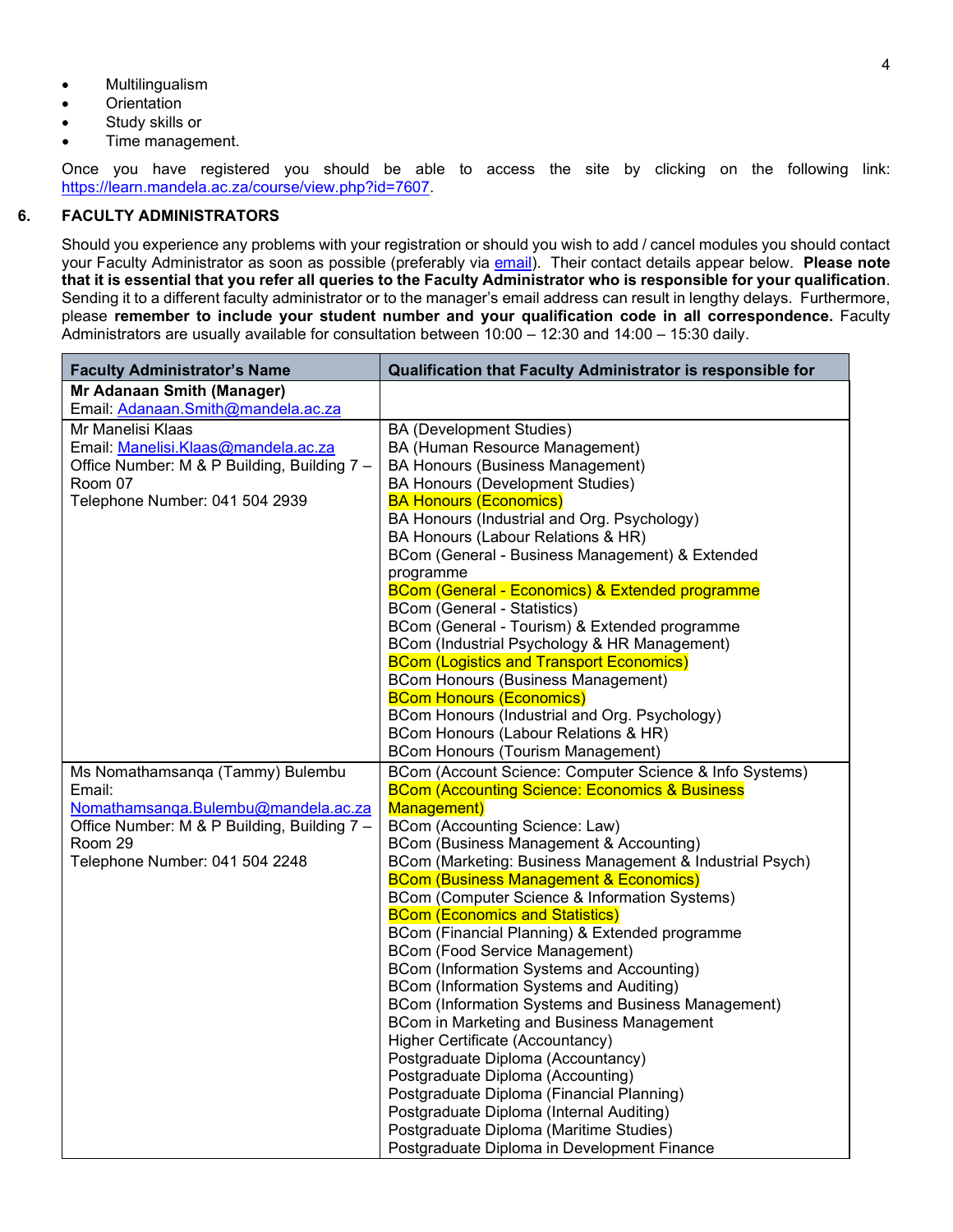| <b>Faculty Administrator's Name</b>                                                                                                                                 | Qualification that Faculty Administrator is responsible for                                                                                                                                                                                                                                                                                                                                                    |
|---------------------------------------------------------------------------------------------------------------------------------------------------------------------|----------------------------------------------------------------------------------------------------------------------------------------------------------------------------------------------------------------------------------------------------------------------------------------------------------------------------------------------------------------------------------------------------------------|
| Ms Marchele Naidoo<br>Email: Marchele.Naidoo@mandela.ac.za<br>Office Number: M & P Building, Building 7 -<br>Room G008<br>Telephone Number: 041 504 2801            | Postgraduate Diploma in Business Administration<br>All Masters & Doctoral Degrees                                                                                                                                                                                                                                                                                                                              |
| Ms Noluvu Bobi<br>Email: Noluvo.Bobi@mandela.ac.za<br>Office Number: M & P Building, Building 7 -<br>Room 08<br>Telephone Number: 041 504 2120                      | BCom (General Accounting) & Extended programme<br><b>BCom (Accounting)</b>                                                                                                                                                                                                                                                                                                                                     |
| Ms Fundiswa Ngubo<br>Email: Fundiswa.Ngubo@mandela.ac.za<br>Office Number: 2 <sup>nd</sup> Avenue Campus,<br>Auditorium, Room 017<br>Telephone Number: 041 504 3706 | Dip (Inventory and Stores Management)<br>Dip (Logistics) & Extended programme<br>Dip (Tourism Management) & Extended programme                                                                                                                                                                                                                                                                                 |
| Mr Xolani Sipoyo<br>Email: Xolani.Sipoyo@mandela.ac.za<br>Office Number: 2nd<br>Avenue Campus,<br>Auditorium, Room 019<br>Telephone Number: 041 504 3804            | <b>Advanced Diploma (Economics)</b><br>Advanced Diploma (Accountancy: Internal Auditing)<br>Advanced Diploma (Accountancy: Prof. Accounting)<br>Dip (Accountancy)<br>Dip (Economics) & Extended programme<br>Postgraduate Diploma (Applied Economics                                                                                                                                                           |
| Ms Mandisa Mazinyo<br>Email: Mandisa.Mazinyo@mandela.ac.za<br>Office Number: 2nd<br>Avenue Campus,<br>Auditorium, Room 019<br>Telephone Number: 041 504 3707        | Dip (Human Resources Management) & Extended programme<br>Dip (Management) & Extended Programme<br>Postgraduate Diploma in Employment Relationship Man<br><b>BCom Hospitality Management</b>                                                                                                                                                                                                                    |
| Ms Denistia Gert<br>Email: Denistia.Gert@mandela.ac.za<br>Office Number: M & P Building, Building 7 -<br>Room 06<br>Telephone Number: 041 504 4392                  | Advanced Diploma (Bus Studies: Monitoring & Eval)<br>Advanced Diploma (Business Studies: HR Management)<br>Advanced Diploma (Business Studies: Logistics Mgt)<br>Advanced Diploma (Business Studies: Marketing Mgt)<br>Advanced Diploma (Business Studies: Mngt Practice)<br>Advanced Diploma (Business Studies: Tourism Mgt)<br>Dip (Marketing) & Extended programme<br>Higher Certificate (Business Studies) |
| Ms Nonkululeko Nokhepheyi<br><b>George Campus</b><br>Email:<br>Nonkululeko.Nokhepheyi@mandela.ac.za                                                                 | Advanced Diploma (Business Studies: Mngt Practice)<br>Advanced Diploma (Business Studies: Tourism Mgt)<br><b>BCom (Accounting)</b><br>BCom (General Accounting) & Extended Programme<br><b>BCom (General) &amp; Extended Programme</b><br>Dip (Management) & Extended Programme<br>Dip (Marketing) & Extended Programme<br>Dip (Tourism Management) & Extended Programme                                       |

# **7. DIPLOMA: ECONOMICS**

#### <span id="page-6-0"></span>**Purpose**

Students who obtain this qualification will have sound knowledge and understanding of issues regarding society's use of scarce resources towards the satisfaction of a multitude of often competing wants and needs. They will be able to apply the acquired knowledge and competences to specific economic problems that need to be addressed through participation of the state in a market economy, and by participation of the state and private sectors in matters pertaining to economic development, to international economic relations and to labour markets.

#### **Rationale**

Students who have registered for this diploma can qualify in a direction where they can work alongside Economic graduates employed as researchers and economists in the private and the public sectors. Students who have qualified with a diploma in Economics may also find employment in the field of economic and financial journalism-a field which is not at the moment always served by properly qualified persons.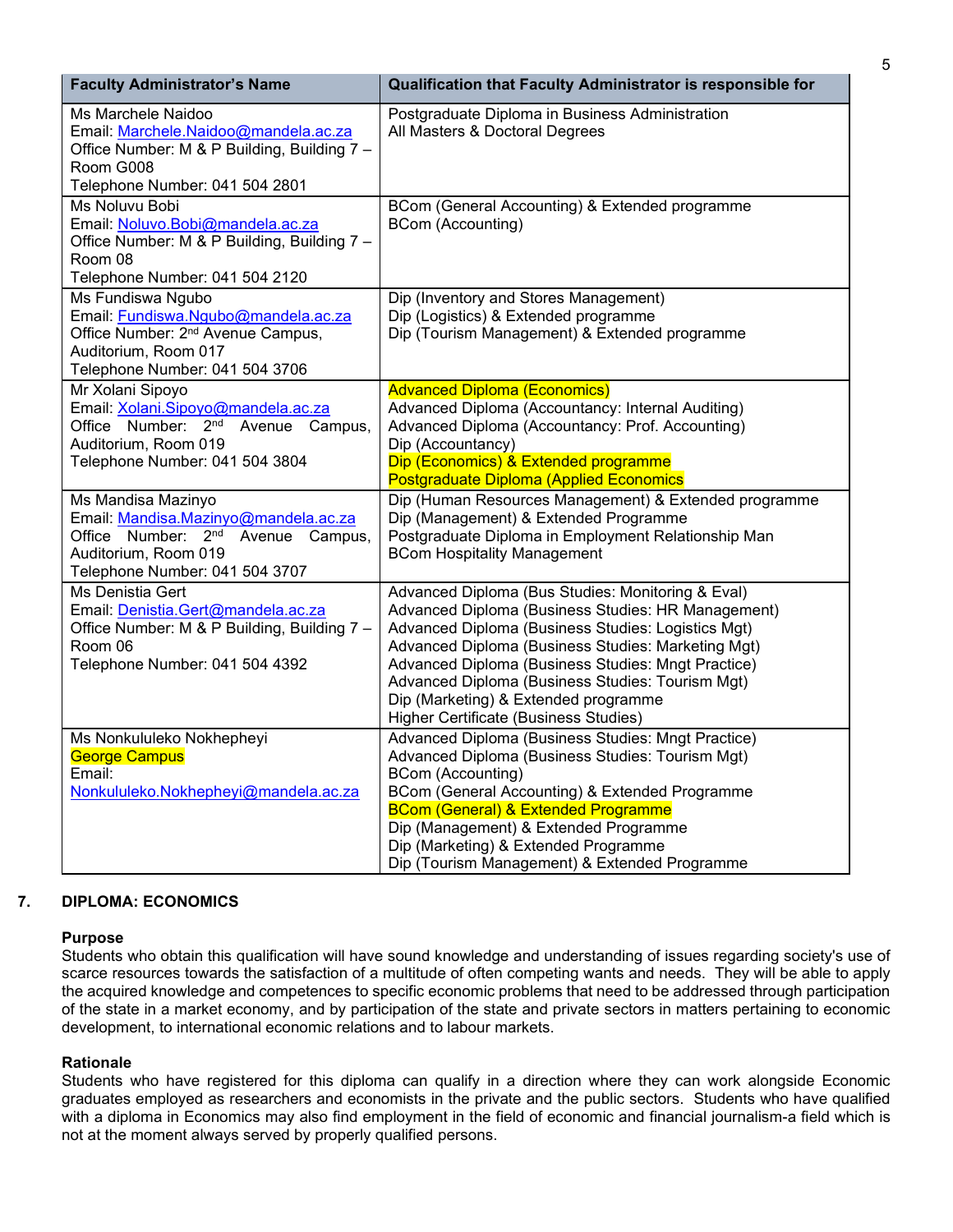#### **Outcomes**

Qualifying students will be able to

- 1. determine the influence of the micro and the macro environment on the public sector regarding public sector revenue and expenditure.
- 2. determine the influence of the micro and the macro environment on the international economic relations of the country and *vice versa*.
- 3. determine the influence of the micro and the macro environment on economic development in the country and *vice versa*.
- 4. determine the influence of the micro and the macro environment on the functioning of labour markets and *vice versa*.
- 5. support a description of the above influences by quantitative analyses.
- 6. communicate the above descriptive and quantitative analyses in ways that will be accessible to different audiences and readers.

#### **What is the difference between the Extended Programme and the mainstream qualification?**

The Extended Curriculum Programme (ECP) is a national Department of Higher Education and Training-supported programme aimed at increasing throughput rates at South African universities. Students are assigned to the ECP depending on their applicant scores and can thus not change streams.

Students in the ECP have a reduced academic burden and more academic support in their first two years at university. Support is provided in the form of supplementary lectures and tutorials, as well as several developmental modules that have been shown to increase academic success rates at university.

As a result, ECP students' first year is split over two years, following which they proceed with the mainstream students' programme. As such, the minimum time to complete a qualification is increased by one year, when compared to mainstream students.

It should, however, be noted that regardless of whether a student took the ECP or the mainstream curriculum, one graduates with a Diploma in Economics.

#### **Can I change streams from the Extended Programme to the mainstream qualification?**

Even after successfully completing the first year of the ECP, a student enrolled in the ECP cannot transfer to the mainstream programme. The ECP must be completed in its entirety.

**Is it possible to register for the second-year of a degree qualification if all the modules that I should do in that qualification are the same as the modules I completed in the first year of the Diploma in Economics qualification?** Unfortunately, students cannot do so as the Diploma in Economics is an NQF-level 6 qualification, while the BCom programmes are NQF-level 7 qualifications. As such, the modules are pitched at different levels.

#### **Once I have graduated with a Diploma in Economics is it possible to articulate (i.e., move) into a BCom qualification?**

The Department of Economics' diverse qualifications aim to provide students with qualifications that will provide them with in-depth knowledge of contemporary microeconomic and macroeconomic theories, concepts and methods and the ability to apply economic theory and use quantitative techniques to address typical problems confronting business and government; and to have both horizontal and vertical articulation pathways.

Once you have successfully completed your diploma qualification you can, therefore, articulate into the degree stream.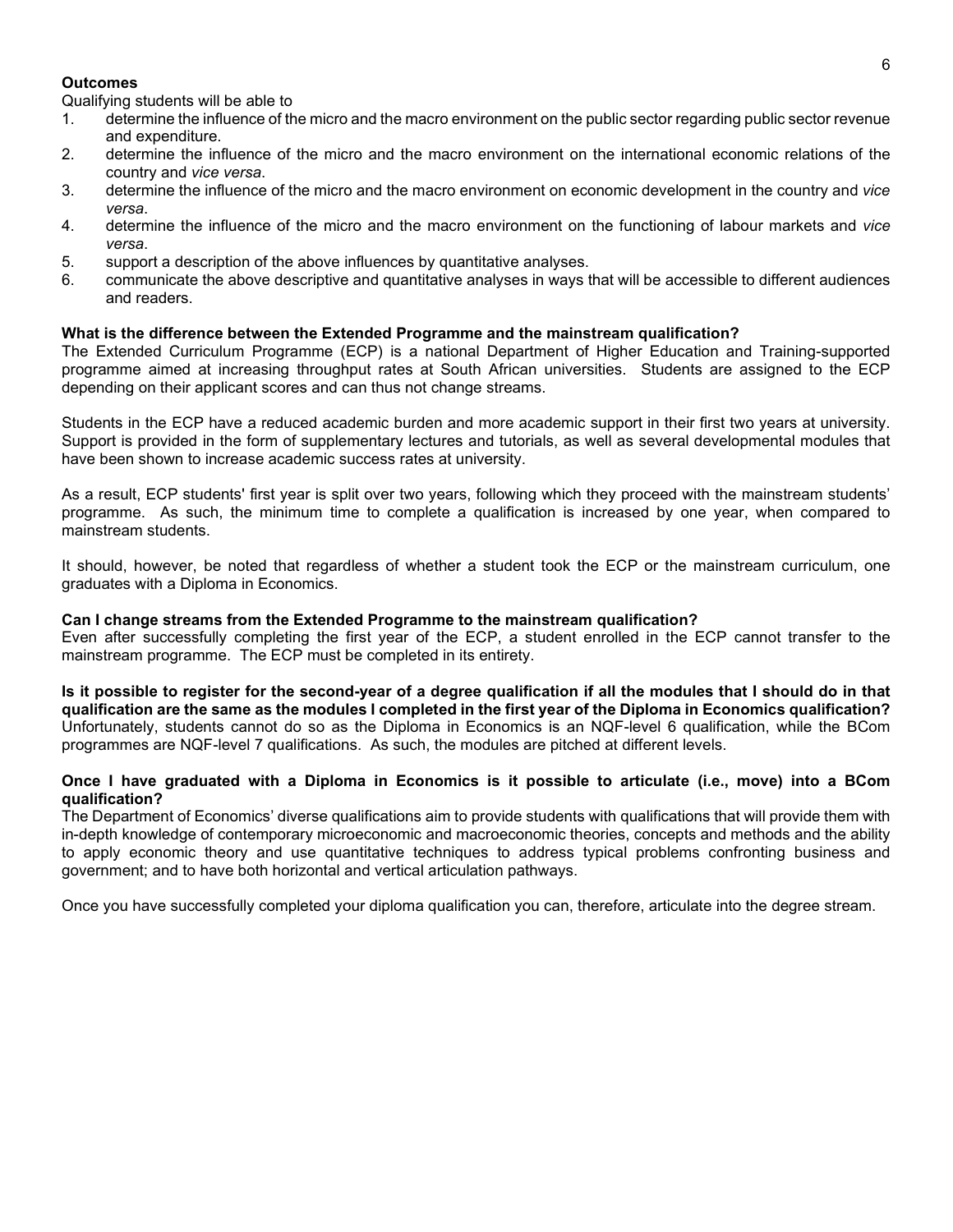

Please note that you may apply to be exempted from some of the modules that you will pursue in the degree stream after having successfully completed your Diploma in Economics.

#### **Articulation possibilities**

Provided minimum requirements for articulation are satisfied persons with this qualification will be considered for access to the Advanced Diploma in Economics.

Some of the current entrance requirements for articulation into the Advanced Diploma in Economics include the following:

• a Diploma in Economics (or equivalent diploma) or a Bachelor's Degree with a major in Economics, with an aggregate pass of 60%.

Preference is given to:

- students who have an aggregate pass of at least  $60\%$  for the  $3<sup>rd</sup>$  year Economics modules.
- students who have obtained at least 60% for three of the four Economics modules under the 3405 Qualification.
- students who have obtained at least 60% for four of the six Economics modules under the 3406 / 4406 Qualification.
- $\bullet$  students who have not written any supplementary exams for any of the 3<sup>rd</sup> year Economics modules.

#### **Is the Advanced Diploma in Economics equivalent to a degree?**

While the Advanced Diploma in Economics is at the same NQF-level as a degree (namely, NQF Level-7) the Advanced Diploma has a different focus to a BCom degree. Our degree qualifications are more theoretical in nature and focus on improving students critical thinking skills. The Advanced Diploma, meanwhile, is more applied in nature and thus has a greater focus on providing career-centric training.

#### **8. BACHELOR OF COMMERCE QUALIFICATIONS**

#### <span id="page-8-0"></span>**What is the difference between the BCom (General) (Qualification code: 45044), BCom (General: Economics) (Qualification code: 40134) and BCom (Economics and Statistics) (Qualification code:40120) qualifications?**

Firstly, one should note that in addition to meeting the minimum entrance requirements for a degree, students need to have obtained at least 50% in mathematics in Grade 12 in order to pursue the BCom (General) or BCom (General: Economics) programmes. Secondly, in the BCom (General) and BCom (General: Economics) qualifications students have the opportunity to combine their passion for Economics with another commerce-related major. These qualifications thus open up a wide variety of career options in the business world and the financial services industry.

The BCom Economics and Statistics programme, meanwhile, requires students to have met the minimum entrance requirements for a degree and to have obtained a final mark of at least 60% for mathematics in Grade 12. This qualification, presented in conjunction with the Department of Statistics, integrates an in-depth analysis of economics with a solid grounding in mathematical and statistical methods. Students will be equipped with the skills needed to isolate and infer causes of economic and business outcomes, make forecasts, and make data-informed decisions. This qualification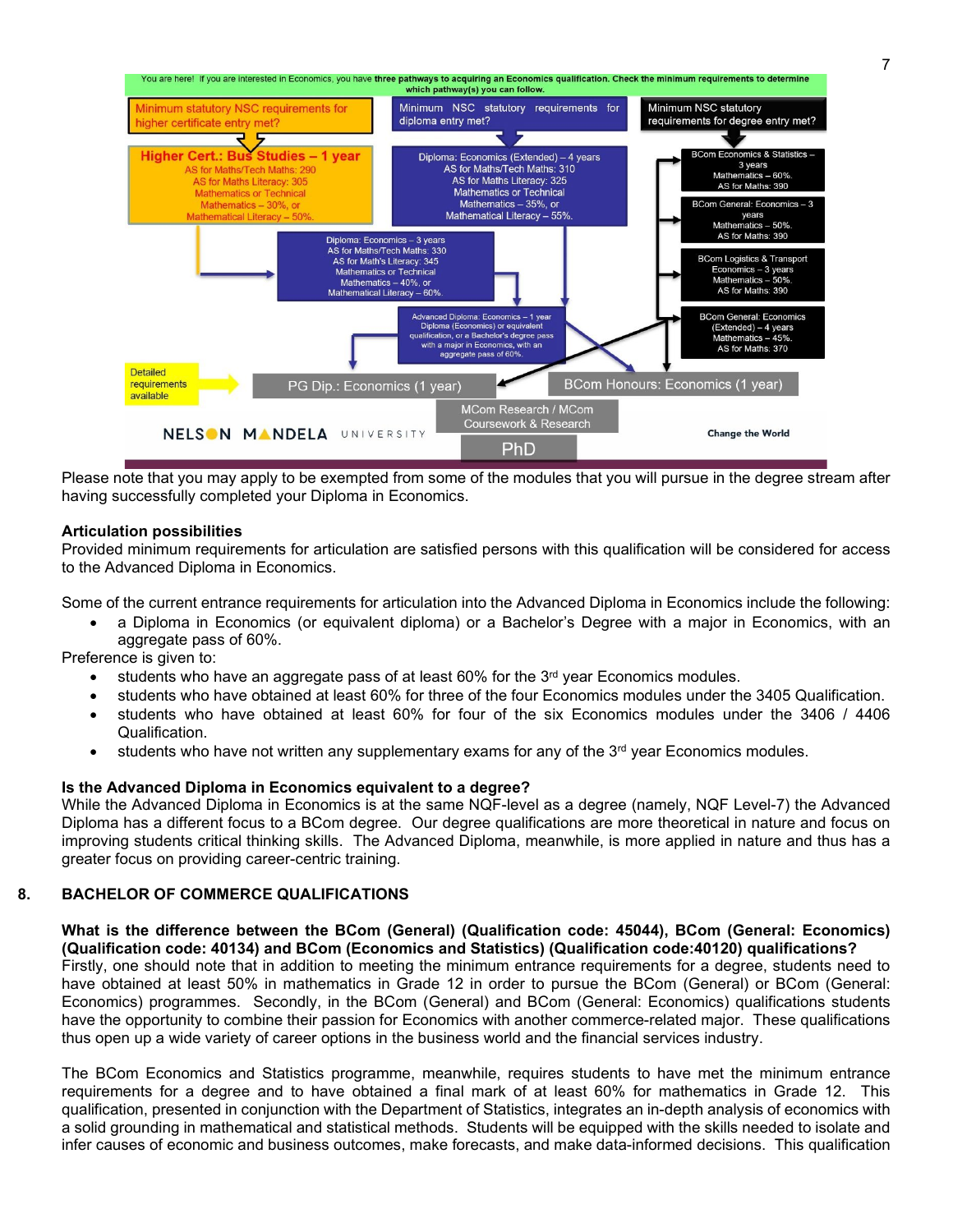is ideal for students who display a high mathematical aptitude and who are interested in pursuing a career in finance or business.

Students who wish to change their qualification from BCom (General: Economics) to that of BCom Economics and Statistics at the end of their first year must please note that Mathematics or Mathematics Special are prerequisites for many second-year Statistics modules.

#### **Can you please provide a brief overview of the BCom (Logistics and Transport Economics) (Qualification code: 40150) qualification?**

Efficient and effective Logistics, Transport and Supply Chain Management play critical roles in the success of modern business firms. The proper management of these three focus areas is essential for the creation of a competitive advantage as it impacts directly on cost structures, customer service levels and overall profitability.

The BCom in Logistics and Transport Economics introduces and prepares the student for the ever-changing demands of the business world. This programme will enable students to apply themselves in line with the demands and challenges of real-world Logistics, Transport and Supply Chain Management related issues.

### **What is the difference between the Extended Programme and the mainstream qualification?**

The Extended Curriculum Programme (ECP) is a national Department of Higher Education and Training-supported programme aimed at increasing throughput rates at South African universities. Students are assigned to the ECP depending on their applicant scores and can thus not change streams.

Students in the ECP have a reduced academic burden and more academic support in their first two years at university. Support is provided in the form of supplementary lectures and tutorials, as well as several developmental modules that have been shown to increase academic success rates at university.

As a result, ECP students' first year is split over two years, following which they proceed with the mainstream students' programme. As such, the minimum time to complete a qualification is increased by one year, when compared to mainstream students.

It should, however, be noted that regardless of whether a student took the ECP or the 'mainstream' curriculum, one graduates with a Bachelor of Commerce qualification.

#### **Can I change streams from the Extended Programme to the mainstream qualification?**

Even after successfully completing the first year of the ECP, a student enrolled in the ECP cannot transfer to the mainstream programme. The ECP must be completed in its entirety.

#### **Can I, at the end of my first year, apply to change from the BCom (General: Economics) qualification to the BCom (Economics and Statistics) qualification?**

Yes, you can apply to do so. However, please note that Mathematics or Mathematics Special are prerequisites for many second-year Statistics modules. As Mathematics and Mathematics Special do not form part of the BCom (General: Economics) first year curriculum you would thus need to take at least one more year to complete your qualification.

#### **Purpose of the Bachelor of Commerce qualifications**

#### *1. Public good*

To strengthen to pool of entrepreneurs, managers, decision makers, advisors, professionals and researchers active in the economic life of South Africa in order to ensure that the local leadership base of innovative and value-adding economic and scholarly activity is widened.

# *2. Private good*

To provide qualifiers with graduate-level knowledge and skills, attitude and applied competence in a number of economic and related sciences, thereby creating opportunities for continued personal intellectual growth, gainful economic activity and rewarding contributions to society.

To provide qualifiers with the potential ability to develop the competence required for successfully engaging in endeavours of an economic nature at the global level

# **Outcomes of the Bachelor of Commerce qualifications**

Qualifying students will be able to

- 1. identify, formulate, assess and solve problems relating to the economic principle of satisfying unlimited needs with limited means - creatively and innovatively.
- 2. apply knowledge of the economic and related sciences to solve economic and related problems within broad parameters for largely defined activities, involving the following performances: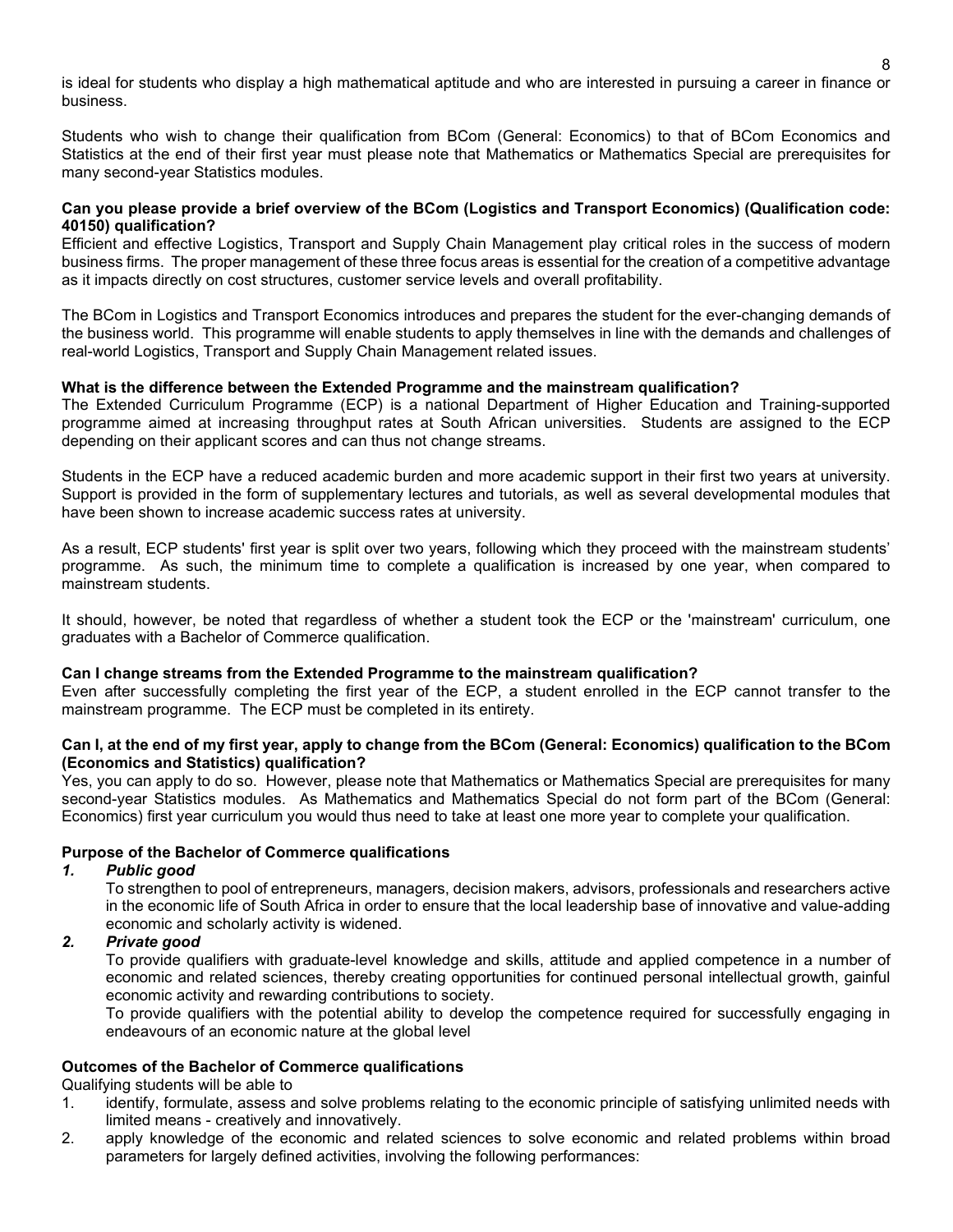- a. Bringing economic, management, behavioural, accounting, statistical, legal and computing knowledge and methods to bear on economic and related problems by using an appropriate mix of:
	- i. Relating theory and practice;
	- ii. Communicating concepts, ideas and theories with the aid of appropriate media;
	- iii. Reasoning about and conceptualising economic and related trends, models and processes using appropriate terminology;
	- iv. Dealing with uncertainty and risk through the use of statistics and decision-making support systems and procedures.
- b. While relying on the laws, principles and techniques of the economic and related sciences, working across disciplinary boundaries in solving problems at a fundamental level.
- 3. study cases of economic and business activity, involving the following performances:
	- a. Identifying and formulating the main and sub-problems of the case;
	- b. Identifying and describing the theoretical principles applicable to the case;
	- c. Gathering additional information to place the case in its fullest context;
	- d. Evaluating solution options and motivating recommendations;
	- e. Communicating the case information and solution logic.
- 4. work independently, on an individual or team basis, on mini-research projects involving the following practices:
	- a. Stating the problem to be investigated;
	- b. Planning the investigation;
	- c. Gathering, analysing, processing and interpreting relevant data;
	- d. Preparing a report that meets the requirements of a scientific document and accurate communication.
- 5. use the methods, skills and tools of the economic and related sciences in a professional manner.
	- a. Use computers, computer networks and information infrastructures for accessing, processing, managing and storing information to enhance individual and teamwork productivity;
	- b. Use computer packages for computation, modelling, communication and information handling, involving
		- i. Assessment of the applicability and limitations of the package;
			- ii. Proper application and operation of the package;
		- iii. Critical testing and assessment of the end-results produced by the package.
- 6. communicate effectively, both orally and by other means, with relevant audiences and the community at large, using appropriate structure, style and graphical support.
	- a. Apply effective methods of providing information for use by others involved in economic activity;
	- b. Interpret (verbally) statistical results obtained by means of case studies, scientific assignments and information technology.
- 7. work effectively as an individual, in teams and in multi-disciplinary environments, showing leadership ability and performing critical functions of an economic or related nature.
- 8. maintain continued competence and to keep abreast of up-to-date tools and techniques in the economic and related sciences.
- a. Is competent to engage in lifelong learning through well-developed learning skills and qualitative debate. 9. act professionally and ethically and to take responsibility within own limits of confidence.
	- a. Is competent to exercise judgement commensurate with knowledge and experience in the economic and related fields.

#### **Articulation possibilities**

Provided minimum requirements for articulation are satisfied persons with this qualification will be considered for access to the Bachelor of Commerce Honours in Economics and/or the Postgraduate Diploma in Applied Economics.

Some of the current entrance requirements for articulation into the Bachelor of Commerce Honours in Economics include the following:

• a mark of 60% for each of the third-year Economics modules.

Some of the current entrance requirements for articulation into the Postgraduate Diploma in Applied Economics include the following:

• an Advanced Diploma in Economics or an equivalent qualification in a cognate field of study with an aggregate pass of at least 60%.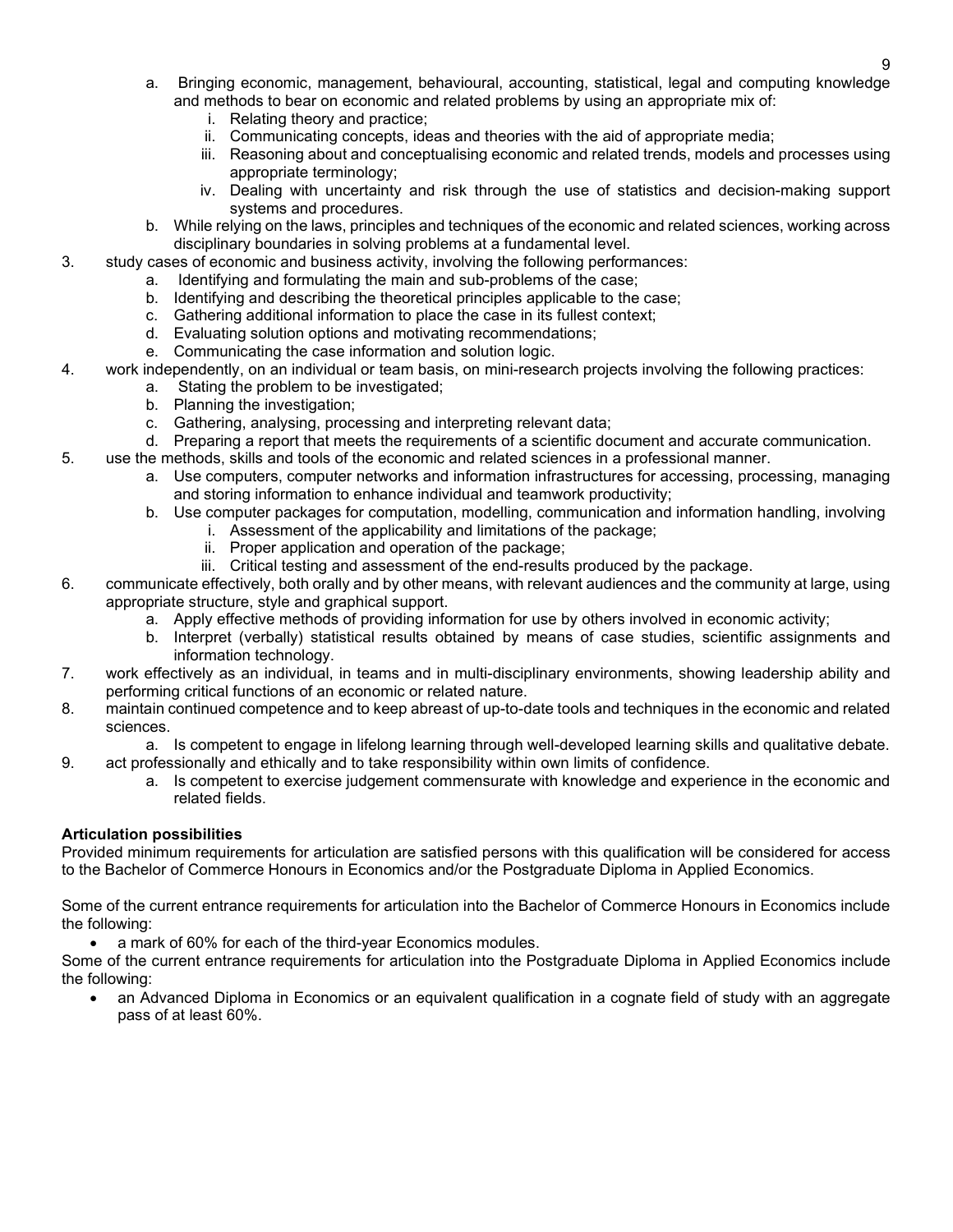#### **9. LECTURES, STATIONERY AND DIGITAL REQUIREMENTS**

### <span id="page-11-0"></span>**Lectures**

# *General* **Lectures start on Monday, 14 February 2022.**

#### *The Department of Economics' lectures and assessments*

The Department of Economics wishes to emphasise that our lectures, tutorials and SI-sessions will be conducted in such a way that we do not compromise the safety of our students nor the quality of education that we deliver. Thus, at least during the first semester of 2022, the Department will continue to utilise Microsoft Teams for online lectures, while assessments will be conducted via the eLearning platform known as Moodle. Your lecturers will communicate with you using the University's email system and/or the Moodle and Teams sites. It is thus essential that you check these platforms at least twice weekly*.*

Please note that Moodle and Teams automatically record all students' activities including: your first and last access to the course, the pages you have accessed, the number of discussion messages you have read and sent, web conferencing, discussion text and posted discussion topics. This data can be accessed by the lecturer to evaluate class participation and to identify students having difficulty.

#### *Service departments' lectures and assessments*

Please note that our service departments may be following a different mode of delivery to that which is being followed by the Department of Economics. As such, please pay careful attention to all communication received from those departments as they might require you to, for example, attend tutorials on campus or to write assessments on campus.

#### *Class attendance*

Students are encouraged to attend all lectures, as per the timetable as studies have concluded that there is a positive correlation between class attendance and performance in a module. For example, a study conducted by Romer<sup>[2](#page-11-1)</sup> (1993:171) concluded that "a student who attends only a quarter of the lectures on average earns a 1.79 (C-), while a student who attends all of the lectures on average earns a 3.44 (B+)".

#### *Recording of lectures*

Lectures may be recorded by your instructor. These recordings are reserved for use by students enrolled in a particular module. These recordings may not be shared outside of the module in any form without the express permission of the lecturer and the HoD.

#### *Consultation times*

Consultation hours are times when you can meet with your lecturers to discuss the material being presented in class or other related interests you have. Course-related discussions include asking for extra help, seeking clarification of material presented in class and following up on aspects of the class you find compelling. In addition, consultation hours may be used to discuss graduation requirements, internships, etc.

Lecturers often expect students to "drive" these meetings with their questions and their thoughts. A good way to prepare for consultation hours is to attempt your homework and review your notes from class and identify as clearly as you can what you do not understand.

Please note that you **cannot** expect your lecturer to explain the work if you did not attend the scheduled classes. In consideration of COVID-19, your lecturers will not be holding in-person consultation hours. Time has, however, been set aside when you can contact your lecturer directly, using the University's email system, or Microsoft Teams. Please observe [etiquette in all communication,](#page-12-0) giving respect to lecturers, fellow students, administrative staff and the wider university community.

<span id="page-11-1"></span><sup>2</sup> Romer, D. 1993. Do students go to class? Should they? *Journal of Economic Perspectives*, 7(3): 167 – 174.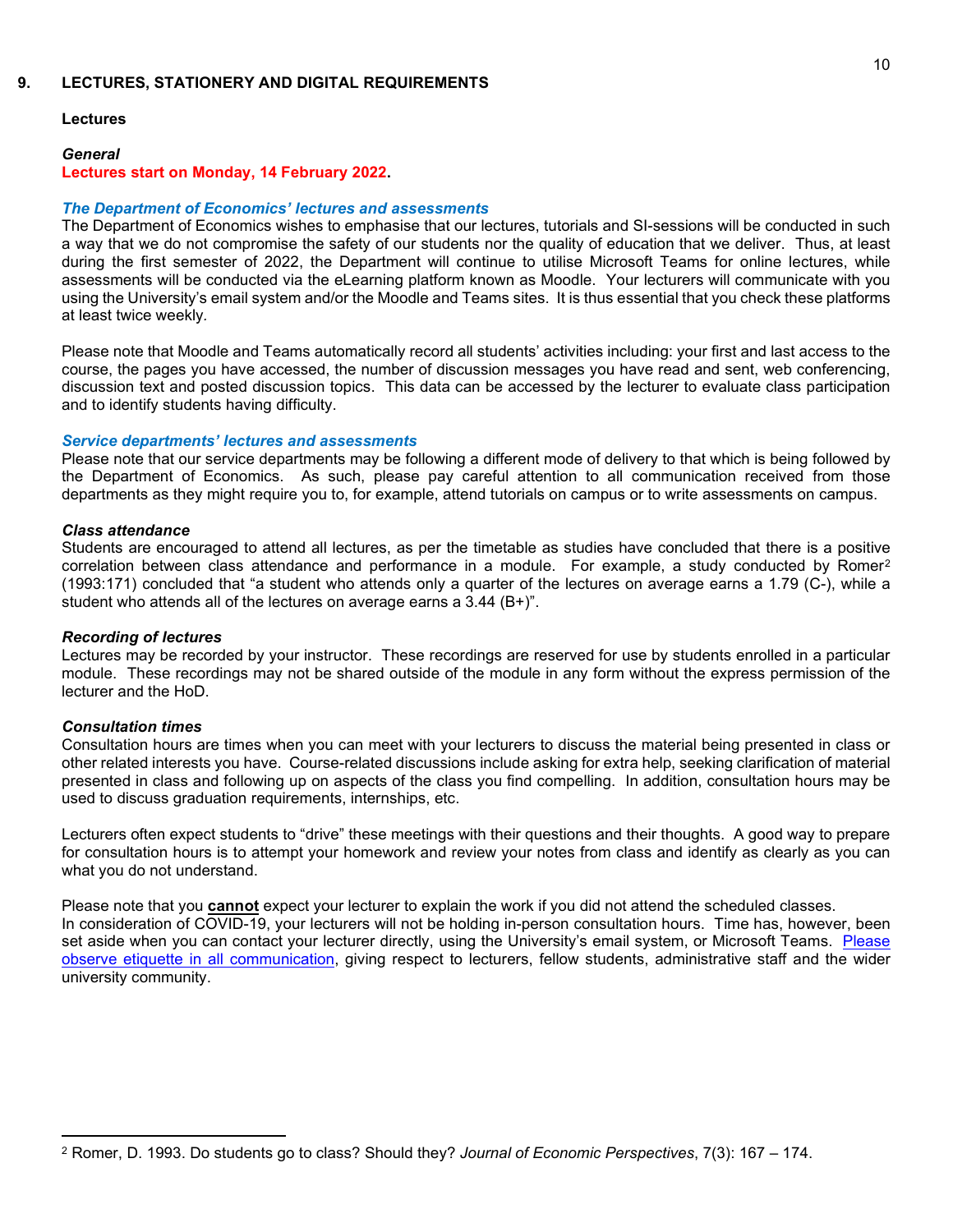# **Stationery**

All Economics students will require the following stationery:

- 4 \* Black / Blue pen(s)
- 4 \* Pencils / clutch pencils
- 4 \* Exercise books / examination pads
- Sharpener
- Erasers
- Ruler
- Scientific calculator
- Stapler (and staples)
- Punch

### <span id="page-12-2"></span>**Digital requirements**

Please take note of the following requirements:

- You must have access to a desktop PC / laptop or a smartphone[3.](#page-12-1) Any of the aforementioned devices capable of running a recently updated web browser (such as Firefox or Chrome) should be sufficient to access your module online. This includes support for streaming audio and video. However, bear in mind that processor speed, amount of RAM and Internet connection speed can greatly affect performance.
- A stable Internet connection is highly recommended.
	- The University's Management has advised students who do not have access to a desktop PC / laptop or a smartphone with a reasonably stable Internet connection, or who will not be able to effectively learn online from home (remotely) for other justifiable reasons, to reside in Gqebhera *(*formerly known as Port Elizabeth) or George so that they can access the University's general and specialised computer labs and Wi-Fi on campus, even if all their modules are online. Please note that you must follow the University's COVID-19 protocols when accessing and a compus and a campus and a campus and a campus and a campus
	- [\(https://orientation.mandela.ac.za/orientation/media/Store/documents/2022%20AY/2022AY-letter-FINAL.pdf\)](https://orientation.mandela.ac.za/orientation/media/Store/documents/2022%20AY/2022AY-letter-FINAL.pdf). • You must have the necessary programmes / software on your devices.
	- Furthermore, you need to know how to login and access your modules in Moodle as well as how to use Microsoft Teams for virtual sessions. Virtual tutorials are available to assist in this regard. It is recommended that you refer to the Faculty's Orientation app or access the resources via these links: <https://orientation.mandela.ac.za/Digital-Learning-Readiness-Programmes> and [https://orientation.mandela.ac.za/How-to-connect-to-my-online-classroom.](https://orientation.mandela.ac.za/How-to-connect-to-my-online-classroom)
	- o A program to typeset problem sets and exam solutions is required.<br>
	International Microsoft Office 365 is freely available to all registered Nelson
		- Microsoft Office 365 is freely available to all registered Nelson Mandela University students.
			- Free alternatives to Microsoft Office include OpenOffice and LibreOffice.
- You must have access to high-quality scanning. There are numerous smartphone apps (e.g., Microsoft's Office Lens, Adobe Scan or CamScanner) that can be utilised for this purpose.

# **10. COMMUNICATING WITH YOUR LECTURERS AND OTHER MEMBERS OF STAFF**

<span id="page-12-0"></span>Email is the main form of communication that students use to contact their lecturers.

While you might have sent emails before, the Department of Economics would like to point out a few points of email etiquette.

• **It is strongly recommended that you use your @mandela.ac.za student email account**

Your university email account includes your student number which makes it easier for your lecturer to assist you. Should you email your lecturer using your personal email account, please include your student number so that your lecturer can provide you with meaningful feedback.

• **Write a clear subject line that details the main issue you would like to have addressed** A good subject line tells a lecturer what your email is about. For example:

If you have a question about an assignment that is due, your subject line might read: *Question about the [Module code] assignment that is due on [specify the date]*.

<span id="page-12-1"></span><sup>3</sup> There are a range of options to purchase or loan a laptop, especially through NSFAS. ICT Services and Student Financial Aid can advise students.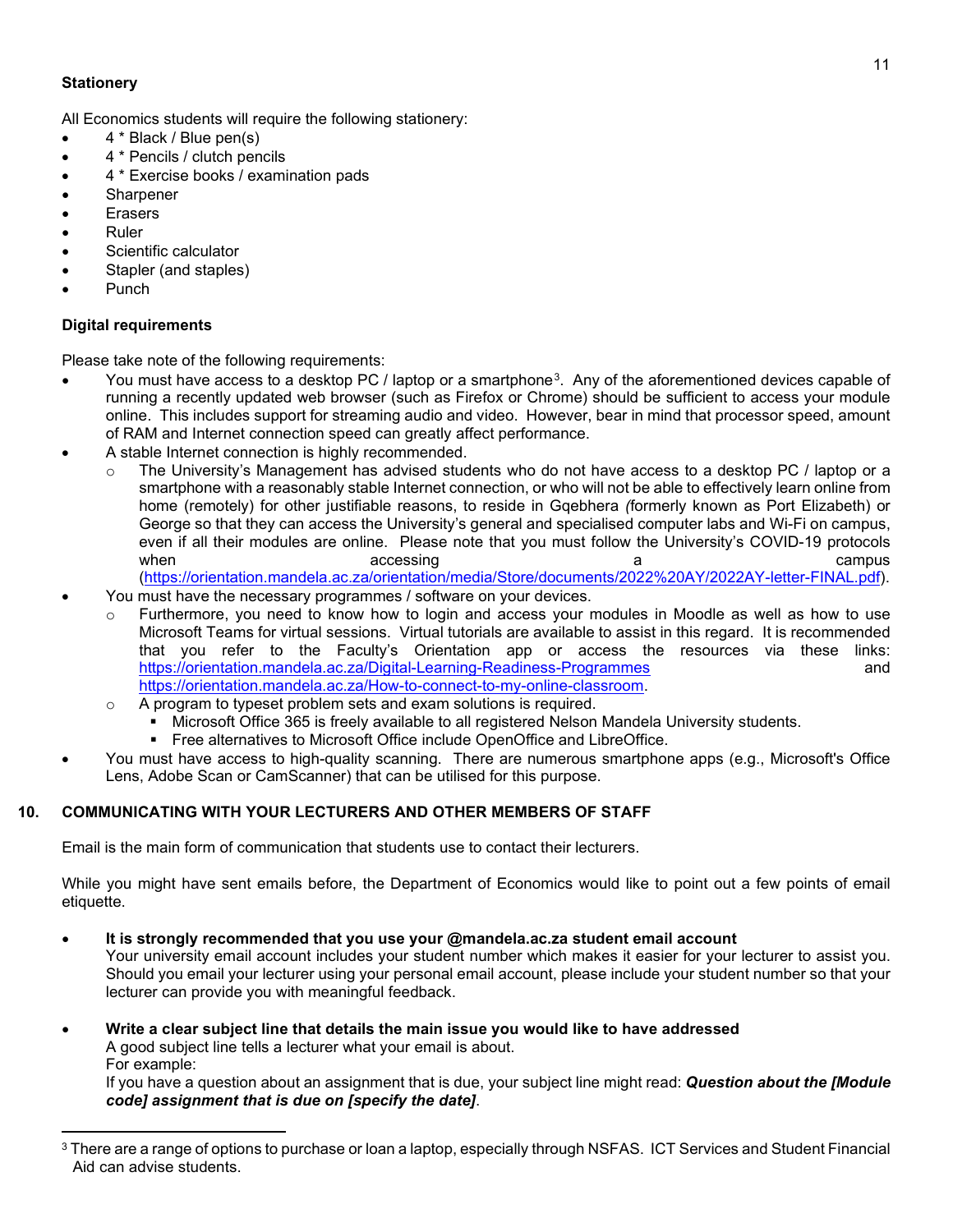Should you wish to make an appointment to discuss a section of the work that you are finding challenging your subject line might read: *[Module code]: Requesting an appointment on [specify date] to discuss [specify the section of the work that you need help with]*.

# • **Use a professional salutation / greeting**

It is generally considered polite to start your email with "*Dear*". "Hey", "Hello" or "Hi" are too informal for the professional environment that you have entered as a university student.

# • **Follow the salutation / greeting by your lecturer's title and surname**

The salutation must be followed by the lecturer's title and surname. This might seem very formal to you, but it is an important way of showing respect. The information unde[r Point 3](#page-2-2) shows your Economics lecturers' titles (*Mr / Miss/ Ms / Mrs / Dr / Prof*) and their surnames. Make sure to double check the spelling of their surname before you hit send.

• **Ensure that the contents of your email provides enough context for your lecturer to respond appropriately** Some lecturers have hundreds of students and may need some context to be able to place you and answer your question. The easiest way to help your lecturers ascertain who you are is by telling them which of their modules you are registered for and which day and time your lectures take place. For example:

#### *Dear Mr Johnson*

*I am a first-year Diploma in Economics student and I am enrolled in your ECO1011 course. I attend your Teams lectures that take place on Mondays and Thursdays from 11:45 until 12:55.*

Once you have provided this information, you should politely state your question or request. Keep it concise and clear so that your lecturer can quickly comprehend what assistance is required and what action is expected from them.

For example:

*I was wondering whether we could set up an appointment via Teams to discuss the mark I obtained on my [module code] [assessment name]. Please let me know if you are able to meet on [specify date].*

#### • **Politely end your email**

It is courteous to thank your lecturer for their time and sign off your email with "*Yours sincerely*" or "*Kind regards*" followed by your name and surname. For example:

*Thank you for your time and have a great day.*

*Yours sincerely [Your first name] [Your surname]*

#### • **Additional points**

#### *Do not click on "reply all" when you only want to contact your lecturer*

Sometimes lecturers send an email to the entire class. If you are responding to such an email, do not click on "reply all" unless you want everyone on the list to see your message.

#### *Office-hours*

Emails sent after 17:00 on weeknights will be answered as soon as possible. A reasonable time frame for an answer would be two to three working days during term-time or five to seven days during recess (assuming your lecturer is not on leave).

If you email on a Friday afternoon or over the weekend, please wait until at least Tuesday afternoon before reaching [out again.](#page-14-1)

# *Professionalism*

You and your lecturer have a professional relationship which should be reflected in your email to them. This means that you must use proper grammar (including capitalisation and punctuation) and that you should avoid emojis and informal abbreviations when writing your message. It is also suggested that you re-read your email to check for typos before sending it.

#### <span id="page-13-0"></span>*Protocols when sending an email*

Communication is extremely important, and is encouraged, especially in these uncertain times. Having said that, it is important to follow certain protocols when sending emails.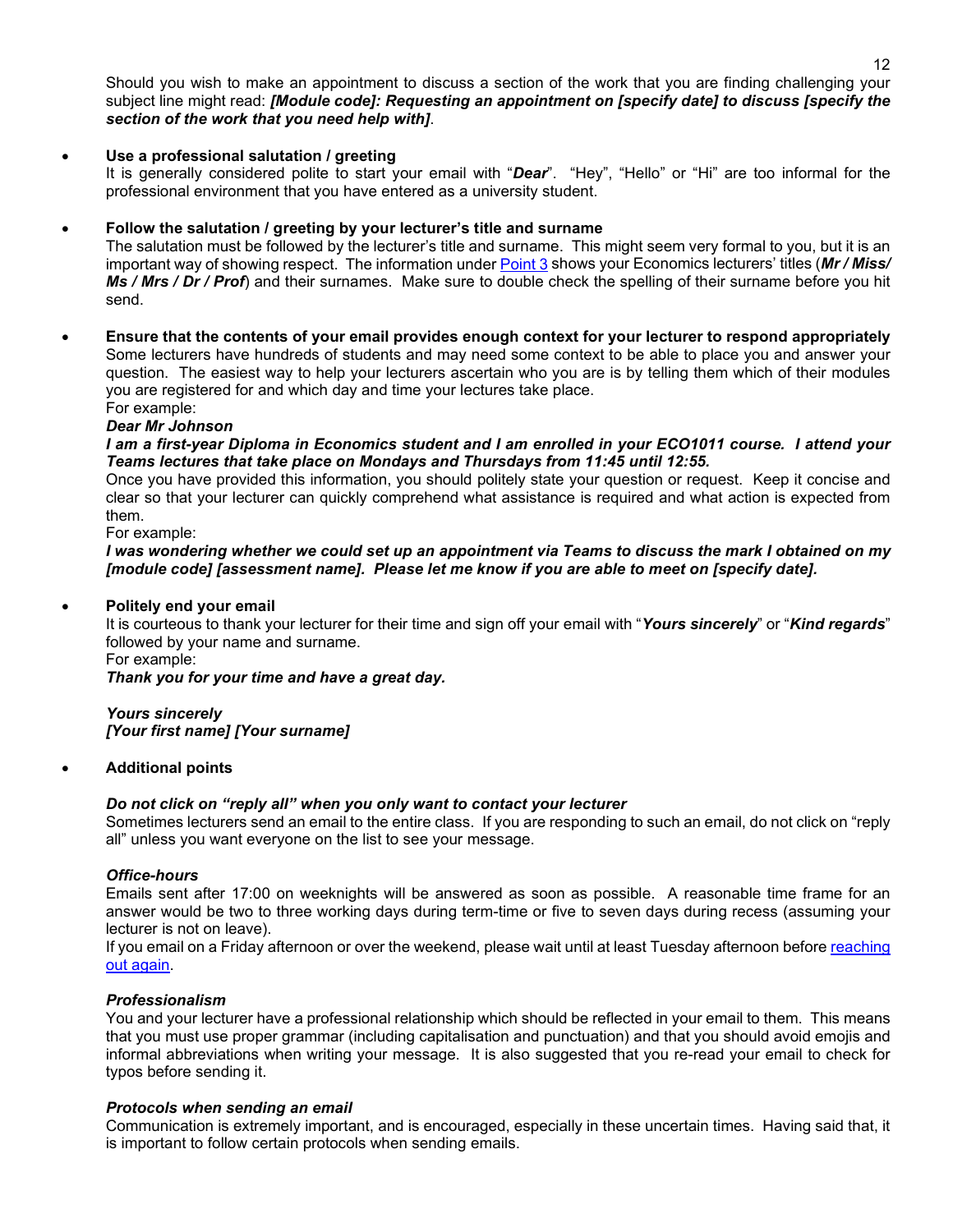The basic, underlying rule is that emails should be sent to the appropriate person. In other words, if there is an issue with a particular module, you should write to that module's lecturer. **You should not** address such an email to the Dean of the Faculty or to the Vice-Chancellor.

For example, if you have a query concerning the layout of the ECC101 Semester Test, this email should be sent to your ECC101 lecturer. Should, that lecturer, for example, Ms Tshabalala, not respond after a period of three working days you should then send a follow-up email to her and "CC" Dr Dyubhele, the module co-ordinator. Only if you were not to receive a reply to that email (after a period of three working days) should you forward both your original email and the follow-up email to the Department of Economics' Head of Department. Should you still not receive a reply after a few days, then you may forwarded the previous three emails to the Director of the School (as proof that you had gone through the appropriate steps of contacting first your lecturer, then the module co-ordinator and then the Head of Department, whilst allowing sufficient time for those individuals to have responded to your query).

#### <span id="page-14-1"></span>*Sending a follow-up email*

Lecturers receive many emails (not just from students) daily. As such, please note that lecturers will be unable to respond immediately to your email. A reasonable time frame for an answer would be two to three working days during term-time or five to seven days during recess (assuming your lecturer is not on leave). If you do not get a reply within this timeframe, please send a follow-up email to your lecturer (and possibly include one of [his/her](#page-2-2)  [colleagues\)](#page-2-2). It may well be that your lecturer missed your email among all the others or that it was suppressed by the spam filter.

Below, please find the format that such an email can take: Subject: Follow-up about [Reason for Follow-up]

Dear [Title] [Surname]

I trust that you are well. I understand that you have a busy schedule and may have missed my previous email. As such, I wanted to follow up on my email from [date on which you sent your initial email] about [what your concern or question is].

I greatly appreciate your time. Thank you again in advance for your help with [question]. I look forward to hearing from you soon.

Yours sincerely [Your first name] [Your Surname]

# **11. STUDENT RESPONSIBILITIES**

<span id="page-14-0"></span>Expectations for student behaviour may vary slightly between departments. However, all departments at Nelson Mandela University expect students to act consistently with the values of the University and to obey local, provincial and national laws.

Below, are some of the most important expectations that the Department of Economics has of you, our new student:

#### *You must take steps to ensure that you have access to a stable Internet connection and power supply at your chosen residence during Academic Year 2022*

As already mentioned under [Point 9,](#page-12-2) the University's Management has advised students who do not have access to a desktop PC / laptop or a smart device with a reasonably stable Internet connection, or who will not be able to effectively learn online from home for other justifiable reasons, to reside in Gqebhera (formerly known as Port Elizabeth) or George so that they can access the University's general and specialised computer labs and Wi-Fi on campus, even if all their modules are online. Please take note of the return to campus protocols that must be adhered to. More information about these protocols can be found by clicking on the following link: [https://orientation.mandela.ac.za/orientation/media/Store/documents/2022%20AY/2022AY-letter-FINAL.pdf.](https://orientation.mandela.ac.za/orientation/media/Store/documents/2022%20AY/2022AY-letter-FINAL.pdf)

#### *You must follow the steps outlined below should you be absent from an assessment*

You will need to write assessments during both the first and second semester. Should you fail to write any assessment due to circumstances beyond your control you must submit a written application to write the supplementary assessment (i.e., the Aegrotat assessment), supported by documentary evidence, to the [course co-ordinator](#page-2-2) **no later than three (3) working days** after the assessment has been written.

• In the case of illness, a medical certificate must be submitted. The medical certificate must clearly indicate the nature of the illness and confirm that you were, according to the clinical opinion of a medical practitioner, unfit to sit for the assessment on the day of the assessment in question (see [General Prospectus Rule G1.11.3.2\)](https://www.mandela.ac.za/getmedia/f333ec98-5667-4094-9a76-e052d9758eb3/General-Prospectus?disposition=attachment).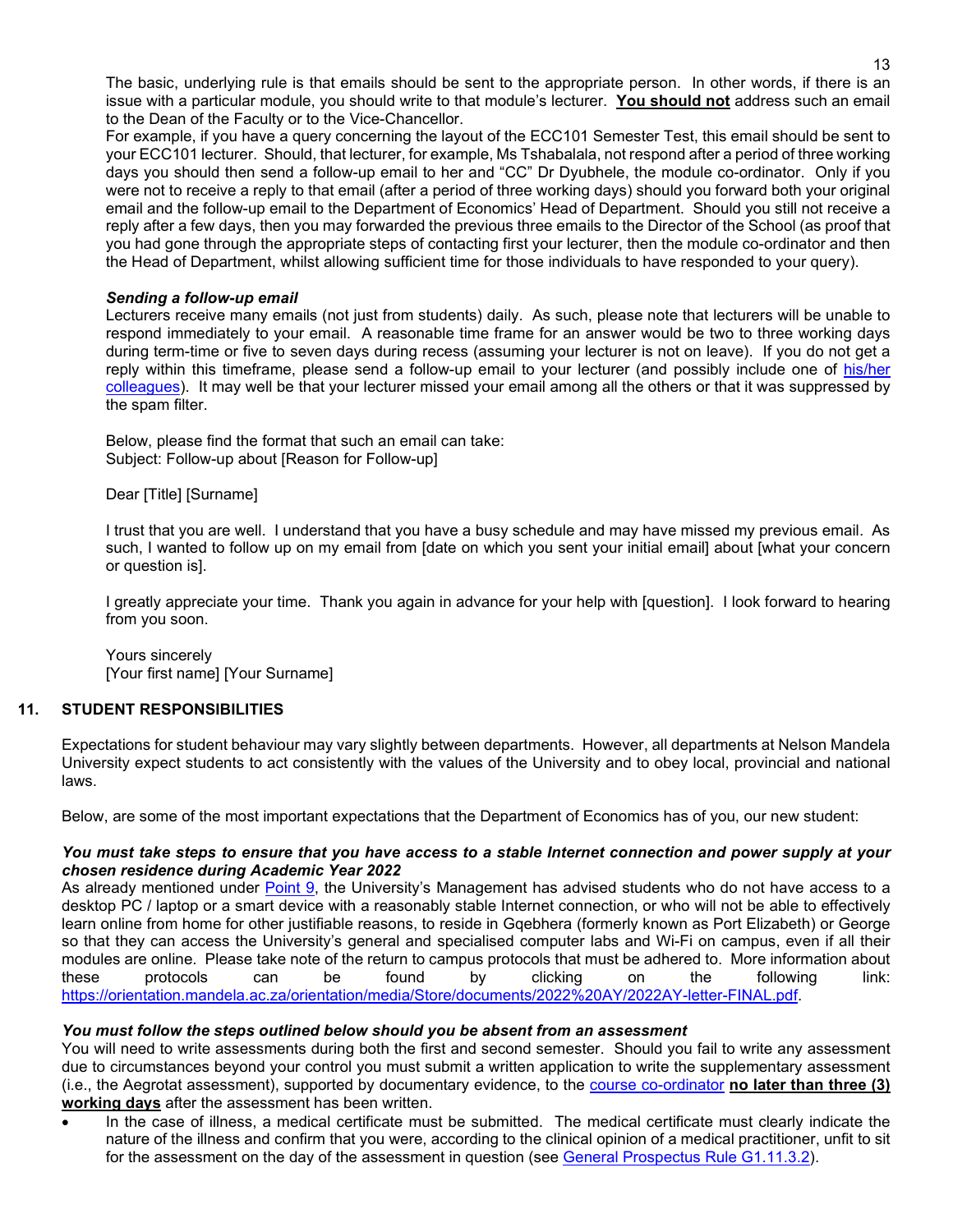- In the case of death in the family, a certified copy of the death certificate must be submitted (se[e General Prospectus](https://www.mandela.ac.za/getmedia/f333ec98-5667-4094-9a76-e052d9758eb3/General-Prospectus?disposition=attachment)  [Rule G1.11.4\)](https://www.mandela.ac.za/getmedia/f333ec98-5667-4094-9a76-e052d9758eb3/General-Prospectus?disposition=attachment). In terms of the University's Policy "family" includes the following persons: a student's spouse or life partner or a student's parents, brother, sister, adopted parents, grandparent, child, adopted child, grandchild, or his / her legal spouse's parents.
- If you are taking part in any recognised sport, cultural or other student activity at provincial level or higher on the date of an assessment suitable documentary evidence (e.g. a letter from your coach / manager) must also be provided to the course co-ordinator (see [General Prospectus Rule G1.11.6\)](https://www.mandela.ac.za/getmedia/f333ec98-5667-4094-9a76-e052d9758eb3/General-Prospectus?disposition=attachment). If the application is on religious grounds or cultural practices or observances, a letter from the relevant ordained religious leader or designated authority in charge must be provided to the course co-ordinator (see [General Prospectus](https://www.mandela.ac.za/getmedia/f333ec98-5667-4094-9a76-e052d9758eb3/General-Prospectus?disposition=attachment) Rule G1.11.5).

#### *You must follow the steps outlined below should load-shedding occur at the same time as an online assessment is being conducted*

You must follow the steps outlined below should load-shedding occur at the same time as an online assessment is being conducted.

- You must check the load-shedding schedules for the area in which you reside and to then plan accordingly. Some municipalities make this information available on their websites. The University's Student Portal also publishes the load-shedding schedules for Gqebhera (formerly known as Port Elizabeth) and George. Furthermore, ESKOMSEPUSH is an app that can be used to check when load-shedding is scheduled in the area in which you reside.
- If you are likely to be affected by load-shedding you must advise your lecturer BEFORE the assessment commences.
- Should you then be affected by load-shedding you must submit a sworn affidavit of the outage. The affidavit should be submitted to the [course co-ordinator](#page-2-2) **within three working days** of the assessment not being written. In addition, evidence of the issues you experienced due to load-shedding should be provided to the course coordinator. Acceptable evidence includes: screenshots, photographs or videos. Providing evidence of your location using a tool such as a pin drop is also required.
- Should you experience unscheduled load-shedding or a power outage during an assessment, and thus be disadvantaged, you must submit a sworn affidavit to this effect. Such evidence should be provided to the course co-ordinator **within three working days** of the assessment not being written.

### *You must ensure that the document(s) you submit via Moodle are legible and contain all the answers you want marked*

Some modules require assessments to be submitted electronically. While the Department of Economics would prefer students to type their answers, we realise that this might not be possible for some students. Students who thus submit handwritten or hand drawn answers should please take note of the following points. Firstly, it is important to make sure the scan of your work is clear and legible. Improperly formatted or illegible scans may not be accepted. If you use a smart device to take a photo of your work, use a scanning app such as those mentioned in [Point 9.](#page-12-2) Below are a few tips that you might wish to follow when scanning your handwritten work.

- Use the darkest pen (blue or black) or pencil that you have available when writing your answers to the assessment's questions.
- Write your response to the assessment's questions on A4 size white lined (or unlined) paper.
- Only write on one side of the paper (writing on both sides can create problems when scanning).
- Scan on a flat surface.
- Scan on a surface with a high contrast to your paper. (So, if your paper is white, scan on a dark surface.)
- Include the surface in your scan. The scanning software will find the corners for you.
- Scan your pages slowly with steady hands so that your photos are not blurry.
- Don't cut off (i.e., crop) sections of your answers, take the photo in poor lighting or cast a shadow over your work when taking the photo.
- Make sure that the orientation of all pages is set to "portrait" and that none of your pages are upside down.
- You should also make sure that each page that you submit includes your student number. Your student number should preferably appear at the top of your page.
- It is suggested that you answer each question on a different page. Furthermore, clearly indicate the question number that is being answered.
- If you complete your assessment on paper, you should, preferably, scan the documents to a single PDF file. Alternatively, compile all images, in the correct order, into a single document (e.g. MS Word).
- Guard against incomplete or incorrect conversion to PDF.
- Submission of corrupt files will result in a mark of zero.
- Do not password-protect the file that you upload to the Moodle site.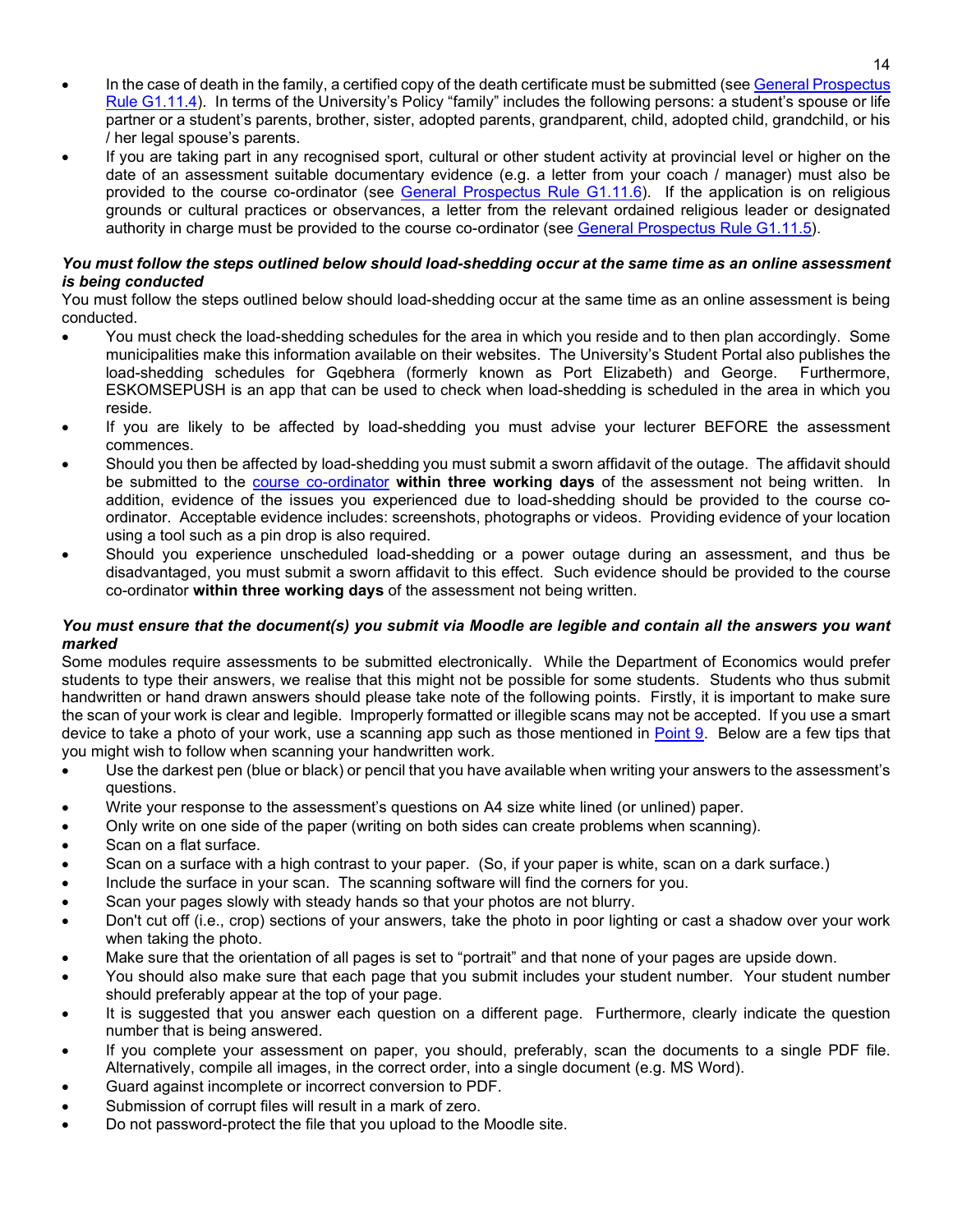#### *You must access and read your course outlines / study guides*

The course outline / study guide is a blueprint of each module that you are registered for. These documents usually contain important information such as lecture programmes, information relating to your assignments and assessment dates. Course outlines / study guides also describe how your final mark will be calculated as well as any class regulations and objectives. By referring to your course outline / study guide you might be able to find answers to your queries without having to contact your module co-ordinator, lecturer, tutor or academic advisor.

#### *You must check your lecture timetable and check when your assessments will be written Lecture timetable clashes*

A timetable clash occurs when a student has two teaching events scheduled at the same time. If you have a timetable clash between two modules, check to see whether the modules have duplicate lectures. This can be done by following the instructions on this website: [http://forms.mandela.ac.za/timetable/timetablestud.asp.](http://forms.mandela.ac.za/timetable/timetablestud.asp) If there are no other times available, ensure that both modules are required modules and not elective modules. If you have a clash involving an elective module, your Faculty Administrator might advise you to choose an alternative course. If you cannot resolve your clash (for example, there is a clash between two lectures and no alternative times), contact your Faculty Administrator (see [Point 6\)](#page-5-0) and your [modules' lecturers](#page-2-2) for advice.

#### *Assessment timetable*

It is important that you read through your modules' course outlines to determine when (and how) your assessments will take place. Misreading (or failure to read) your course outlines is not grounds to apply for special consideration. If you notice that you do have a clash, notify both modules' lecturers immediately. They will then indicate how you will be accommodated.

For your convenience the degree-stream and diploma-stream Introduction to Microeconomics, semester test dates appear below:

| Degree-stream semester test dates (Introduction to Microeconomics - module codes:<br>ECC101/EC101/ECSV101/ECS101/ECO1X1) |                                                                           |                 |  |  |  |  |  |
|--------------------------------------------------------------------------------------------------------------------------|---------------------------------------------------------------------------|-----------------|--|--|--|--|--|
| <b>SEMESTER TEST</b>                                                                                                     | <b>DATE</b>                                                               | <b>VENUE</b>    |  |  |  |  |  |
|                                                                                                                          | Opens: Thursday, 24 April at 16:00<br>Closes: Thursday, 24 April at 22:00 | Via Moodle site |  |  |  |  |  |
|                                                                                                                          | Opens: Thursday, 5 May at 16:00<br>Closes: Thursday, 5 May at 22:00       | Via Moodle site |  |  |  |  |  |
| Aegrotat / Sick Test (s)                                                                                                 | Opens: Thursday, 12 May at 16:00<br>Closes: Thursday, 12 May at 22:00     | Via Moodle site |  |  |  |  |  |

| Diploma-stream semester test dates (Introduction to Microeconomics - module codes:<br>ECO1001/BED1011/BED1201/BED1211/ECO10X1) |                                                                       |                 |  |  |  |  |  |
|--------------------------------------------------------------------------------------------------------------------------------|-----------------------------------------------------------------------|-----------------|--|--|--|--|--|
| <b>SEMESTER TEST</b>                                                                                                           | <b>DATE</b>                                                           | <b>VENUE</b>    |  |  |  |  |  |
|                                                                                                                                | Opens: Friday, 18 March at 14:30<br>Closes: Friday, 18 March at 20:00 | Via Moodle site |  |  |  |  |  |
| າ                                                                                                                              | Opens: Friday, 22 April at 14:30<br>Closes: Friday, 22 April at 20:00 | Via Moodle site |  |  |  |  |  |
| 3                                                                                                                              | Opens: Friday, 20 May at 14:30<br>Closes: Friday, 20 May at 20:00     | Via Moodle site |  |  |  |  |  |
| Aegrotat / Sick Test (s)                                                                                                       | Opens: Friday, 27 May at 14:30<br>Closes: Friday, 27 May at 20:00     | Via Moodle site |  |  |  |  |  |

#### *You must uphold the values of honesty and academic integrity*

With regards to integrity it is important to note that the Department of Economics, places a premium on the absolute honesty of every student. The Department thus expects all students registered for an Economics module to pledge not to engage in theft, dishonesty, cheating, copying assessments, downloading work from the internet and claiming it as theirs, plagiarising, producing fraudulent medical certificates or tampering with marked assessments.

Please note that the Department reserves the right to monitor the sites that you access and to submit your work through Turnitin, a plagiarism detection service.

It is imperative that you adhere to the principles of academic integrity that are outlined in the University's General [Prospectus](https://www.mandela.ac.za/getmedia/f333ec98-5667-4094-9a76-e052d9758eb3/General-Prospectus?disposition=attachment) and which have been mentioned above. Failure to do so will result in the Department referring you to the University's Disciplinary Committee.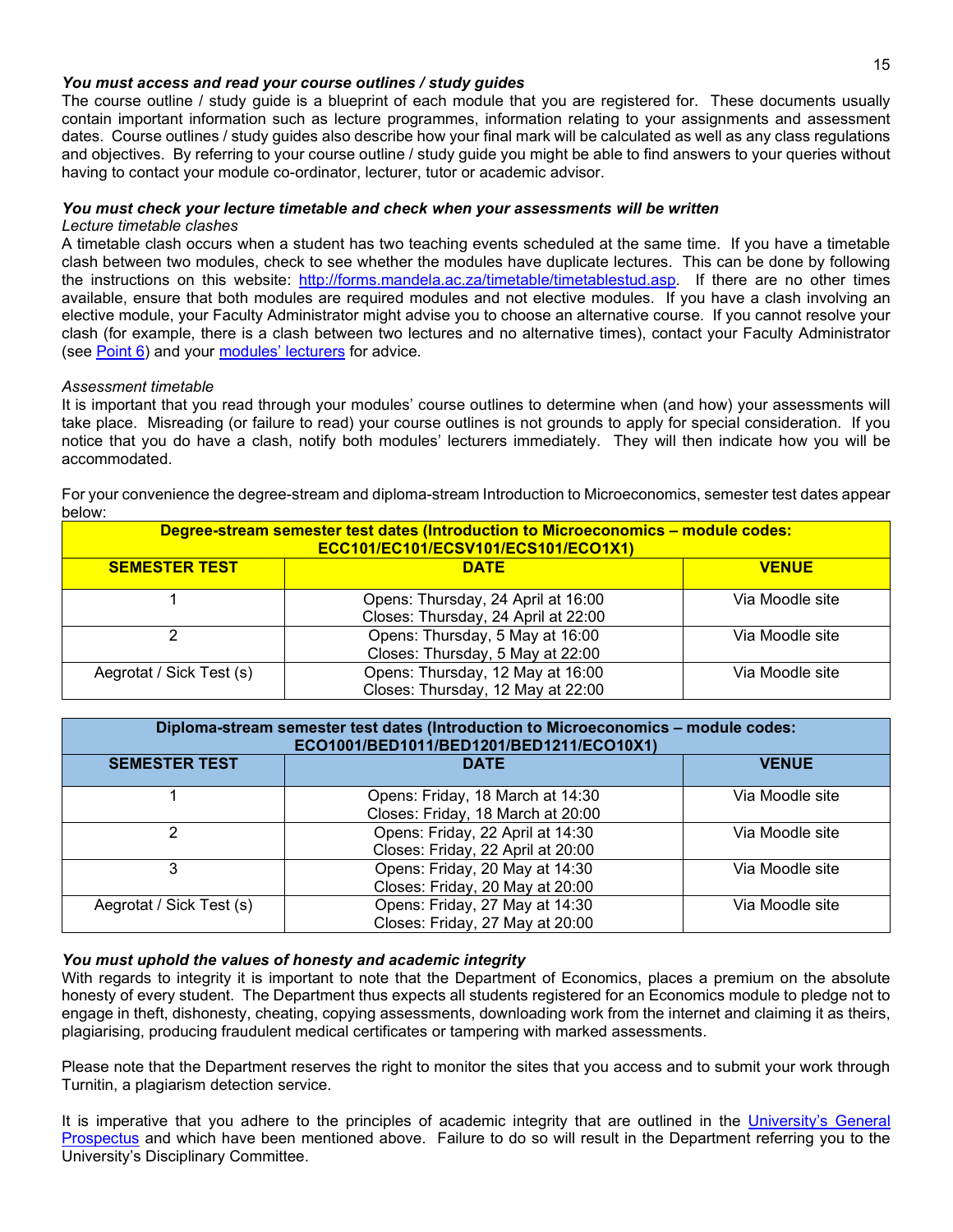#### *You must meet high academic standards*

You are required to meet the Department's academic expectations by creating a collaborative learning environment and displaying values of teamwork and unity. Furthermore, you are expected to respect diversity in people, ideas and opinions. In order to achieve the high academic standards expected of you, you will need to be conscientious and to attend classes regularly and on time. Furthermore, you should strive to complete all tasks within set deadlines to the best of your ability and to prepare well for assessments. However, excellence does not only entail getting distinctions in the majority, or even all, of your modules – it is also about your behaviour, it is about the role you play among your peers, it is about what you do in society as you study, it is about what and how you contribute to society upon graduation. As such, utilise each opportunity that comes your way. Participate in national competitions, such as the Nedbank-Old Mutual Budget Competition and join and become an active member of academic societies such as the Economics in Action Society.

#### **12. SPECIAL NEEDS**

<span id="page-17-0"></span>Nelson Mandela University would like to ensure that differently abled students enjoy a successful student experience, thus the University strives to ensure that academic concessions, reasonable adjustments for general accessibility, test and examinations and other academic concessions, are made to meet such students' needs. Services currently available include assistive technologies, dedicated computer spaces equipped with assistive technologies, braille transcription support, adapted transport for those with mobility difficulties, and volunteer buddies amongst others.

If you were granted any form of concession when completing an assessment in Grade 12, and may require a similar concession now that you are at University, please register your special needs with the university's Universal Accessibility and Disability Services (UADS) by clicking the following link: [https://disability.mandela.ac.za/.](https://disability.mandela.ac.za/) The Department of Economics also encourages students who have not applied for concessions, but who may qualify for such concession to discuss their situation with UADS or our Academic Advisor (see [Point 5\).](#page-4-0)

# **13. END-OF-MODULE ASSESSMENTS**

<span id="page-17-1"></span>End-of-module assessments for modules offered in the first semester are written in June/July and full year and second semester module end-of-module assessments are written in November.

In the event of end-of-module assessments being disrupted, the University reserves the prerogative to extend the examination period for a reasonable time beyond the planned end date.

#### **14. OUTLETS FROM WHICH THE PRESCRIBED TEXTBOOKS MAY BE PURCHASED**

<span id="page-17-2"></span>New textbooks can be purchased either from a variety of online retailers, e.g., Takealot, Loot and VitalSource or from the Van Schaik bookstore.

| <b>Provider</b>                              | Operating                                 | <b>Telephone</b> | Email                             |
|----------------------------------------------|-------------------------------------------|------------------|-----------------------------------|
|                                              | <b>Hours</b>                              | <b>Number</b>    |                                   |
| Van Schaik's Summerstrand – Student          | Mon $-$ Fri: 08:30                        | 041 583 3171     | corna.saunders@vanschaik.com      |
| Village (University Way)                     | $-17:00$                                  |                  |                                   |
|                                              | 08:30<br>Sat:<br>$\overline{\phantom{0}}$ |                  |                                   |
|                                              | 12:30                                     |                  |                                   |
| Van Schaik George Campus Shop 1,             |                                           | 044 801 5088     | Henriet.kostopoulos@vanschaik.com |
| <b>Student Recreation Centre</b>             |                                           |                  |                                   |
| Van Schaik's 2 <sup>nd</sup> Avenue - Ground | Mon - Fri: 08:30                          | 041 504 3752     | elmarie.killian@vanschaik.com     |
| Floor, 030                                   | $-16:00$                                  |                  |                                   |
| Van Schaik's Missionvale - Technical         | Mon - Fri: 08:30                          | 087 087 8119     | fiona.jason@vanschaik.com         |
| Services (M)                                 | $-17:00$                                  |                  |                                   |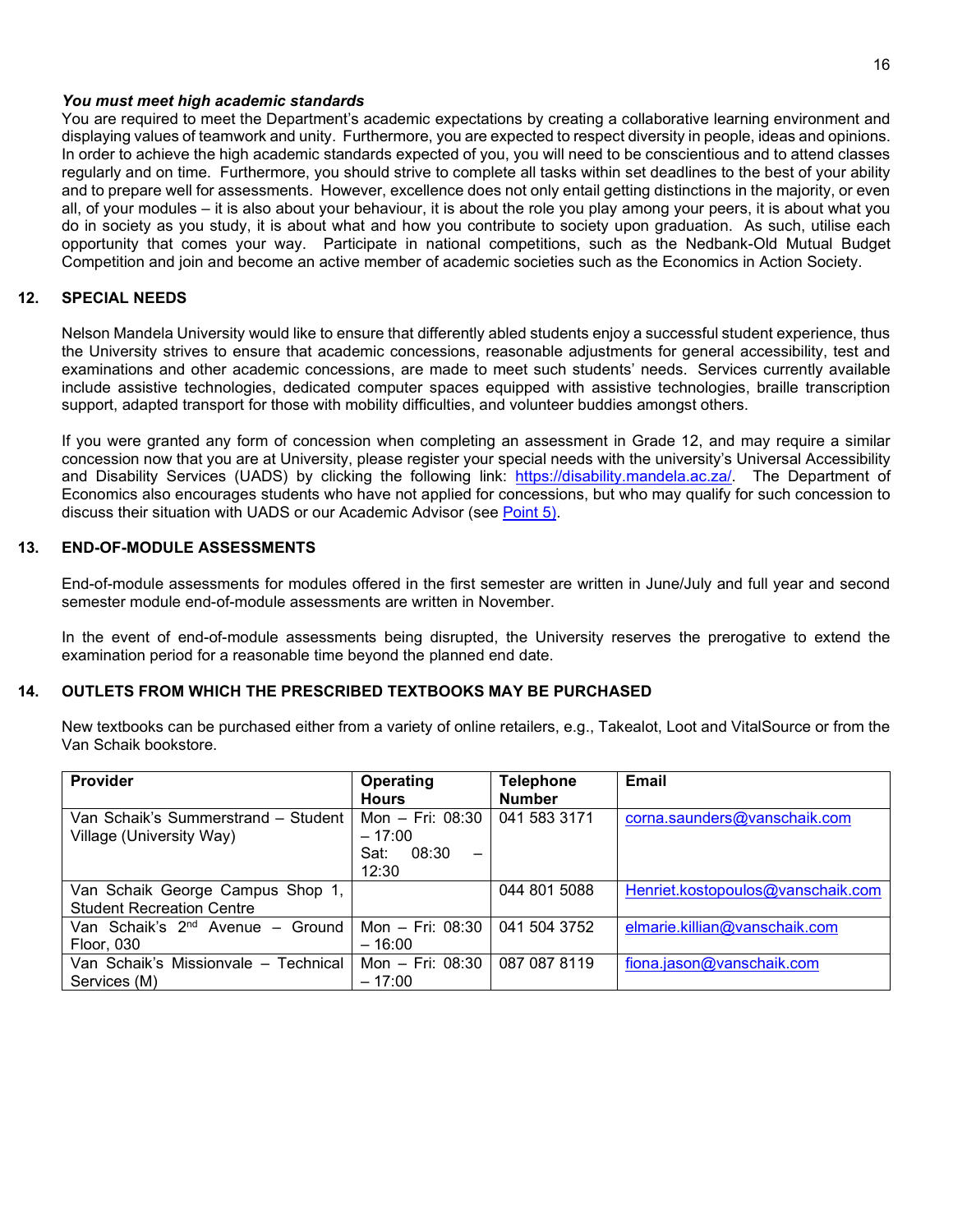<span id="page-18-0"></span>

| DIPLOMA IN ECONOMICS (EXTENDED): FULL-TIME QUALIFICATION CODE: 4437<br>Lectures are offered during the day (07:45 - 17:30) |                       |           |                        |                                                                                                                                                                                                                                                                                                                                            |                                                                              |                                                                                                                                              |  |  |
|----------------------------------------------------------------------------------------------------------------------------|-----------------------|-----------|------------------------|--------------------------------------------------------------------------------------------------------------------------------------------------------------------------------------------------------------------------------------------------------------------------------------------------------------------------------------------|------------------------------------------------------------------------------|----------------------------------------------------------------------------------------------------------------------------------------------|--|--|
| <b>Module</b>                                                                                                              | <b>Module</b><br>Code | Presented | <b>Credit</b><br>Value | <b>Prescribed Textbook</b><br>(Students should consult with<br>their lecturers to confirm the<br>accuracy of the information<br>below.)                                                                                                                                                                                                    | <b>Module Co-ordinator</b>                                                   | <b>Delivery Format</b>                                                                                                                       |  |  |
|                                                                                                                            |                       |           |                        | Year 1                                                                                                                                                                                                                                                                                                                                     |                                                                              |                                                                                                                                              |  |  |
| Academic &<br>Life Skills<br>Development 1                                                                                 | ALM1000               | Year      | 4                      | Snyders, S.M., Vawda, A.,<br>Taljaard, N., Brophy, M. &<br>Plaatjes, R. (Eds.). 2005. How to<br><b>Make Higher Education Easier:</b><br>Take control of your success.<br>Port Elizabeth: Nelson Mandela<br>Metropolitan University. Available<br>for free from the relevant lecturer<br>who will provide online copies to<br>the students. | Students to please refer to<br>their relevant ALM lecturer.                  | Lectures will be<br>presented online on<br>Microsoft Teams as<br>per the timetable.<br>Assessments will be<br>conducted online on<br>Moodle. |  |  |
| Communication<br>in English                                                                                                | <b>LKH11X0</b>        | Year      | 6                      | Cleary, S.<br>(ed). 2020. Communication: A<br>Hands-on Approach. 3rd<br>edition. Kenwyn: Juta. ISBN:<br>978 1 485 13092 5<br>(Recommended retail price: Van<br>Schaiks - R440.50)                                                                                                                                                          | Ms Raeesah Ackerdien<br>Raeesah.Ackerdien@mand<br>ela.ac.za                  | Lectures and<br>assessments will be<br>conducted online.                                                                                     |  |  |
| <b>Numerical</b><br>Skills for<br><b>Business</b>                                                                          | <b>MNU1X10</b>        | Year      | 6                      | Notes in the form of a Study<br>guide are provided on Moodle.                                                                                                                                                                                                                                                                              | Ms Sabina Chirongoma<br>Sabina.Chirongoma@mand<br>ela.ac.za                  | Online                                                                                                                                       |  |  |
| <b>Computer Skills</b><br>(Extended)                                                                                       | ITVL1X0               | Year      | 12                     | No textbook is required                                                                                                                                                                                                                                                                                                                    | Ms Debbie Janse van<br>Rensburg<br>Debbie.JansevanRensburg<br>@mandela.ac.za | Online. Students must<br>have access to a<br>computer with Office<br>2016 or Office 365<br>and a stable internet<br>connection.              |  |  |
| Introduction to<br>Management<br>(Extended)                                                                                | <b>BMM1X10</b>        | Year      | 12                     | Van Aardt, I., Bezuidenhout,<br>Bendeman, H., Clarence, W.,<br>Naidoo, P., Sifolo, P. Swanepoel,<br>E and van Aaardt, C.<br>2019. Entrepreneurship and new<br>venture management. 6th<br>edition. Cape Town: Oxford.<br>ISBN: 978 0 190 72249 4<br>(Recommended retail price: Van<br>Schaiks - R499.50)                                    | Dr Welcome Kupangwa<br>Welcome.Kupangwa@man<br>dela.ac.za                    | Online                                                                                                                                       |  |  |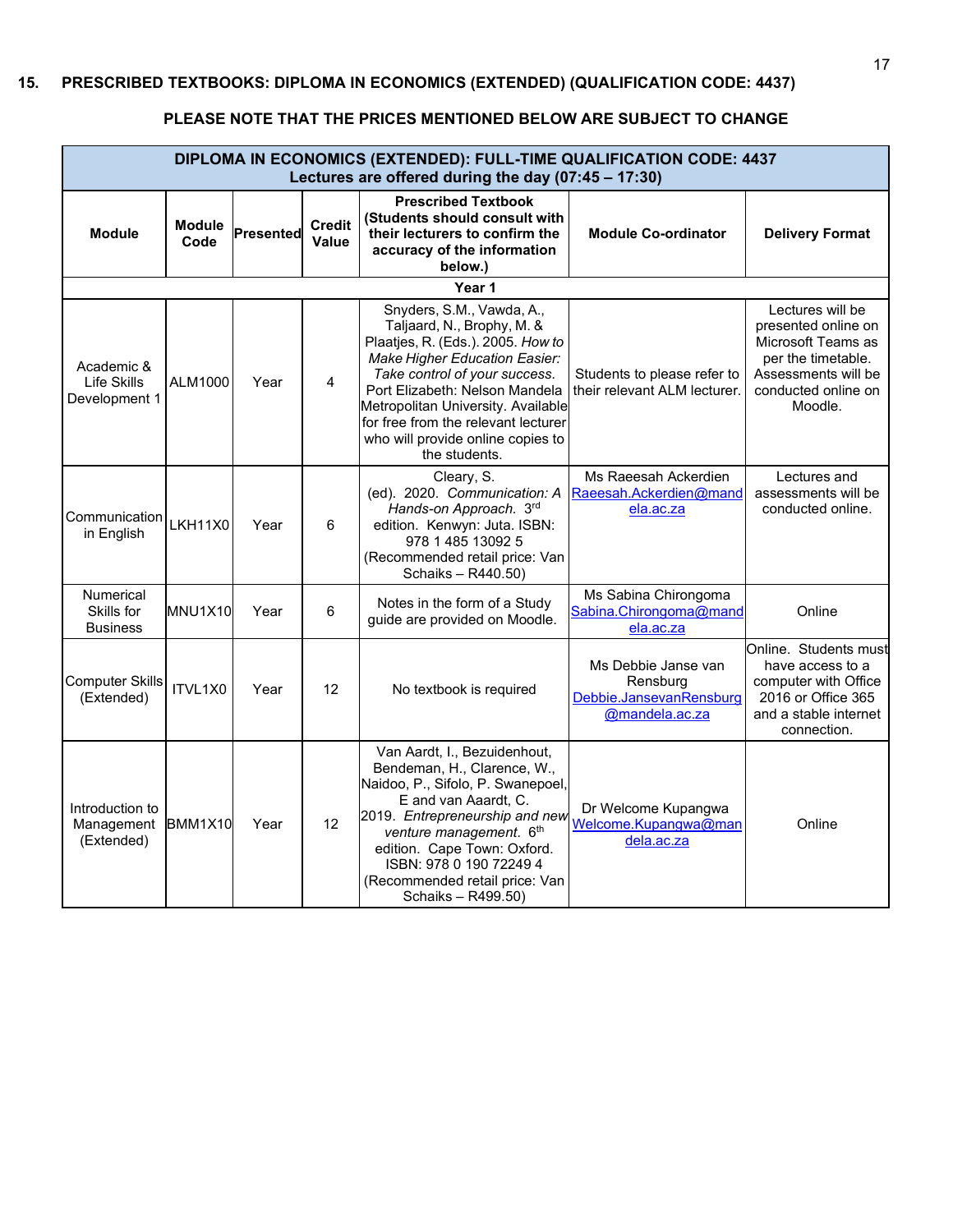| DIPLOMA IN ECONOMICS (EXTENDED): FULL-TIME QUALIFICATION CODE: 4437<br>Lectures are offered during the day $(07:45 - 17:30)$ |                       |                  |                               |                                                                                                                                                                                                                                                                                                                                                                                  |                                                             |                                                                                                                                              |  |  |  |
|------------------------------------------------------------------------------------------------------------------------------|-----------------------|------------------|-------------------------------|----------------------------------------------------------------------------------------------------------------------------------------------------------------------------------------------------------------------------------------------------------------------------------------------------------------------------------------------------------------------------------|-------------------------------------------------------------|----------------------------------------------------------------------------------------------------------------------------------------------|--|--|--|
| <b>Module</b>                                                                                                                | <b>Module</b><br>Code | <b>Presented</b> | <b>Credit</b><br><b>Value</b> | <b>Prescribed Textbook</b><br>(Students should consult with<br>their lecturers to confirm the<br>accuracy of the information<br>below.)                                                                                                                                                                                                                                          | <b>Module Co-ordinator</b>                                  | <b>Delivery Format</b>                                                                                                                       |  |  |  |
|                                                                                                                              | Year <sub>2</sub>     |                  |                               |                                                                                                                                                                                                                                                                                                                                                                                  |                                                             |                                                                                                                                              |  |  |  |
| Academic &<br>Life Skills<br>Development                                                                                     | ALM2000               | Year             | $\overline{2}$                | Snyders, S.M., Vawda, A.,<br>Taljaard, N., Brophy, M. &<br>Plaatjes, R. (Eds.). 2005. How to<br><b>Make Higher Education Easier:</b><br>Take control of your success.<br>Port Elizabeth: Nelson Mandela<br>Metropolitan University. Available<br>for free from the relevant lecturer<br>who will provide online copies to<br>the students.                                       | Students to please refer to<br>their relevant ALM lecturer. | Lectures will be<br>presented online on<br>Microsoft Teams as<br>per the timetable.<br>Assessments will be<br>conducted online on<br>Moodle. |  |  |  |
| Communicatio<br>n in English                                                                                                 | <b>LKH21X0</b>        | Year             | 6                             | Cleary, S.<br>(ed). 2020. Communication: A<br>Hands-on Approach. 3rd<br>edition. Kenwyn: Juta. ISBN:<br>978 1 485 13092 5<br>(Recommended retail price: Van<br>Schaiks - R440.50)                                                                                                                                                                                                | Ms Raeesah Ackerdien<br>Raeesah.Ackerdien@mand<br>ela.ac.za | Lectures and<br>assessments will be<br>conducted online.                                                                                     |  |  |  |
| Augmented<br>Economics<br>(Microeconomi<br>cs)                                                                               | ECO10X1               | Semester 1       | 12                            | Mohr, P. 2020. Economics for<br>South African students. 6th<br>edition. Pretoria: Van Schaik.<br>ISBN: 978 0 627 03705 4<br>(Recommended retail price: Van<br>Schaiks - R625.50)                                                                                                                                                                                                 | Mr Clifford Johnson<br>Clifford.Johnson@mandela.<br>ac.za   | Lectures and tutorials<br>will take place<br>online. Assessments<br>will be conducted<br>online.                                             |  |  |  |
| Introduction to<br>Marketing<br>(Augmented)                                                                                  | BBH11X1               | Semester 1       | 12                            | Kotler, P., Armstrong, G., and<br>Tait, M. 2016. Principles of<br>Marketing: Global and Southern<br>African Perspectives. 2 <sup>nd</sup> edition.<br>Cape Town: Pearson. ISBN: 978<br>1775 78949 9 (print book)<br>(Recommended retail price: Van<br>Schaiks - R773)<br>or, 9781928226529 (basic<br>ePUB); or, 9781776102372<br>(interactive ePUB);<br>or, 9781928226505 (ePDF) | Mr Cola Pullen<br>Cola.Pullen@mandela.ac.z<br><u>a</u>      | Lectures and tutorials<br>will take place<br>online. Assessments<br>will be conducted<br>online.                                             |  |  |  |
| Introduction to<br>Tourism<br>(Augmented)                                                                                    | <b>TOU10X1</b>        | Semester 1       | 12 <sup>2</sup>               | George, R., Barben, T., Chivaka,<br>R., Jansen van Vuuren, M.,<br>Knott, B., Lehmann, S., Mulder,<br>M., Nel, J., Nieuwenhuizen, C.,<br>Saunders, C., Swart, K., van der<br>Watt, H. & van Zyl, C. 2015.<br>Managing Tourism in South<br>Africa. 2 <sup>nd</sup> edition. Cape Town:<br>Oxford. ISBN: 978 0 199 07587 4<br>(Recommended retail price: Van<br>Schaiks - R673.95)  | Mrs Cashas Brandt<br>Cashas. Witbooi@mandela.<br>ac.za      | Lectures, tutorials, and<br>assessments will take<br>place online.                                                                           |  |  |  |
| Augmented<br><b>Business</b><br>Accounting                                                                                   | RBA10X2               | Semester 2       | 12                            | Notes are provided by the<br>relevant department                                                                                                                                                                                                                                                                                                                                 | Mr Ameer Khan<br>Ameer.Khan@mandela.ac.<br>za               | To be confirmed                                                                                                                              |  |  |  |

18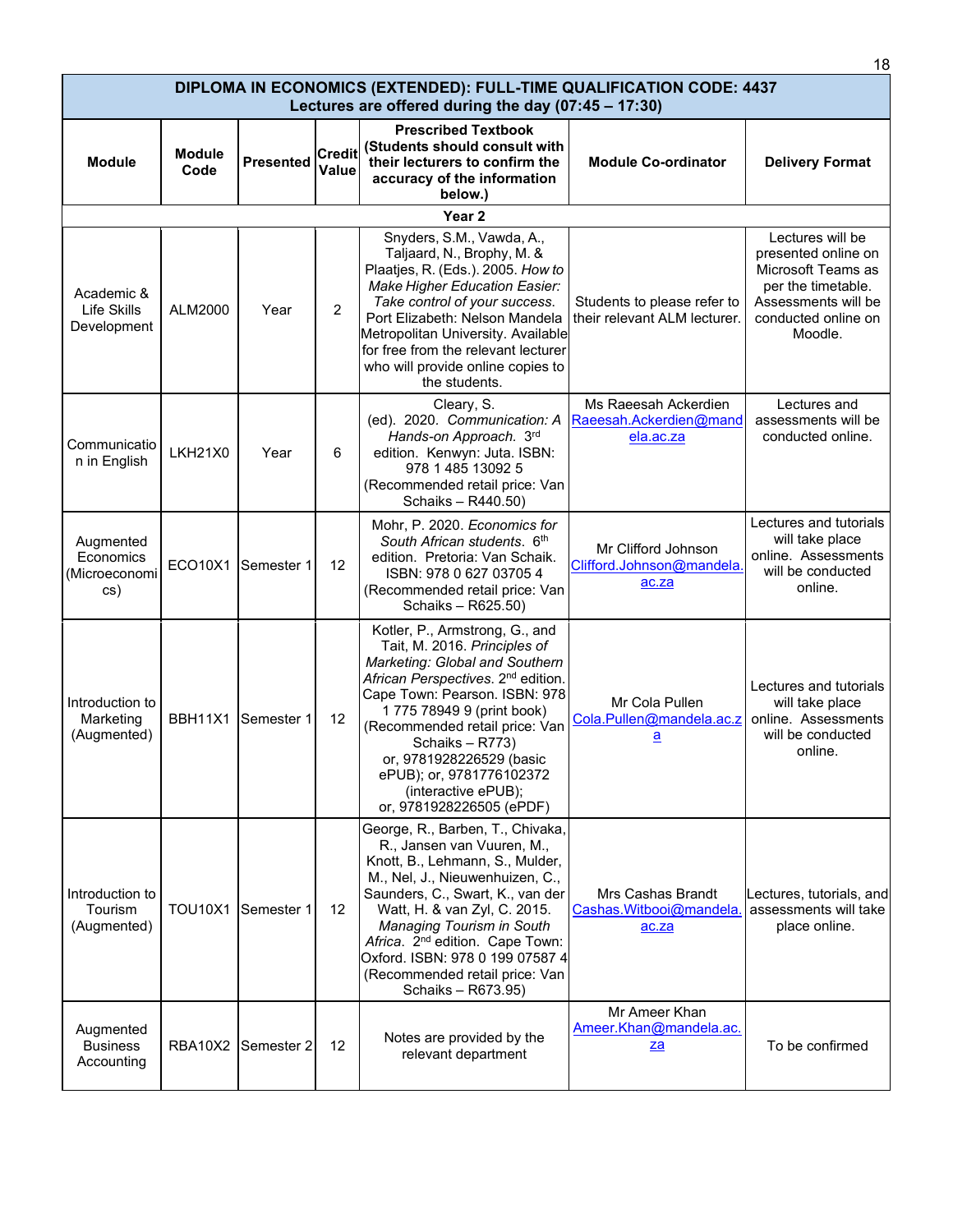|                                                |                       |                    |                               |                                                                                                                                                                                                                                                                                                        |                                                      | 19                     |
|------------------------------------------------|-----------------------|--------------------|-------------------------------|--------------------------------------------------------------------------------------------------------------------------------------------------------------------------------------------------------------------------------------------------------------------------------------------------------|------------------------------------------------------|------------------------|
| <b>Module</b>                                  | <b>Module</b><br>Code | <b>Presented</b>   | <b>Credit</b><br><b>Value</b> | <b>Prescribed Textbook</b><br>(Students should consult with<br>their lecturers to confirm the<br>accuracy of the information<br>below.)                                                                                                                                                                | <b>Module Co-ordinator</b>                           | <b>Delivery Format</b> |
| Augmented<br>Economics<br>(Macroeconom<br>ics) |                       | ECO10X2 Semester 2 | 12                            | Mohr, P. 2020. Economics for<br>South African students. 6th<br>edition. Pretoria: Van Schaik.<br>ISBN: 978 0 627 03705 4<br>(Recommended retail price: Van<br>Schaiks - R625.50)                                                                                                                       | To be confirmed                                      | To be confirmed        |
| Introduction to<br>Logistics<br>(Augmented)    | BLG10X2               | Semester 2         | 12                            | Horn, G., Badenhorst-Weiss, H.,<br>Cook, G., Heckroodt, S., Howell,<br>J., Phume, T.B., Strydom, J.<br>2020. Supply chain<br>management: A South African<br>approach. 2 <sup>nd</sup> edition. Cape<br>Town: Oxford. ISBN: 978 0 190<br>749897<br>(Recommended retail price: Van<br>Schaiks - R499.50) | Mr Gavin Cook<br>Gavin.Cook@mandela.ac.z<br><u>a</u> | To be confirmed        |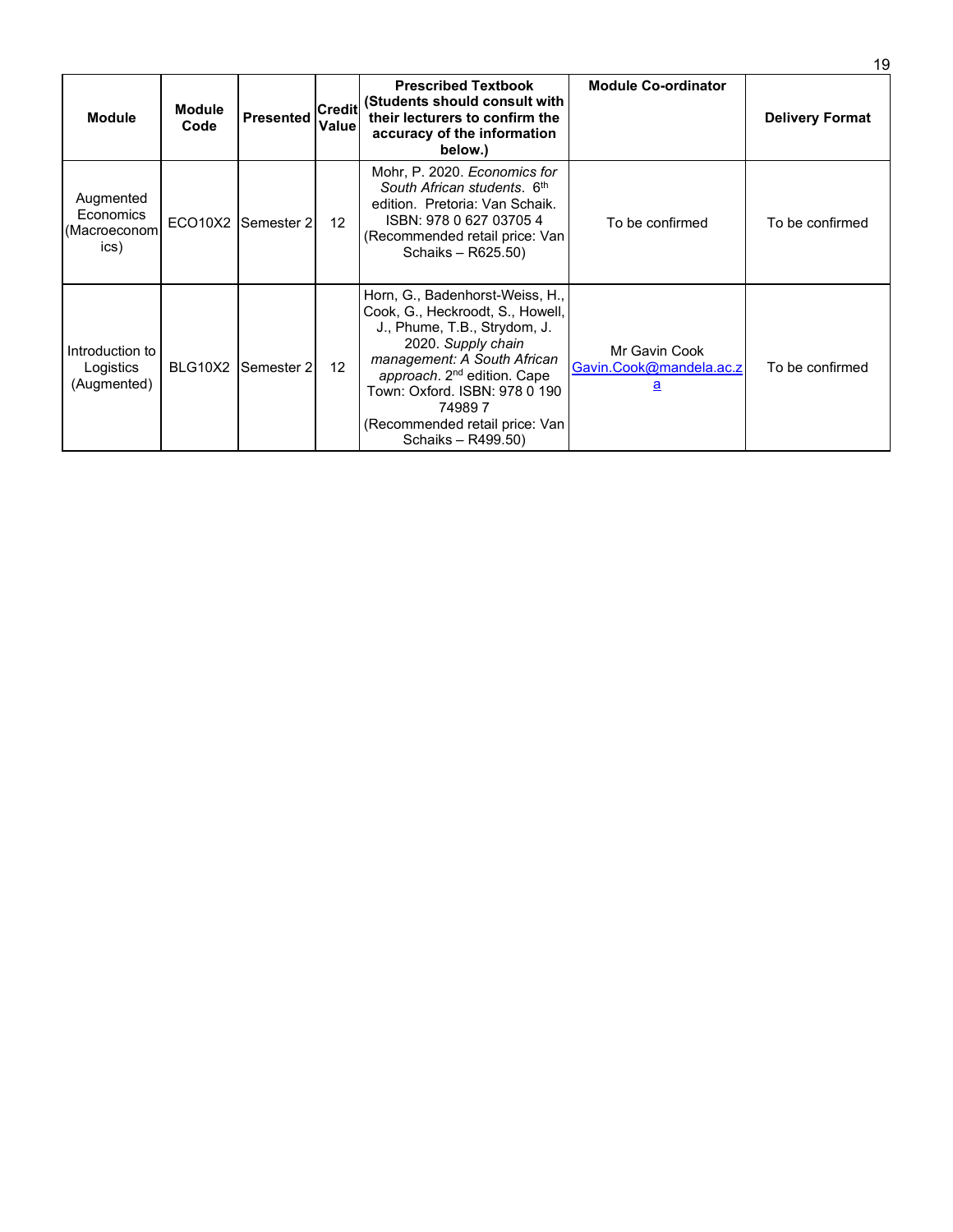<span id="page-21-0"></span>

| <b>DIPLOMA IN ECONOMICS: FULL-TIME (QUALIFICATION CODE: 4406)</b><br>Lectures are offered during the day (07:45 - 17:30) |                       |                            |       |                                                                                                             |                                                                                                                                                                                                                                                                                                                                                                                                                                                                                                      |                                                            |  |  |
|--------------------------------------------------------------------------------------------------------------------------|-----------------------|----------------------------|-------|-------------------------------------------------------------------------------------------------------------|------------------------------------------------------------------------------------------------------------------------------------------------------------------------------------------------------------------------------------------------------------------------------------------------------------------------------------------------------------------------------------------------------------------------------------------------------------------------------------------------------|------------------------------------------------------------|--|--|
| <b>Module</b>                                                                                                            | <b>Module</b><br>Code | <b>Semester</b>            | Value | Credit Prerequisite                                                                                         | <b>Prescribed Textbook</b><br>(Students should consult<br>with their lecturers to<br>confirm the accuracy of<br>the information below.)                                                                                                                                                                                                                                                                                                                                                              | <b>Module Co-ordinator</b>                                 |  |  |
| Introduction to<br>Microeconomics                                                                                        | ECO1001               | Semester<br>1              | 12    | None                                                                                                        | Mohr, P. 2020. Economics<br>for South African<br>students. 6th<br>edition. Pretoria: Van<br>Schaik. ISBN: 978 0 627<br>037054<br>(Recommended retail price:<br>Van Schaiks - R625.50)                                                                                                                                                                                                                                                                                                                | Mr Clifford Johnson<br>Clifford.Johnson@mandela.ac.za      |  |  |
| Introduction to<br>Macroeconomics                                                                                        | ECO1002               | Semester<br>2              | 12    | <b>Students</b><br>should<br>preferably<br>have taken<br>ECO1001<br>before<br>registering<br>for<br>ECO1002 | Mohr, P. 2020. Economics<br>for South African<br>students. 6 <sup>th</sup><br>edition. Pretoria: Van<br>Schaik. ISBN: 978 0 627<br>037054<br>(Recommended retail price:<br>Van Schaiks - R625.50)                                                                                                                                                                                                                                                                                                    | To be confirmed                                            |  |  |
| Introduction to<br>Management                                                                                            | <b>BMM1001</b>        | Semester<br>1              | 12    | None                                                                                                        | Van Aardt, I., Bezuidenhout,<br>Bendeman, H., Clarence,<br>W., Naidoo, P., Sifolo, P.<br>Swanepoel, E and van<br>Aaardt, C.<br>2019. Entrepreneurship and<br>new venture<br>management. 6th<br>edition. Cape Town: Oxford.<br>ISBN: 978 0 190 72249 4<br>(Recommended retail price:<br>Van Schaiks - R499.50)<br><b>Oxford English Dictionary</b><br>Geel, F.C. & Gray, B.A.<br>2010. Scientific assignment<br>and report writing. 2nd<br>revised edition. Port<br>Elizabeth: Lectern<br>Publishing. | Dr Paul Tai-Hing<br>Paul.Tai-Hing@mandela.ac.za            |  |  |
| Introduction to<br>Marketing                                                                                             | <b>BBH1022</b>        | Semester<br>$\overline{2}$ | 12    | None                                                                                                        | Kotler, P., Armstrong, G.,<br>and Tait, M. 2016. Principles<br>of Marketing: Global and<br>Southern African<br>Perspectives. 2 <sup>nd</sup> edition.<br>Cape Town: Pearson. ISBN:<br>978 1 775 78949 9 (print<br>book)<br>(Recommended retail price:<br>Van Schaiks - R773)<br>or, 9781928226529 (basic<br>ePUB); or, 9781776102372<br>(interactive ePUB);<br>or, 9781928226505 (ePDF)                                                                                                              | <b>Mr Andrew Marriott</b><br>Andrew.Marriott@mandela.ac.za |  |  |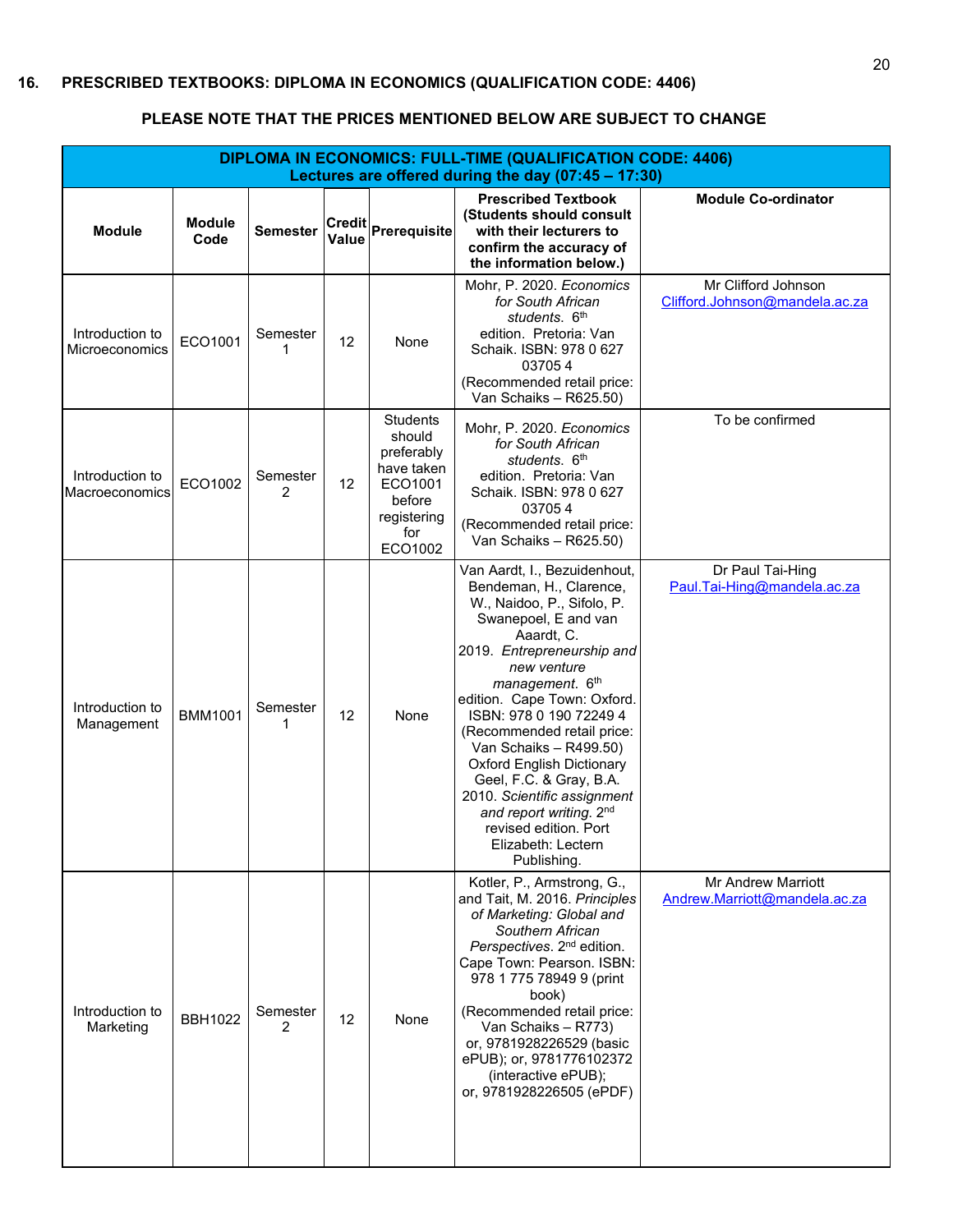| <b>DIPLOMA IN ECONOMICS: FULL-TIME (QUALIFICATION CODE: 4406)</b> |                 |                            |    |      |                                                                                                                                                                                                                                                                                                                                                                                       |                                                               |  |  |
|-------------------------------------------------------------------|-----------------|----------------------------|----|------|---------------------------------------------------------------------------------------------------------------------------------------------------------------------------------------------------------------------------------------------------------------------------------------------------------------------------------------------------------------------------------------|---------------------------------------------------------------|--|--|
| Lectures are offered during the day (07:45 - 17:30)               |                 |                            |    |      |                                                                                                                                                                                                                                                                                                                                                                                       |                                                               |  |  |
| Introduction to<br>Logistics                                      | <b>BLG1012</b>  | Semester<br>$\mathfrak{p}$ | 12 | None | Horn, G., Badenhorst-Weiss,<br>H., Cook, G., Heckroodt, S.,<br>Howell, J., Phume, T.B.,<br>Strydom, J. 2020. Supply<br>chain management: A South<br>African approach. 2nd<br>edition. Cape Town: Oxford.<br>ISBN: 978 0 190 74989 7<br>(Recommended retail price:<br>Van Schaiks - R499.50)                                                                                           | Mr Gavin Cook<br>Gavin.Cook@mandela.ac.za                     |  |  |
| Introduction to<br>Tourism                                        | <b>TOUR1011</b> | Semester                   | 12 | None | George, R., Barben, T.,<br>Chivaka, R., Jansen van<br>Vuuren, M., Knott, B.,<br>Lehmann, S., Mulder, M.,<br>Nel, J., Nieuwenhuizen, C.,<br>Saunders, C., Swart, K., van<br>der Watt, H. & van Zyl, C.<br>2015. Managing Tourism in<br>South Africa. 2 <sup>nd</sup><br>edition. Cape Town: Oxford.<br>ISBN: 978 0 199 07587 4<br>(Recommended retail price:<br>Van Schaiks - R673.95) | Ms Cashas Witbooi (Brandt)<br>Cashas.Witbooi@mandela.ac.za    |  |  |
| End-user<br>Computing                                             | <b>ITV1002</b>  | Semester<br>$\mathcal{P}$  | 12 | None | None. Study material<br>available online via Moodle                                                                                                                                                                                                                                                                                                                                   | Ms Charmaine van de Haar<br>Charmaine.VandeHaar@mandela.ac.za |  |  |
| Communication<br>in English A                                     | <b>LKH1000</b>  | Year                       | 24 | None | Cleary, S.<br>(ed). 2020. Communication:<br>A Hands-on Approach. 3rd<br>edition. Kenwyn: Juta.<br>ISBN: 978 1 485 13092 5<br>(Recommended retail price:<br>Van Schaiks - R440.50)                                                                                                                                                                                                     | Mr David Blignaut<br>David.Blignaut@mandela.ac.za             |  |  |
| <b>Business</b><br>Accounting                                     | <b>RBA1002</b>  | Semester<br>2              | 12 | None | Notes are provided by the<br>relevant department                                                                                                                                                                                                                                                                                                                                      | Mr Ameer Khan<br>Ameer.Khan@mandela.ac.za                     |  |  |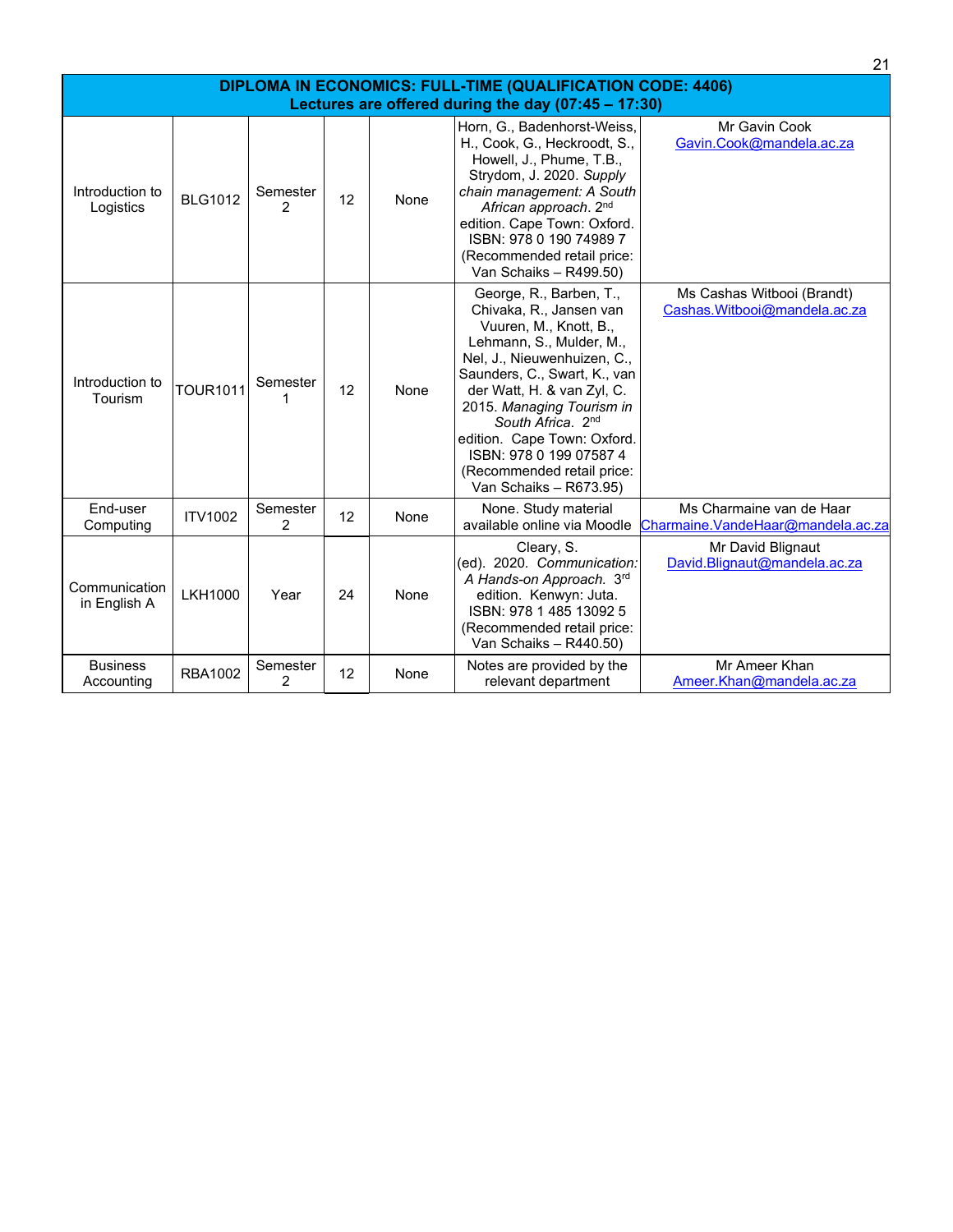<span id="page-23-0"></span>

| BACHELOR OF COMMERCE: FULL-TIME (QUALIFICATION CODES: 40196 AND 45296)<br>Lectures are offered during the day $(07:45 - 17:30)$ |                       |                  |                               |                                                                                                                                                                                                                                                                                                                                                                        |                                                                                                                                                       |                                                                                                                                                          |  |  |
|---------------------------------------------------------------------------------------------------------------------------------|-----------------------|------------------|-------------------------------|------------------------------------------------------------------------------------------------------------------------------------------------------------------------------------------------------------------------------------------------------------------------------------------------------------------------------------------------------------------------|-------------------------------------------------------------------------------------------------------------------------------------------------------|----------------------------------------------------------------------------------------------------------------------------------------------------------|--|--|
| <b>Module</b>                                                                                                                   | <b>Module</b><br>Code | <b>Presented</b> | <b>Credit</b><br><b>Value</b> | <b>Prescribed Textbook</b><br>(Students should consult with<br>their lecturers to confirm the<br>accuracy of the information<br>below.)                                                                                                                                                                                                                                | <b>Module Co-ordinator</b>                                                                                                                            | Mode of<br><b>Delivery</b>                                                                                                                               |  |  |
|                                                                                                                                 |                       |                  |                               | Year 1                                                                                                                                                                                                                                                                                                                                                                 |                                                                                                                                                       |                                                                                                                                                          |  |  |
| Academic and<br>Life Skills<br>Development                                                                                      | ALMV100               | Year             | $\overline{4}$                | Snyders, S.M., Vawda, A.,<br>Taljaard, N., Brophy, M. &<br>Plaatjes, R. (Eds.). 2005. How to<br><b>Make Higher Education Easier:</b><br>Take control of your success. Port<br>Elizabeth: Nelson Mandela<br>Metropolitan University. Available<br>for free from the relevant lecturer Martin.Keyter@mandela.ac.za<br>who will provide online copies to<br>the students. | Gqebhera:<br>Mrs Mandy Brophy<br>Mandy.Brophy@mandela.ac.z<br>а<br>George:<br>Mr Martin Keyter                                                        | Lectures will<br>be presented<br>online on<br>Microsoft<br>Teams as per<br>the timetable.<br>Assessments<br>will be<br>conducted<br>online on<br>Moodle. |  |  |
| Augmented<br><b>Business</b><br>Management                                                                                      | EBC1X2                | Semester 2       | 9                             | Bosch, J.K., Tait, M. & Venter, E.<br>(Eds.). 2018. Business<br>management: An entrepreneurial<br>perspective. 3rd edition. Port<br>Elizabeth: Lectern. ISBN: 978<br>0 620 72922 2<br>(Recommended retail price: Van<br>Schaiks - R818.50)                                                                                                                             | Mr Storm Watson<br>Storm.Watson@mandela.ac.z<br>$\underline{\mathbf{a}}$                                                                              | Lectures and<br>assessments<br>will be<br>conducted<br>online.                                                                                           |  |  |
| English for<br><b>Business</b>                                                                                                  | LEAF1X0               | Year             | 4                             | Notes will be handed out in class.<br>Students may supplement this<br>information with:<br>Cleary, S.<br>(ed). 2020. Communication: A<br>Hands-on Approach. 3rd<br>edition. Kenwyn: Juta. ISBN: 978<br>1485130925                                                                                                                                                      | Gqebhera:<br>Ms Aileen Ownhouse<br>Aileen.Ownhouse@mandela.a<br>c.za<br>George:<br>Mrs Ellen Erasmus-Morton<br>Ellen.Erasmus-<br>Morton@mandela.ac.za | Lectures and<br>assessments<br>will be<br>conducted<br>online.                                                                                           |  |  |
| <b>Mathematics</b><br>for Accounting                                                                                            | MACV102               | Semester 2       | 12                            | Notes will be available free of<br>charge to MACV102 students.<br>Students will, however, have to<br>purchase the SHARP EL-738<br>series calculator. Latest version<br>from last year was the SHARP<br>EL-738 XT.                                                                                                                                                      | To be confirmed                                                                                                                                       | To be<br>confirmed                                                                                                                                       |  |  |
| Pre-calculus                                                                                                                    | MATC1X3               | Semester 1       | $\overline{4}$                | Students registered for MATC1X3<br>are provided with a study guide<br>that includes all the material they<br>need for this module.                                                                                                                                                                                                                                     | <b>Prof Maritz Snyders</b><br>Maritz.Snyders@mandela.ac.z<br>а                                                                                        | To be<br>confirmed                                                                                                                                       |  |  |
| Introductory<br>Calculus and<br>Linear Algebra                                                                                  | MATC1X4               | Semester 2       | 4                             | Students registered for MATC1X4<br>are provided with a study guide<br>that includes all the material they<br>need for this module.                                                                                                                                                                                                                                     | <b>Prof Maritz Snyders</b><br>Maritz.Snyders@mandela.ac.z<br>$\underline{\mathbf{a}}$                                                                 | To be<br>confirmed                                                                                                                                       |  |  |
| Foundation<br>Accounting                                                                                                        | RF1X0                 | Year             | $\overline{4}$                | De Villiers, L. & James, S.<br>Accounting for Non-Accountants<br>2022 edition. ISBN 978-0-620-<br>81129-3. Available at Van Schaik.                                                                                                                                                                                                                                    | Ms Bukiwe Peter<br>Bukiwe.Peter@mandela.ac.za                                                                                                         | On campus<br>assessments<br>and tutorials.<br>Online<br>lectures.                                                                                        |  |  |
| Foundation<br><b>Statistics</b>                                                                                                 | STAS1X1               | Semester 1       | 4                             | To be confirmed                                                                                                                                                                                                                                                                                                                                                        | To be confirmed                                                                                                                                       | To be<br>confirmed                                                                                                                                       |  |  |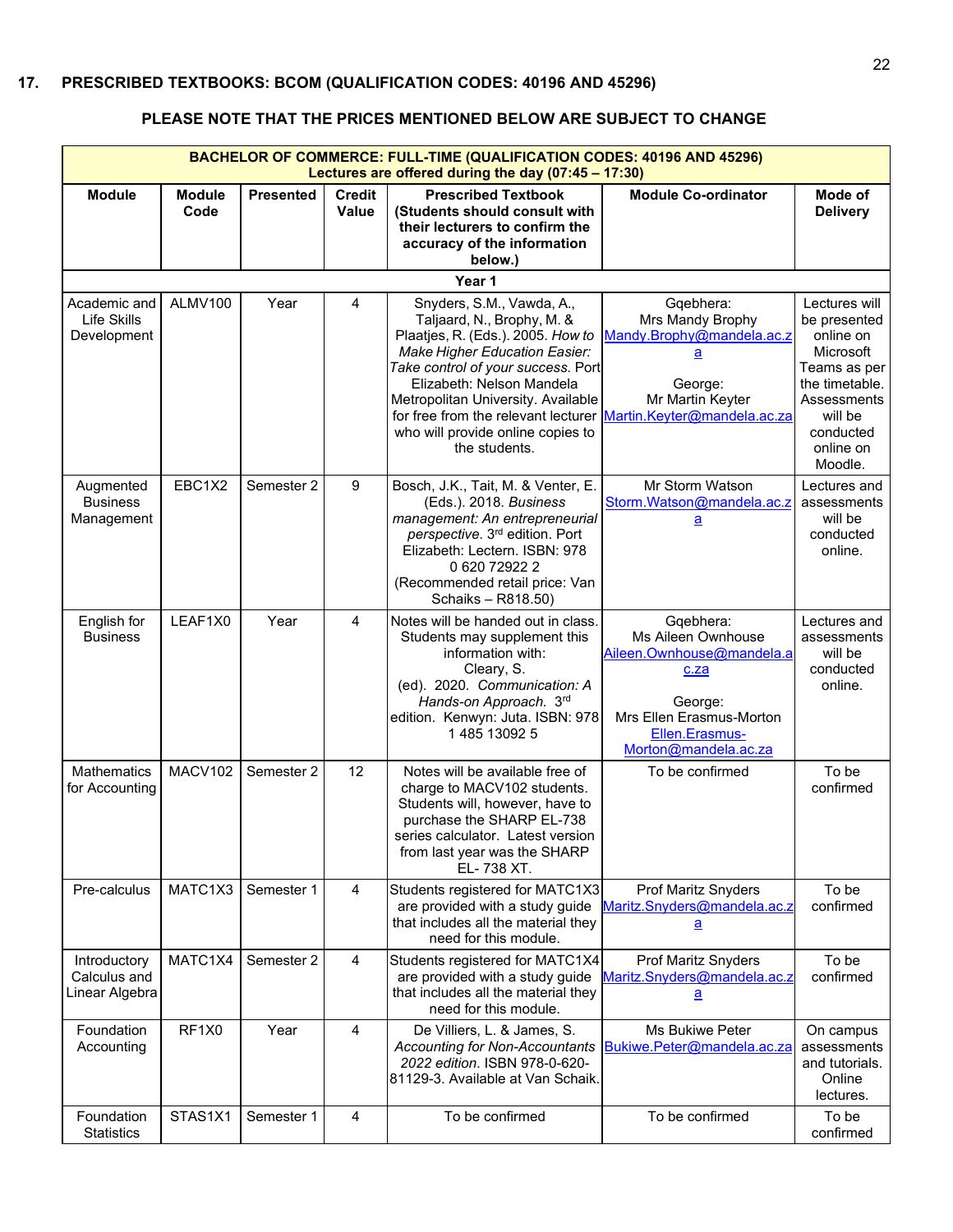| <b>Module</b>                                 | <b>Module</b><br>Code | <b>Presented</b> | <b>Credit</b><br>Value | <b>Prescribed Textbook</b><br>(Students should consult with<br>their lecturers to confirm the<br>accuracy of the information<br>below.) | <b>Module Co-ordinator</b>      | Mode of<br><b>Delivery</b>                                                                                                                                                                                                                                  |
|-----------------------------------------------|-----------------------|------------------|------------------------|-----------------------------------------------------------------------------------------------------------------------------------------|---------------------------------|-------------------------------------------------------------------------------------------------------------------------------------------------------------------------------------------------------------------------------------------------------------|
| Extended<br>Computing<br>Fundamentals<br>1.1A | WRFV1X0               | Year             | 6                      | No textbook is required. A<br>MOAC eBook is supplied free of <b>Amanda.Esterhuyse@mandel</b><br>charge                                  | Ms Amanda Esterhuyse<br>a.ac.za | Lectures will<br>take place<br>online.<br>Practicals will<br>follow a<br>hybrid (online<br>and on<br>campus)<br>approach.<br>Students who<br>do not have a<br>computer /<br>laptop must<br>attend<br>practicals on<br>campus in the<br>University's<br>labs |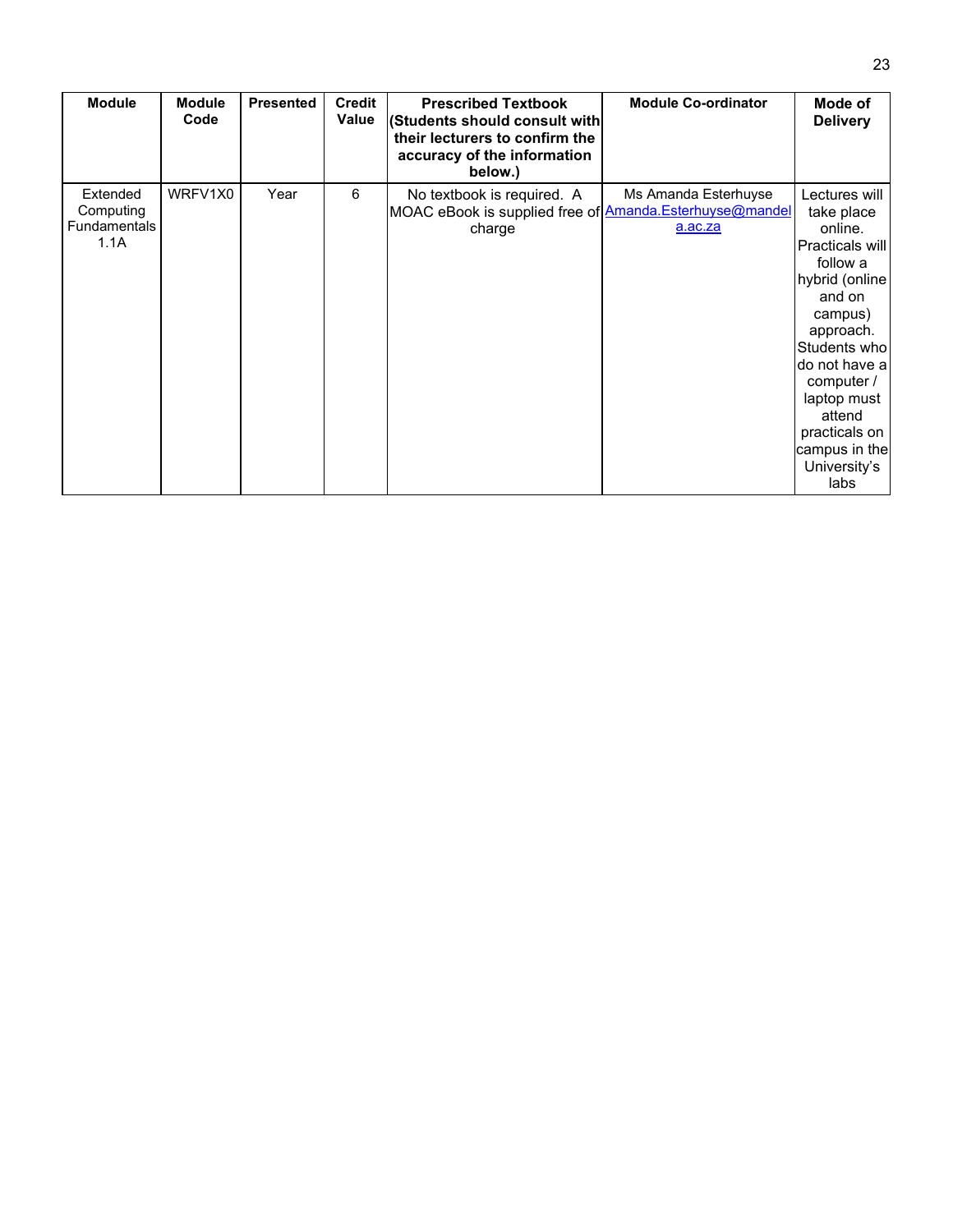|                                                                                                                                        |                       |                  |                        |                                                                                                                                                                                                                                                                                                                                                                                            |                                                                                                                                   | 24                                                                                                                                                       |  |  |  |
|----------------------------------------------------------------------------------------------------------------------------------------|-----------------------|------------------|------------------------|--------------------------------------------------------------------------------------------------------------------------------------------------------------------------------------------------------------------------------------------------------------------------------------------------------------------------------------------------------------------------------------------|-----------------------------------------------------------------------------------------------------------------------------------|----------------------------------------------------------------------------------------------------------------------------------------------------------|--|--|--|
| <b>BACHELOR OF COMMERCE: FULL-TIME (QUALIFICATION CODES: 40196 AND 45296)</b><br>Lectures are offered during the day $(07:45 - 17:30)$ |                       |                  |                        |                                                                                                                                                                                                                                                                                                                                                                                            |                                                                                                                                   |                                                                                                                                                          |  |  |  |
| <b>Module</b>                                                                                                                          | <b>Module</b><br>Code | <b>Presented</b> | <b>Credit</b><br>Value | <b>Prescribed Textbook</b><br>(Students should consult with<br>their lecturers to confirm the<br>accuracy of the information<br>below.)                                                                                                                                                                                                                                                    | <b>Module Co-ordinator</b>                                                                                                        | Mode of<br><b>Delivery</b>                                                                                                                               |  |  |  |
|                                                                                                                                        |                       |                  |                        | Year <sub>2</sub>                                                                                                                                                                                                                                                                                                                                                                          |                                                                                                                                   |                                                                                                                                                          |  |  |  |
| Academic and ALMV110<br>Life Skills<br>Development                                                                                     |                       | Year             | $\overline{2}$         | Snyders, S.M., Vawda, A., Taljaard,<br>N., Brophy, M. & Plaatjes, R. (Eds.).<br>2005. How to Make Higher<br>Education Easier: Take control of<br>your success. Port Elizabeth: Nelson<br>Mandela Metropolitan University.<br>Available for free from the relevant<br>lecturer who will provide online<br>copies to the students.                                                           | Gqebhera:<br>Mrs Mandy Brophy<br>Mandy.Brophy@mandela.ac.z<br>а<br>George:<br>Mr Martin Keyter<br>Martin.Keyter@mandela.ac.z<br>a | Lectures will be<br>presented<br>online on<br>Microsoft<br>Teams as per<br>the timetable.<br>Assessments<br>will be<br>conducted<br>online on<br>Moodle. |  |  |  |
| Augmented<br><b>Business</b><br>Management                                                                                             | EBC1X1                | Semester 1       | 9                      | Bosch, J.K., Tait, M. & Venter, E.<br>(Eds.). 2018. Business<br>management: An entrepreneurial<br>perspective. 3rd edition. Port<br>Elizabeth: Lectern. ISBN: 978 0 620<br>729222<br>(Recommended retail price: Van<br>Schaiks - R818.50)                                                                                                                                                  | Mr Storm Watson<br>Storm.Watson@mandela.ac.z<br>$\underline{a}$                                                                   | Lectures and<br>assessments<br>will be<br>conducted<br>online.                                                                                           |  |  |  |
| Augmented<br>Micro-<br>economics                                                                                                       | ECO1X1                | Semester 1       | 9                      | Parkin, M., Antrobus, G., Bruce-<br>Brand, J., Fourie, A., Kohler, M.,<br>Mahonye, N., Mlilo, M., Neethling,<br>L., Rhodes, B., Saayman, A.,<br>Schoër, V., Scholtz, D., Smit, C. &<br>Thompson, K. 2020. Economics:<br>Global and Southern African<br>Perspectives. 3rd edition. Cape<br>Town: Pearson. ISBN: 978 1 485<br>709176<br>(Recommended retail price: Van<br>Schaiks - R798.95) | Dr Noluntu Dyubhele<br>NoluntuStella.Dyubhele@man<br>dela.ac.za                                                                   | Lectures,<br>tutorials and<br>assessments<br>will be<br>conducted<br>online.                                                                             |  |  |  |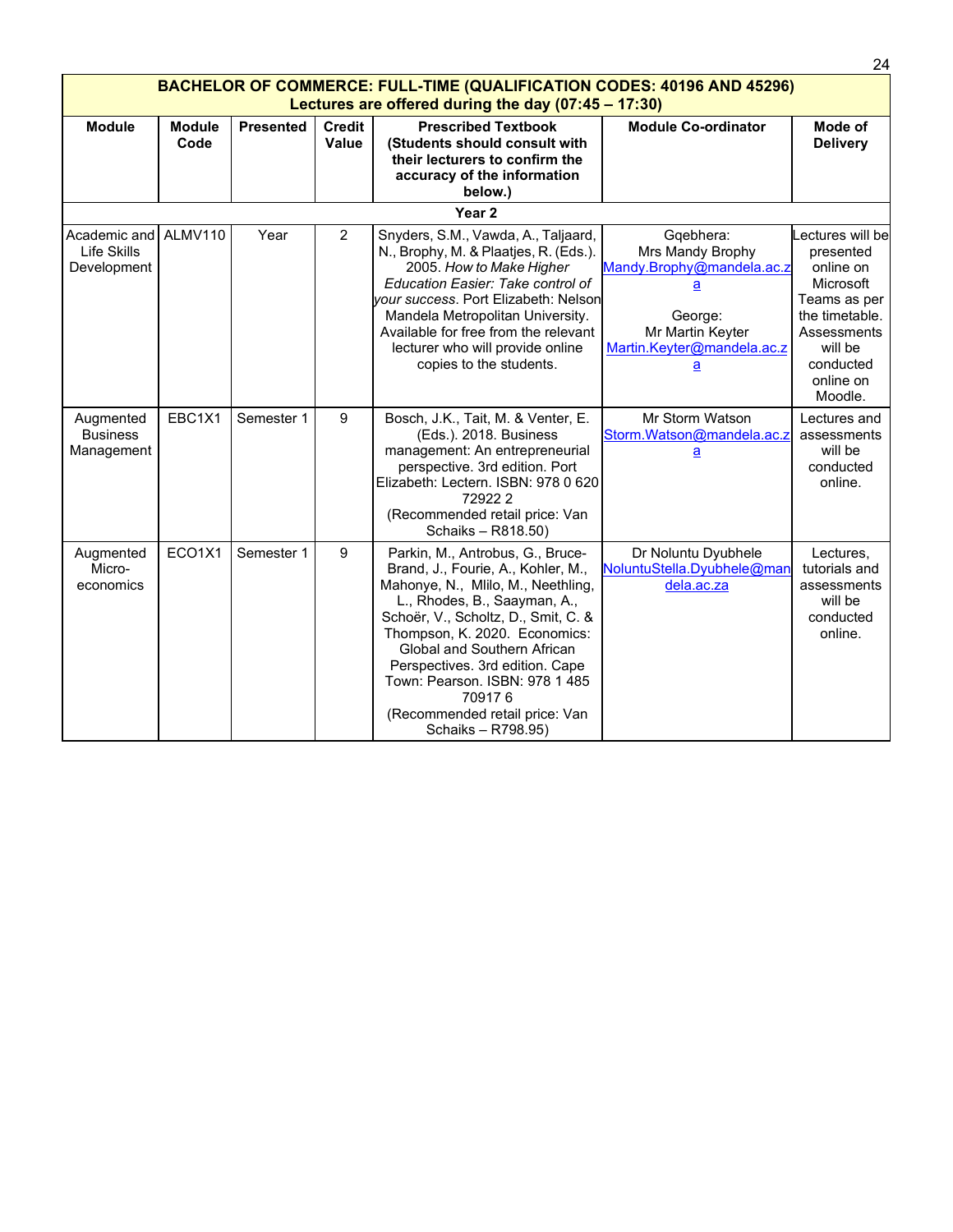|                                              |                       |                  |                               |                                                                                                                                                                                                                                                                                                                                                                                                        |                                                                                      | 25                                                                                                                                           |
|----------------------------------------------|-----------------------|------------------|-------------------------------|--------------------------------------------------------------------------------------------------------------------------------------------------------------------------------------------------------------------------------------------------------------------------------------------------------------------------------------------------------------------------------------------------------|--------------------------------------------------------------------------------------|----------------------------------------------------------------------------------------------------------------------------------------------|
| <b>Module</b>                                | <b>Module</b><br>Code | <b>Presented</b> | <b>Credit</b><br><b>Value</b> | <b>Prescribed Textbook</b><br>(Students should consult with<br>their lecturers to confirm the<br>accuracy of the information<br>below.)                                                                                                                                                                                                                                                                | <b>Module Co-ordinator</b>                                                           | Mode of<br><b>Delivery</b>                                                                                                                   |
| Augmented<br>Macro-<br>economics             | ECO1X2                | Semester 2       | 9                             | Parkin, M., Antrobus, G., Bruce-<br>Brand, J., Fourie, A., Kohler, M.,<br>Mahonye, N., Mlilo, M., Neethling,<br>L., Rhodes, B., Saayman, A.,<br>Schoër, V., Scholtz, D., Smit, C. &<br>Thompson, K. 2020. Economics:<br>Global and Southern African<br>Perspectives. 3 <sup>rd</sup> edition. Cape<br>Town: Pearson. ISBN: 978 1 485<br>709176<br>(Recommended retail price: Van<br>Schaiks - R798.95) | Dr Noluntu Dyubhele<br>NoluntuStella.Dyubhele@man<br>dela.ac.za                      | Lectures,<br>tutorials and<br>assessments<br>will be<br>conducted<br>online.                                                                 |
| Augmented<br>Commercial<br>Law A             | JHAV1X1               | Semester 1       | 9                             | Delport, P. 2020. New<br>entrepreneurial law. 2 <sup>nd</sup> edition.<br>LexisNexis. The aforementioned<br>textbook is recommended, but not<br>required. However, the lecture<br>notes are prescribed.                                                                                                                                                                                                | Ms Jacqueline Maholo<br>Jacqueline.Maholo@mandela<br>.ac.za                          | Online                                                                                                                                       |
| Augmented<br>Company Law                     | JHMV1X1               | Semester 2       | 9                             | Govindjee, A. Botha, J., Katzew, J.<br>Newman, S.P., Pillay, K. Schoeman,<br>H.C., Shirk, A., Singh, P.P., Tait, M.<br>Driver, S. & Wagenaar, T.<br>2019. Fresh perspectives:<br>Commercial law. 3rd edition.<br>Pearson.<br>ISBN: 978 1 485 70209 2<br>eText ISBN: 978 1 485 70212 2                                                                                                                  | Ms Jacqueline Maholo<br>Jacqueline.Maholo@mandela<br>.ac.za                          | Online                                                                                                                                       |
| English for<br><b>Business 122</b>           | LEAF10X               | Year             | $\overline{2}$                | None.<br>Notes are provided.                                                                                                                                                                                                                                                                                                                                                                           | Ms Raeesah Ackerdien<br>Raeesah.Ackerdien@mandel<br>a.ac.za                          | Online                                                                                                                                       |
| Augmented<br>Accounting                      | RF1X1/<br>RF1X3       | Semester 1       | 8                             | De Villiers, L. Prinsloo, B. &<br>Rowlands, J. Introductory<br>Accounting 2022 edition. ISBN 978-<br>0-620-81130-9. Available at Van<br>Schaik                                                                                                                                                                                                                                                         | Mrs Suzan Terblanche<br>Suzan.Terblanche@mandela.<br>ac.za                           | On campus<br>assessments<br>and tutorials.<br>Online<br>lectures.                                                                            |
| Augmented<br>General<br>Accounting 1B        | RGF1X2                | Semester 2       | 10                            | De Villiers, L. Prinsloo, B. &<br>Rowlands, J. Introductory<br>Accounting 2022 edition. ISBN 978-<br>0-620-81130-9. Available at Van<br>Schaik                                                                                                                                                                                                                                                         | Mrs Suzan Terblanche<br>Suzan.Terblanche@mandela.<br>ac.za                           | On campus<br>assessments<br>and tutorials.<br>Online<br>lectures.                                                                            |
| <b>Business</b><br>Statistics 102            | STAV102               | Semester 2       | 12                            | Notes are provided to students<br>registered for STAV102                                                                                                                                                                                                                                                                                                                                               | Dr Siphumlile Mangisa<br>Siphumlile.Mangisa@mandel<br>a.ac.za                        | Fully online ---<br>with lectures<br>and<br>assessments<br>conducted via<br>Moodle.<br>Weekly tutorial<br>session via<br>Microsoft<br>Teams. |
| Extended<br>Computing<br>Fundamentals<br>1.2 | WRFV10X               | Year             | 6                             | Online material - no textbook is<br>required                                                                                                                                                                                                                                                                                                                                                           | Ms Natalie Tansley<br>Natalie.Tansley@mandela.ac.Lectures will be<br>$_{\mathbb{Z}}$ | Hybrid.<br>conducted<br>online. Some<br>practical's and<br>assessments<br>will, however,<br>be conducted<br>on campus.                       |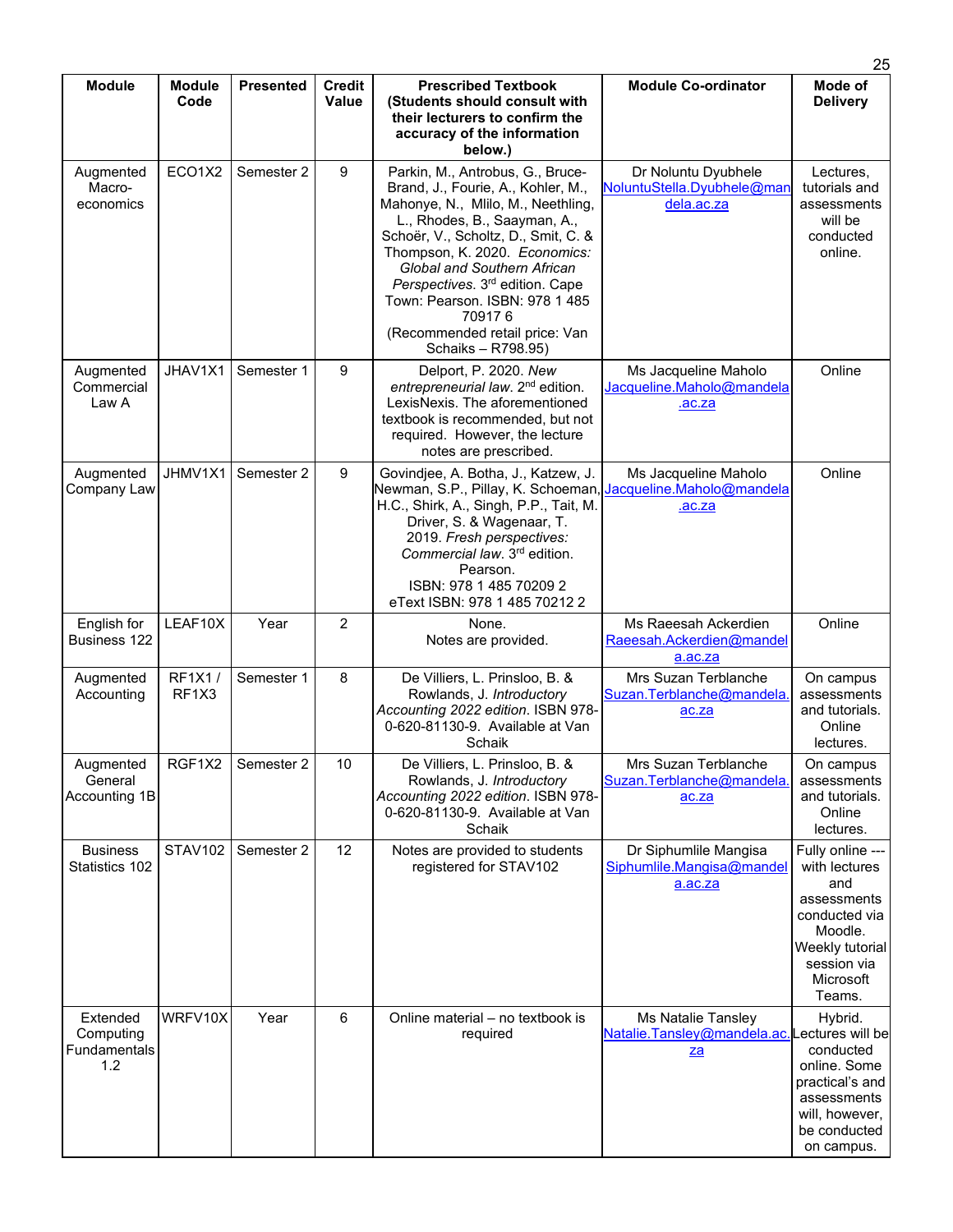<span id="page-27-0"></span>

| BACHELOR OF COMMERCE: FULL-TIME (QUALIFICATION CODES: 40120, 40134, 40150 AND 45044)<br>Lectures are offered during the day (07:45 - 17:30) |                       |                 |                        |              |                                                                                                                                                                                                                                                                                                                                                                                          |                                                                         |  |  |  |
|---------------------------------------------------------------------------------------------------------------------------------------------|-----------------------|-----------------|------------------------|--------------|------------------------------------------------------------------------------------------------------------------------------------------------------------------------------------------------------------------------------------------------------------------------------------------------------------------------------------------------------------------------------------------|-------------------------------------------------------------------------|--|--|--|
| <b>Module</b>                                                                                                                               | <b>Module</b><br>Code | <b>Semester</b> | <b>Credit</b><br>Value | Prerequisite | <b>Prescribed Textbook (Students</b><br>should consult with their lecturers<br>to confirm the accuracy of the<br>information below.)                                                                                                                                                                                                                                                     | <b>Module Co-ordinator</b>                                              |  |  |  |
| Introduction to<br>Microeconomic   ECC101<br>s                                                                                              |                       | 1               | 12                     | None         | Parkin, M., Antrobus, G., Bruce-<br>Brand, J., Fourie, A., Kohler, M.,<br>Mahonye, N., Mlilo, M., Neethling, L.,<br>Rhodes, B., Saayman, A., Schoër, V.,<br>Scholtz, D., Smit, C. & Thompson, K.<br>2020. Economics: Global and<br>Southern African Perspectives. 3rd<br>edition. Cape Town: Pearson. ISBN:<br>978 1 485 70917 6<br>(Recommended retail price: Van<br>Schaiks - R798.95) | Dr Noluntu Dyubhele<br>NoluntuStella.Dyubhele@ma<br>ndela.ac.za         |  |  |  |
| Introduction to<br>Macroeconomi   ECC102<br><b>CS</b>                                                                                       |                       | 2               | 12                     | None         | Parkin, M., Antrobus, G., Bruce-<br>Brand, J., Fourie, A., Kohler, M.,<br>Mahonye, N., Mlilo, M., Neethling, L.,<br>Rhodes, B., Saayman, A., Schoër, V.,<br>Scholtz, D., Smit, C. & Thompson, K.<br>2020. Economics: Global and<br>Southern African Perspectives. 3rd<br>edition. Cape Town: Pearson. ISBN:<br>978 1 485 70917 6<br>(Recommended retail price: Van<br>Schaiks - R798.95) | Dr Noluntu Dyubhele<br>NoluntuStella.Dyubhele@ma<br>ndela.ac.za         |  |  |  |
| Economic<br><b>History B</b>                                                                                                                | <b>EGV102</b>         | 2               | 10                     | None         | Feinstein, C.H. 2005. An economic<br>history of South Africa: Conquest,<br>Discrimination and Development.<br>Cape Town: Cambridge. ISBN: 978<br>1 139 16545 7<br>(Recommended retail price: Makro -<br>R580)                                                                                                                                                                            | To be confirmed                                                         |  |  |  |
| Introduction to<br><b>Business</b><br>Management<br>and<br>Entrepreneursh<br>ip                                                             | EB121                 | 1               | 12                     | None         | Bosch, J.K., Tait, M. & Venter, E.<br>(Eds.). 2018. Business management:<br>An entrepreneurial perspective. 3rd<br>edition. Port Elizabeth: Lectern. ISBN:<br>978 0 620 72922 2<br>(Recommended retail price: Van<br>Schaiks - R818.50)                                                                                                                                                  | Mr Storm Watson<br>Storm.Watson@mandela.ac.z<br>$\overline{\mathbf{a}}$ |  |  |  |
| Introduction to<br>the Business<br><b>Functions</b>                                                                                         | EB122                 | 2               | 12                     | None         | Bosch, J.K., Tait, M. & Venter, E.<br>(Eds.). 2018. Business management:<br>An entrepreneurial perspective. 3rd<br>edition. Port Elizabeth: Lectern. ISBN:<br>978 0 620 72922 2<br>(Recommended retail price: Van<br>Schaiks - R818.50)                                                                                                                                                  | Mr Storm Watson<br>Storm.Watson@mandela.ac.z<br><u>a</u>                |  |  |  |
| Accounting 1A                                                                                                                               | <b>RV101</b>          | 1               | 10                     | None         | De Villiers, L. Prinsloo, B. &<br>Rowlands, J. Introductory Accounting<br>2022 edition. ISBN 978-0-620-81130-<br>9. Available at Van Schaik                                                                                                                                                                                                                                              | Mrs Lorelle De Villiers<br>Lorelle.DeVilliers@mandela.a<br>c.za         |  |  |  |
| <b>Business</b><br>Accounting 1A                                                                                                            | RNCV11<br>1           | 1               | 12                     | None         | De Villiers, L. & James, S. Accounting<br>for Non-Accountants 2022 edition.<br>ISBN 978-0-620-81129-3. Available at<br>Van Schaik                                                                                                                                                                                                                                                        | Mr Tarish Jagwanth<br>Tarish.Jagwanth@mandela.a<br>c.za                 |  |  |  |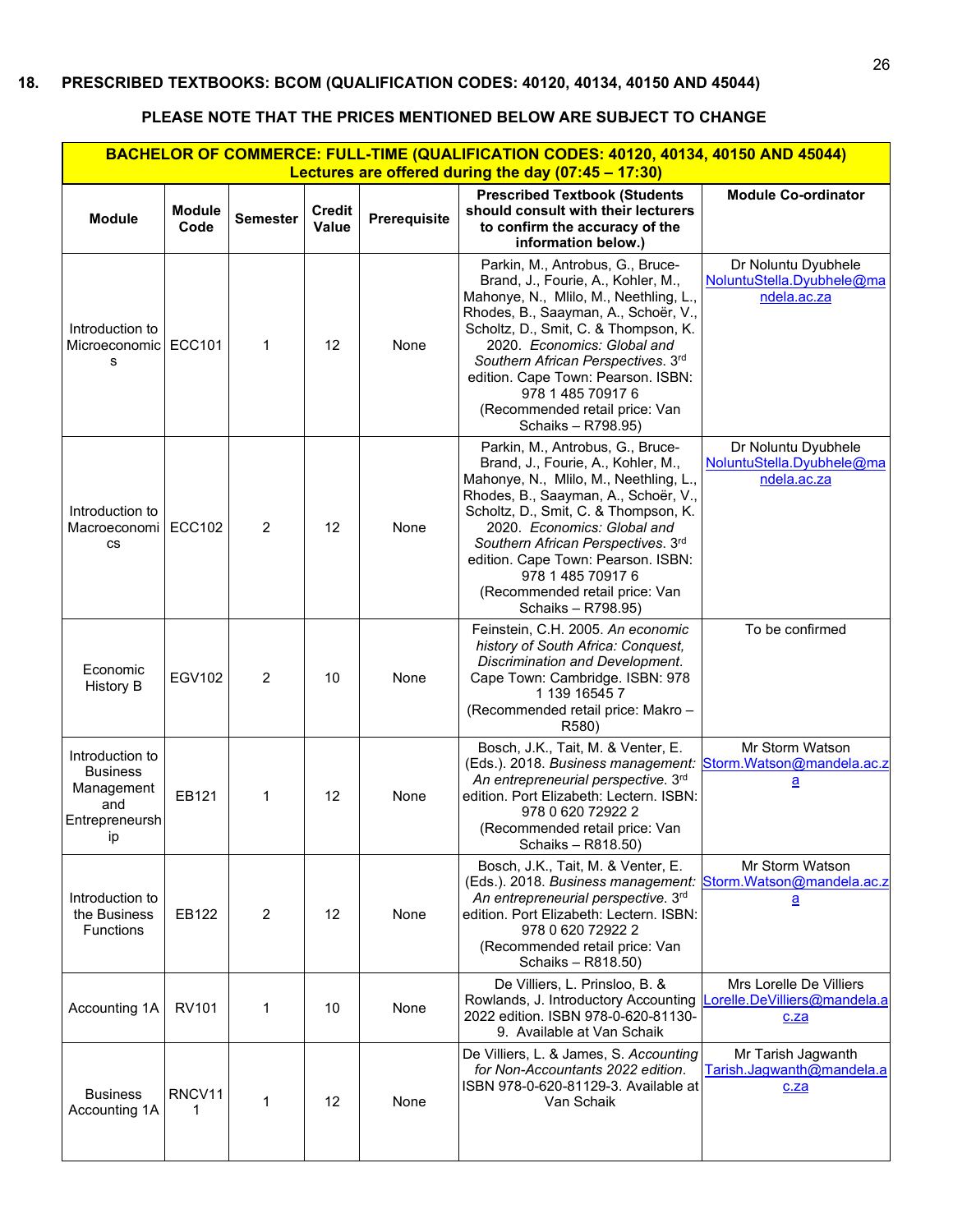| <b>Module</b>                        | <b>Module</b><br>Code                | <b>Semester</b> | <b>Credit</b><br><b>Value</b> | <b>Prerequisite</b>               | <b>Prescribed Textbook (Students</b><br>should consult with their lecturers<br>to confirm the accuracy of the<br>information below.)                                                                           | <b>Module Co-ordinator</b>                                                                                                          |
|--------------------------------------|--------------------------------------|-----------------|-------------------------------|-----------------------------------|----------------------------------------------------------------------------------------------------------------------------------------------------------------------------------------------------------------|-------------------------------------------------------------------------------------------------------------------------------------|
| Accounting 1B                        | <b>RV102</b>                         | $\overline{2}$  | 14                            | Accounting 1A                     | De Villiers, L. Prinsloo, B. &<br>Rowlands, J. Introductory Accounting<br>2022 edition. ISBN 978-0-620-81130-<br>9. Available at Van Schaik                                                                    | Mrs Lorelle De Villiers<br>orelle.DeVilliers@mandela.a<br>c.za                                                                      |
| General<br>Accounting 1B             | <b>RGV102</b>                        | $\overline{2}$  | 14                            | Accounting 1A                     | De Villiers, L., Prinsloo, B. &<br>Rowlands, J. Introductory Accounting<br>2022 edition. ISBN 978-0-620-81130-<br>9. Available at Van Schaik                                                                   | Mrs Lorelle De Villiers<br>(Lorelle.DeVilliers@mandela.<br>ac.za) / Mrs Suzan<br>Terblanche<br>(Suzan.Terblanche@mandela<br>.ac.za) |
| <b>Business</b><br>Accounting 1B     | RNCV11<br>2                          | 2               | 12                            | <b>Business</b>                   | De Villiers, L. & James, S. Accounting<br>for Non-Accountants 2022 edition.<br>Accounting 1A   ISBN 978-0-620-81129-3. Available at<br>Van Schaik.                                                             | Mr Tarish Jagwanth<br>Tarish.Jagwanth@mandela.a<br>c.za                                                                             |
| Financial<br>Mathematics             | STAV10<br>1                          | 1               | 12                            | None                              | Notes are provided to students<br>registered for STAV101 on the<br>Moodle site                                                                                                                                 | Prof Gary Sharp<br>Gary.Sharp@mandela.ac.za                                                                                         |
| <b>Business</b><br><b>Statistics</b> | STAV <sub>10</sub><br>$\overline{2}$ | 2               | 12                            | None                              | Notes are provided to students<br>registered for STAV102                                                                                                                                                       | Dr Siphumlile Mangisa<br>Siphumlile.Mangisa@mandel<br>a.ac.za                                                                       |
| <b>Mathematics</b><br>1A             | MATT <sub>10</sub><br>1              | 1               | 16                            | None                              | The following free online textbook will<br>be used for MATT101:<br>https://openstax.org/details/books/calc<br>ulus-volume-1<br>The Department will provide notes for<br>the Algebra sections of the module.    | Dr Marguerite Walton<br>Marguerite. Walton@mandela.<br>ac.za                                                                        |
| Mathematics<br>1B                    | MATT <sub>10</sub><br>2              | $\overline{2}$  | 16                            | Mathematics<br>1A                 | The following free online textbook will<br>be used for MATT102:<br>https://openstax.org/details/books/calc<br>ulus-volume-2<br>The Department will provide notes for<br>the Algebra sections of the module.    | To be confirmed                                                                                                                     |
| Mathematics<br>(Special) A           | MATS <sub>10</sub><br>1              | 1               | 8                             | None                              | Students registered for MATS101 are<br>provided with a study guide that<br>includes all the material they need for<br>this module.                                                                             | <b>Prof Maritz Snyders</b><br>Maritz.Snyders@mandela.ac.<br><u>za</u>                                                               |
| Mathematics<br>(Special) B           | MATS10<br>2                          | 2               | 8                             | <b>Mathematics</b><br>(Special) A | Students registered for MATS102 are<br>provided with a study guide that<br>includes all the material they need for<br>this module.                                                                             | To be confirmed                                                                                                                     |
| Computing<br>Fundamentals<br>1.1     | WRFV10<br>1                          | 1               | 8                             | None                              | All notes and videos are provided on<br>the Moodle site                                                                                                                                                        | Ms Hayley Irvine<br>Hayley.lrvine@mandela.ac.za                                                                                     |
| Computing<br>Fundamentals<br>1.2     | WRFV10<br>2                          | 2               | 8                             | None                              | All notes and videos are provided on<br>the Moodle site                                                                                                                                                        | Ms Hayley Irvine<br>Hayley.lrvine@mandela.ac.za                                                                                     |
| Mathematics<br>for Accounting        | MACV10<br>1                          | 1               | 12                            | None                              | Notes will be available free of charge<br>to MACV101 students. Students will,<br>however, have to purchase the<br>SHARP EL-738 series calculator.<br>Latest version from last year was the<br>SHARP EL-738 XT. | Dr Shirley Wagner-Welsh<br>Shirley. Wagner-<br>Welsh@mandela.ac.za                                                                  |
| Company Law                          | JHMV10<br>2                          | 1               | 12                            | None                              | Delport, P. 2020. New entrepreneurial<br>law. 2 <sup>nd</sup> edition. LexisNexis. The<br>aforementioned textbook is<br>recommended, but not required.<br>However, the lecture notes are<br>prescribed.        | Ms Jacqueline Maholo<br>Jacqueline.Maholo@mandela<br>.ac.za                                                                         |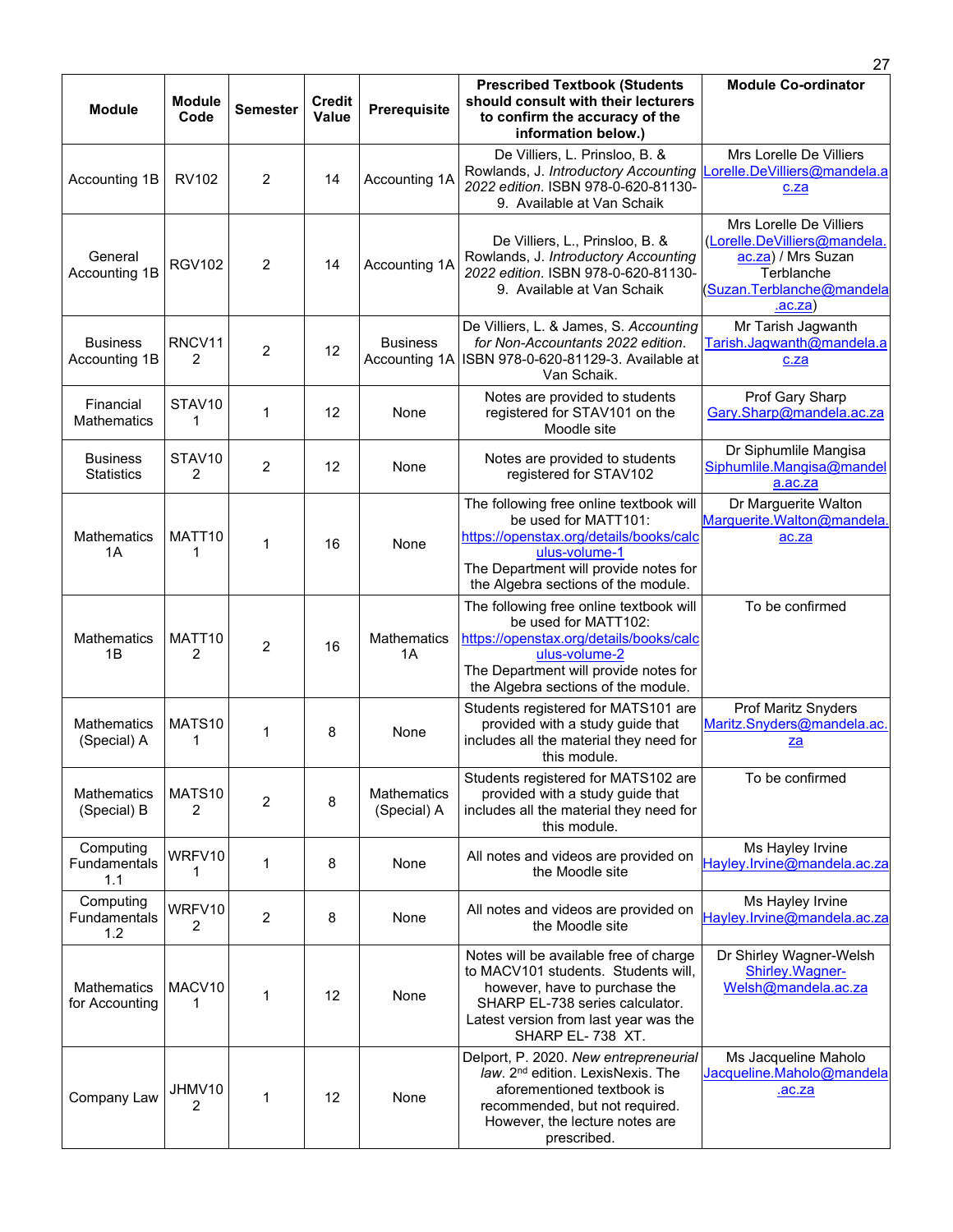| <b>Module</b>       | Module<br>Code | <b>Semester</b> | <b>Credit</b><br><b>Value</b> | <b>Prerequisite</b> | <b>Prescribed Textbook (Students)</b><br>should consult with their lecturers<br>to confirm the accuracy of the<br>information below.)                                                                                                                                                          | <b>Module Co-ordinator</b>                                  |
|---------------------|----------------|-----------------|-------------------------------|---------------------|------------------------------------------------------------------------------------------------------------------------------------------------------------------------------------------------------------------------------------------------------------------------------------------------|-------------------------------------------------------------|
| Commercial<br>Law I | <b>JHA131</b>  | 2               | 12                            | None                | Govindjee, A. Botha, J., Katzew, J.<br>Newman, S.P., Pillay, K. Schoeman,<br>H.C., Shirk, A., Singh, P.P., Tait, M.<br>Driver, S. & Wagenaar, T.<br>2019. Fresh perspectives:<br>Commercial law. 3 <sup>rd</sup> edition. Pearson.<br>ISBN: 978 1 485 70209 2<br>eText ISBN: 978 1 485 70212 2 | Ms Jacqueline Maholo<br>Jacqueline.Maholo@mandela<br>.ac.za |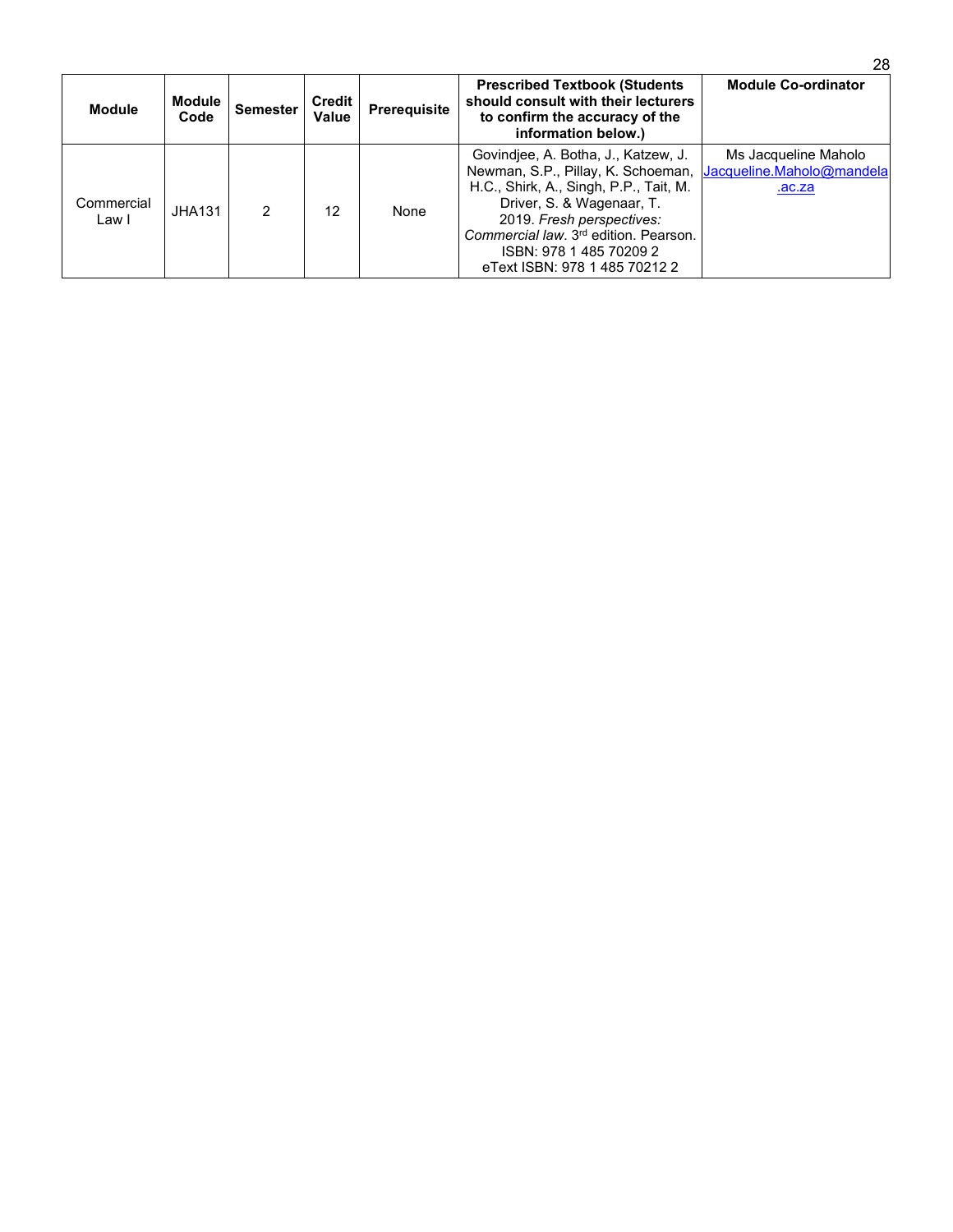# **19. PROSPECTUS INFORMATION: DIPLOMA QUALIFICATIONS (1ST YEAR MODULES)**

<span id="page-30-0"></span>Note: The Faculty's Prospectus may be downloaded by clicking on the following link: [https://www.mandela.ac.za/getmedia/978bac2a-4872-4b4d-9956-d531ceb2a66c/2022-Business-and-Economic-](https://www.mandela.ac.za/getmedia/978bac2a-4872-4b4d-9956-d531ceb2a66c/2022-Business-and-Economic-Sciences-Prospectus-Final?disposition=attachment)[Sciences-Prospectus-Final?disposition=attachment.](https://www.mandela.ac.za/getmedia/978bac2a-4872-4b4d-9956-d531ceb2a66c/2022-Business-and-Economic-Sciences-Prospectus-Final?disposition=attachment)

| DIPLOMA IN ECONOMICS (EXTENDED): FULL-TIME<br><b>QUALIFICATION CODE: 4437</b>                                                                                                                                                                                                                                                                                                                                                                               |                                 |                                            |  |  |  |  |  |
|-------------------------------------------------------------------------------------------------------------------------------------------------------------------------------------------------------------------------------------------------------------------------------------------------------------------------------------------------------------------------------------------------------------------------------------------------------------|---------------------------------|--------------------------------------------|--|--|--|--|--|
| The extended curriculum programme for Diploma studies provides alternative university access to students who have<br>the potential to succeed, but do not meet the minimum admission requirements for the mainstream programme. The<br>purpose of the extended curriculum programme is to integrate additional academic support and skills development with<br>mainstream courses in order to prepare the student for successful completion of the Diploma. |                                 |                                            |  |  |  |  |  |
| <b>Presented</b>                                                                                                                                                                                                                                                                                                                                                                                                                                            | <b>Module Code</b>              | <b>Credit Value</b>                        |  |  |  |  |  |
|                                                                                                                                                                                                                                                                                                                                                                                                                                                             |                                 |                                            |  |  |  |  |  |
| Year                                                                                                                                                                                                                                                                                                                                                                                                                                                        | ALM1000                         | 4                                          |  |  |  |  |  |
| Year                                                                                                                                                                                                                                                                                                                                                                                                                                                        | LKH11X0                         | 6                                          |  |  |  |  |  |
| Year                                                                                                                                                                                                                                                                                                                                                                                                                                                        | MNU1X10                         | 6                                          |  |  |  |  |  |
| Year                                                                                                                                                                                                                                                                                                                                                                                                                                                        | ITVL1X0                         | 12                                         |  |  |  |  |  |
| Year                                                                                                                                                                                                                                                                                                                                                                                                                                                        | <b>BMM1X10</b>                  | 12                                         |  |  |  |  |  |
|                                                                                                                                                                                                                                                                                                                                                                                                                                                             |                                 |                                            |  |  |  |  |  |
|                                                                                                                                                                                                                                                                                                                                                                                                                                                             |                                 |                                            |  |  |  |  |  |
| Year                                                                                                                                                                                                                                                                                                                                                                                                                                                        | ALM2000                         | $\overline{2}$                             |  |  |  |  |  |
| Year                                                                                                                                                                                                                                                                                                                                                                                                                                                        | <b>LKH21X0</b>                  | 6                                          |  |  |  |  |  |
| Semester 1                                                                                                                                                                                                                                                                                                                                                                                                                                                  | <b>ECO10X1</b>                  | 12                                         |  |  |  |  |  |
| Semester 1                                                                                                                                                                                                                                                                                                                                                                                                                                                  | <b>BBH11X1</b>                  | 12                                         |  |  |  |  |  |
| Semester 1                                                                                                                                                                                                                                                                                                                                                                                                                                                  | <b>TOU10X1</b>                  | 12                                         |  |  |  |  |  |
| Semester 2                                                                                                                                                                                                                                                                                                                                                                                                                                                  | <b>RBA10X2</b>                  | 12                                         |  |  |  |  |  |
| Semester 2                                                                                                                                                                                                                                                                                                                                                                                                                                                  | <b>ECO10X2</b>                  | 12                                         |  |  |  |  |  |
| Semester 2                                                                                                                                                                                                                                                                                                                                                                                                                                                  | <b>BLG10X2</b>                  | 12                                         |  |  |  |  |  |
|                                                                                                                                                                                                                                                                                                                                                                                                                                                             | <b>QUALIFICATION CODE: 4437</b> | DIPLOMA IN ECONOMICS (EXTENDED): FULL-TIME |  |  |  |  |  |

**YEAR 3 and YEAR 4:** Students choose between the programme of years 2 and 3 of:

• Diploma in Economics; Diploma in Logistics; Diploma in Management; Diploma in Marketing; Diploma in Tourism Management.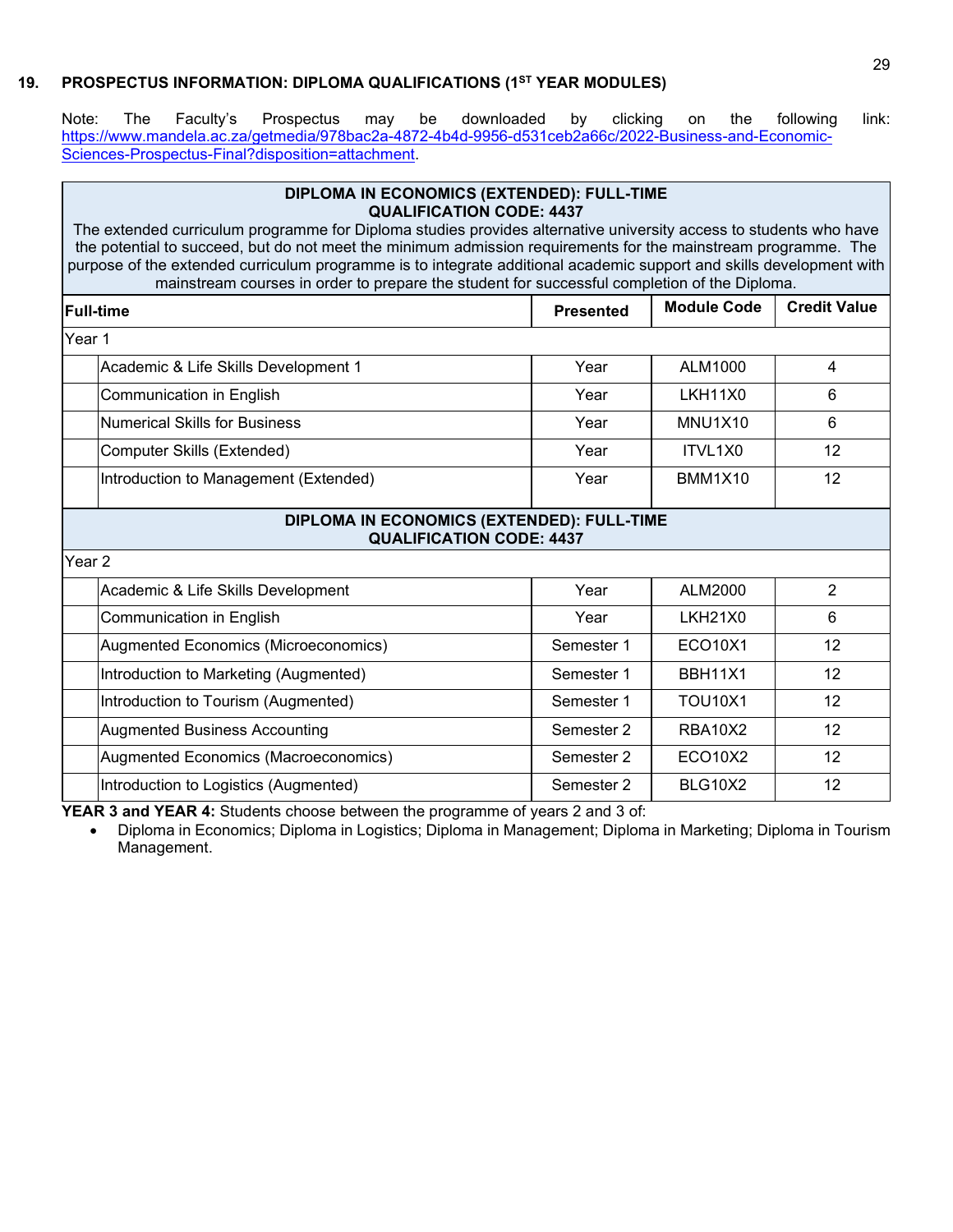| <b>DIPLOMA IN ECONOMICS: FULL-TIME</b><br><b>QUALIFICATION CODE: 4406</b><br>The objective of this programme is to educate persons with an interest in Economics to pursue careers in assisting<br>economic research and economic report writing in public and private sector institutions; the latter including, amongst<br>others, economic journalism. |  |                  |                       |                        |  |  |  |
|-----------------------------------------------------------------------------------------------------------------------------------------------------------------------------------------------------------------------------------------------------------------------------------------------------------------------------------------------------------|--|------------------|-----------------------|------------------------|--|--|--|
|                                                                                                                                                                                                                                                                                                                                                           |  | <b>Presented</b> | <b>Module</b><br>Code | <b>Credit</b><br>Value |  |  |  |
| <b>First Year</b>                                                                                                                                                                                                                                                                                                                                         |  |                  |                       |                        |  |  |  |
| <b>Compulsory modules:</b>                                                                                                                                                                                                                                                                                                                                |  |                  |                       |                        |  |  |  |
| Introduction to Marketing                                                                                                                                                                                                                                                                                                                                 |  | Semester 2       | <b>BBH1022</b>        | $12 \overline{ }$      |  |  |  |
| Introduction to Microeconomics                                                                                                                                                                                                                                                                                                                            |  | Semester 1       | ECO1001               | 12                     |  |  |  |
| Introduction to Macroeconomics                                                                                                                                                                                                                                                                                                                            |  | Semester 2       | ECO1002               | 12                     |  |  |  |
| <b>End-user Computing</b>                                                                                                                                                                                                                                                                                                                                 |  | Semester 2       | <b>ITV1002</b>        | 12                     |  |  |  |
| <b>Business Accounting</b>                                                                                                                                                                                                                                                                                                                                |  | Semester 2       | <b>RBA1002</b>        | 12                     |  |  |  |
| Communication in English A                                                                                                                                                                                                                                                                                                                                |  | Year             | LKH1000               | 24                     |  |  |  |
| Introduction to Logistics                                                                                                                                                                                                                                                                                                                                 |  | Semester 2       | <b>BLG1012</b>        | 12 <sup>2</sup>        |  |  |  |
| Introduction to Management                                                                                                                                                                                                                                                                                                                                |  | Semester 1       | <b>BMM1001</b>        | 12                     |  |  |  |
| Introduction to Tourism                                                                                                                                                                                                                                                                                                                                   |  | Semester 1       | <b>TOU1011</b>        | 12                     |  |  |  |
| <b>Credits First Year</b>                                                                                                                                                                                                                                                                                                                                 |  |                  |                       | 120                    |  |  |  |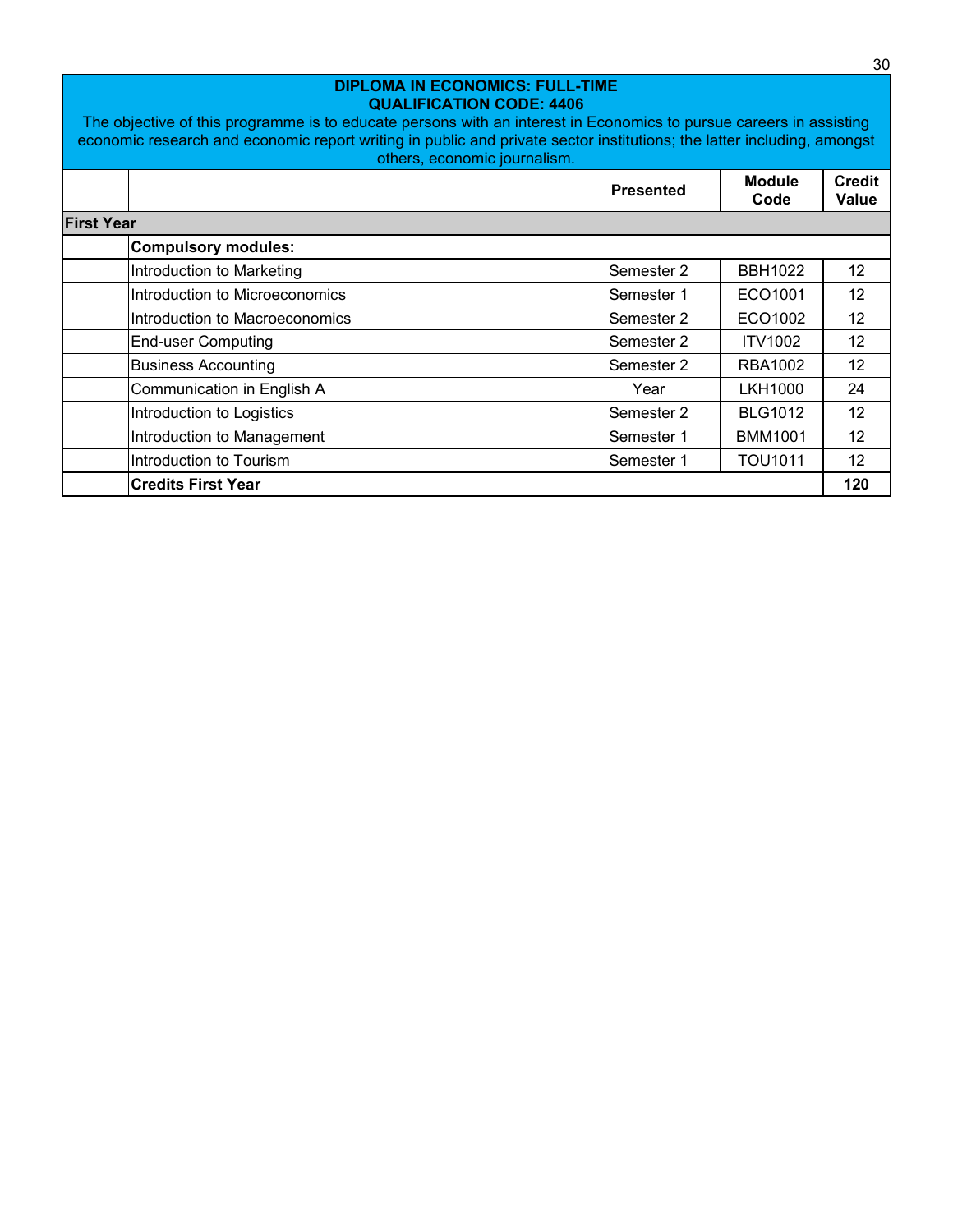# **20. PROSPECTUS INFORMATION: DEGREE QUALIFICATIONS (1ST YEAR MODULES)**

<span id="page-32-0"></span>Note: The Faculty's Prospectus may be downloaded by clicking on the following link: [https://www.mandela.ac.za/getmedia/978bac2a-4872-4b4d-9956-d531ceb2a66c/2022-Business-and-Economic-](https://www.mandela.ac.za/getmedia/978bac2a-4872-4b4d-9956-d531ceb2a66c/2022-Business-and-Economic-Sciences-Prospectus-Final?disposition=attachment)[Sciences-Prospectus-Final?disposition=attachment.](https://www.mandela.ac.za/getmedia/978bac2a-4872-4b4d-9956-d531ceb2a66c/2022-Business-and-Economic-Sciences-Prospectus-Final?disposition=attachment)

| <b>BACHELOR OF COMMERCE (GENERAL: ECONOMICS) (EXTENDED)</b><br><b>QUALIFICATION CODE: 40196</b>                                                                                                                   |                  |                       |                               |
|-------------------------------------------------------------------------------------------------------------------------------------------------------------------------------------------------------------------|------------------|-----------------------|-------------------------------|
| The purpose of the extended programme is to integrate additional academic support and skills development with<br>mainstream courses in order to prepare the student for successful completion of the BCom degree. |                  |                       |                               |
|                                                                                                                                                                                                                   | <b>Presented</b> | <b>Module</b><br>Code | <b>Credit</b><br><b>Value</b> |
| <b>YEAR 1</b>                                                                                                                                                                                                     |                  |                       |                               |
| <b>Compulsory modules:</b>                                                                                                                                                                                        |                  |                       |                               |
| Academic and Life Skills Development                                                                                                                                                                              | Year             | ALMV100               | 4                             |
| <b>Augmented Business Management</b>                                                                                                                                                                              | Semester 2       | EBC1X2                | 9                             |
| <b>English for Business</b>                                                                                                                                                                                       | Year             | LEAF1X0               | 4                             |
| Mathematics for Accounting                                                                                                                                                                                        | Semester 2       | MACV102               | 12                            |
| Pre-calculus                                                                                                                                                                                                      | Semester 1       | MATC1X3               | 4                             |
| Introductory Calculus and Linear Algebra                                                                                                                                                                          | Semester 2       | MATC1X4               | 4                             |
| <b>Foundation Accounting</b>                                                                                                                                                                                      | Year             | RF1X0                 | $\overline{4}$                |
| <b>Foundation Statistics</b>                                                                                                                                                                                      | Semester 1       | STAS1X1               | 4                             |
| <b>Extended Computing Fundamentals 1.1A</b>                                                                                                                                                                       | Year             | WRFV1X0               | 6                             |
| <b>Credits First Year</b>                                                                                                                                                                                         |                  |                       | 51                            |
| <b>YEAR 2</b>                                                                                                                                                                                                     |                  |                       |                               |
| <b>Compulsory modules:</b>                                                                                                                                                                                        |                  |                       |                               |
| Academic and Life Skills Development                                                                                                                                                                              | Year             | ALMV110               | $\overline{2}$                |
| <b>Augmented Business Management</b>                                                                                                                                                                              | Semester 1       | EBC <sub>1X1</sub>    | 9                             |
| <b>Augmented Micro-economics</b>                                                                                                                                                                                  | Semester 1       | ECO1X1                | 9                             |
| <b>Augmented Macro-economics</b>                                                                                                                                                                                  | Semester 2       | ECO1X2                | 9                             |
| <b>Augmented Commercial Law A</b>                                                                                                                                                                                 | Semester 1       | JHAV1X1               | 9                             |
| <b>Augmented Company Law</b>                                                                                                                                                                                      | Semester 2       | JHMV1X1               | 9                             |
| English for Business 122                                                                                                                                                                                          | Year             | LEAF10X               | $\overline{2}$                |
| <b>Augmented Accounting</b>                                                                                                                                                                                       | Semester 1       | RF1X1                 | 8                             |
| <b>Augmented General Accounting 1B</b>                                                                                                                                                                            | Semester 2       | RGF <sub>1X2</sub>    | 10                            |
| <b>Business Statistics 102</b>                                                                                                                                                                                    | Semester 2       | <b>STAV102</b>        | 12 <sup>2</sup>               |
| <b>Extended Computing Fundamentals 1.2</b>                                                                                                                                                                        | Year             | WRFV10X               | 6                             |
| <b>Credits Second Year</b>                                                                                                                                                                                        |                  |                       | 85                            |

YEARS 3 AND 4 OF THE PROGRAMME ARE THE SAME AS YEARS 2 AND 3 OF THE CORRESPONDING MAINSTREAM DEGREES.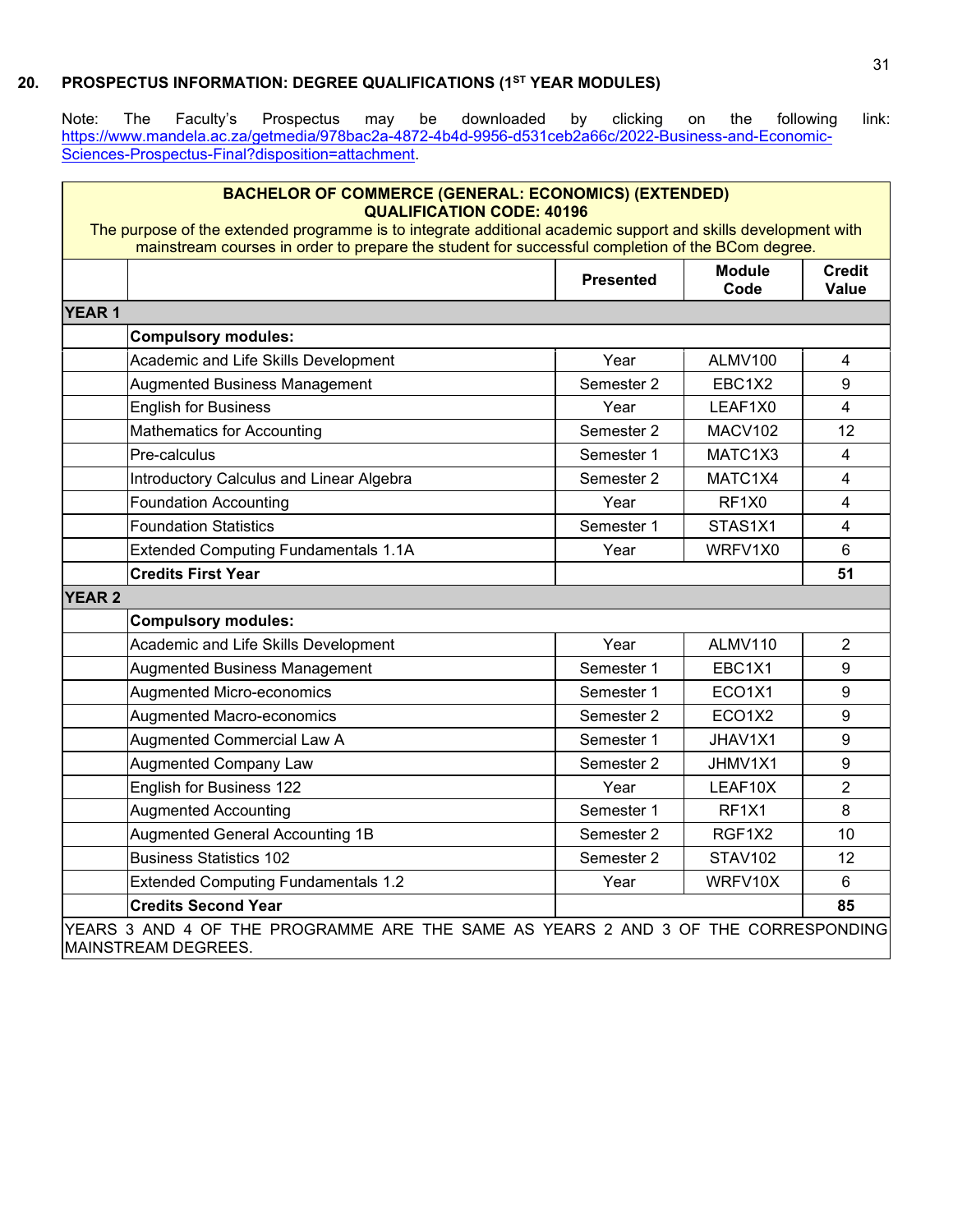|               | <b>BACHELOR OF COMMERCE (GENERAL) (EXTENDED)</b><br><b>QUALIFICATION CODE: 45296</b>                                                                                                                              |                  |                                 |                               |
|---------------|-------------------------------------------------------------------------------------------------------------------------------------------------------------------------------------------------------------------|------------------|---------------------------------|-------------------------------|
|               | The purpose of the extended programme is to integrate additional academic support and skills development with<br>mainstream courses in order to prepare the student for successful completion of the BCom degree. |                  |                                 |                               |
|               |                                                                                                                                                                                                                   | <b>Presented</b> | <b>Module</b><br>Code           | <b>Credit</b><br><b>Value</b> |
| <b>YEAR1</b>  |                                                                                                                                                                                                                   |                  |                                 |                               |
|               | <b>Compulsory modules:</b>                                                                                                                                                                                        |                  |                                 |                               |
|               | Academic and Life Skills Development                                                                                                                                                                              | Year             | ALMV100                         | 4                             |
|               | <b>Augmented Business Management</b>                                                                                                                                                                              | Semester 2       | EBC1X2                          | 9                             |
|               | <b>English for Business</b>                                                                                                                                                                                       | Year             | LEAF1X0                         | $\overline{4}$                |
|               | <b>Mathematics for Accounting</b>                                                                                                                                                                                 | Semester 2       | MACV102                         | 12                            |
|               | Pre-calculus                                                                                                                                                                                                      | Semester 1       | MATC1X3                         | $\overline{4}$                |
|               | Introductory Calculus and Linear Algebra                                                                                                                                                                          | Semester 2       | MATC1X4                         | $\overline{4}$                |
|               | <b>Foundation Accounting</b>                                                                                                                                                                                      | Year             | RF <sub>1</sub> X <sub>0</sub>  | $\overline{4}$                |
|               | <b>Foundation Statistics</b>                                                                                                                                                                                      | Semester 1       | STAS1X1                         | 4                             |
|               | <b>Extended Computing Fundamentals 1.1A</b>                                                                                                                                                                       | Year             | WRFV1X0                         | $6\phantom{1}$                |
|               | <b>Credits First Year</b>                                                                                                                                                                                         |                  |                                 | 51                            |
| <b>YEAR 2</b> |                                                                                                                                                                                                                   |                  |                                 |                               |
|               | <b>Compulsory modules:</b>                                                                                                                                                                                        |                  |                                 |                               |
|               | Academic and Life Skills Development                                                                                                                                                                              | Year             | ALMV110                         | $\overline{2}$                |
|               | <b>Augmented Business Management</b>                                                                                                                                                                              | Semester 1       | EBC <sub>1</sub> X <sub>1</sub> | 9                             |
|               | Augmented Micro-economics                                                                                                                                                                                         | Semester 1       | ECO1X1                          | 9                             |
|               | Augmented Macro-economics                                                                                                                                                                                         | Semester 2       | ECO <sub>1</sub> X <sub>2</sub> | 9                             |
|               | Augmented Commercial Law A                                                                                                                                                                                        | Semester 1       | JHAV1X1                         | $9\,$                         |
|               | <b>Augmented Company Law</b>                                                                                                                                                                                      | Semester 2       | JHMV1X1                         | 9                             |
|               | English for Business 122                                                                                                                                                                                          | Year             | LEAF10X                         | $\overline{2}$                |
|               | <b>Augmented Accounting</b>                                                                                                                                                                                       | Semester 1       | RF <sub>1</sub> X <sub>3</sub>  | 8                             |
|               | <b>Augmented General Accounting 1B</b>                                                                                                                                                                            | Semester 2       | RGF1X2                          | 10                            |
|               | <b>Business Statistics 102</b>                                                                                                                                                                                    | Semester 2       | <b>STAV102</b>                  | 12                            |
|               | <b>Extended Computing Fundamentals 1.2</b>                                                                                                                                                                        | Year             | WRFV10X                         | $6\phantom{1}$                |
|               | <b>Credits Second Year</b>                                                                                                                                                                                        |                  |                                 | 85                            |
|               |                                                                                                                                                                                                                   |                  |                                 |                               |

 $\frac{32}{ }$ 

YEARS 3 AND 4 OF THE PROGRAMME ARE THE SAME AS YEARS 2 AND 3 OF THE CORRESPONDING MAINSTREAM DEGREES.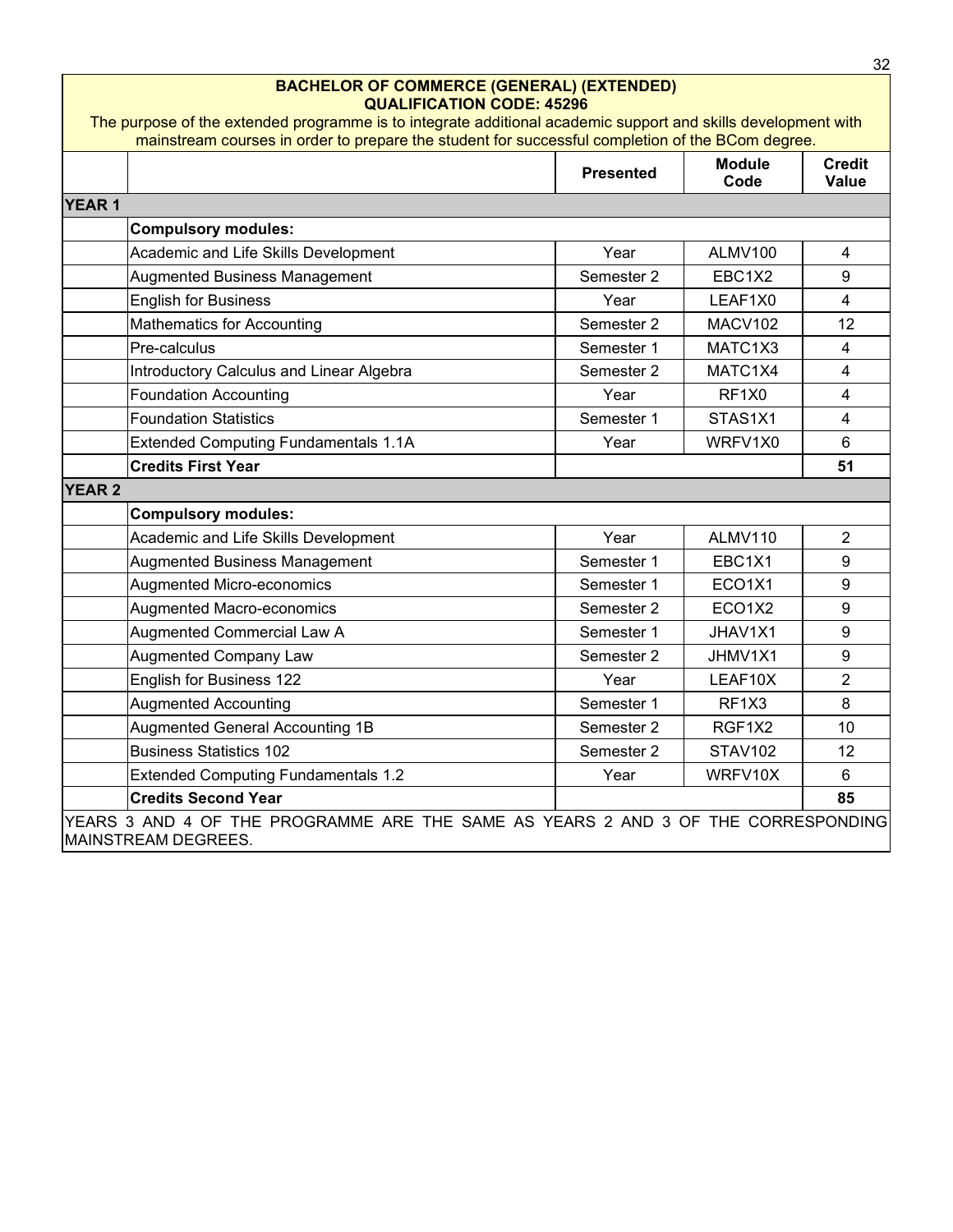#### **BACHELOR OF COMMERCE (ECONOMICS AND STATISTICS) QUALIFICATION CODE: 40120**

|                   | <u>This qualification integrates the study of economics and statistics. By enhancing students' knowledge of the economy</u><br>and understanding of economic logic with quantitative analysis skills, the qualification aims to meet a growing demand |                  |                       |                        |
|-------------------|-------------------------------------------------------------------------------------------------------------------------------------------------------------------------------------------------------------------------------------------------------|------------------|-----------------------|------------------------|
|                   | for analysts who can perform research aimed at providing answers to issues whose resolutions are not already known.                                                                                                                                   |                  |                       |                        |
|                   |                                                                                                                                                                                                                                                       | <b>Presented</b> | <b>Module</b><br>Code | <b>Credit</b><br>Value |
| <b>First Year</b> |                                                                                                                                                                                                                                                       |                  |                       |                        |
|                   | <b>Compulsory modules:</b>                                                                                                                                                                                                                            |                  |                       |                        |
|                   | <b>Business Management</b>                                                                                                                                                                                                                            |                  |                       |                        |
|                   | Introduction to Business Management and Entrepreneurship                                                                                                                                                                                              | Semester 1       | EB121                 | 12                     |
|                   | Introduction to the Business Functions                                                                                                                                                                                                                | Semester 2       | EB122                 | 12                     |
|                   | <b>Economics</b>                                                                                                                                                                                                                                      |                  |                       |                        |
|                   | Introduction to Microeconomics                                                                                                                                                                                                                        | Semester 1       | <b>ECC101</b>         | 12                     |
|                   | Introduction to Macroeconomics                                                                                                                                                                                                                        | Semester 2       | <b>ECC102</b>         | 12                     |
|                   | <b>Accounting</b>                                                                                                                                                                                                                                     |                  |                       |                        |
|                   | Accounting 1A<br>Or                                                                                                                                                                                                                                   | Semester 1       | <b>RV101</b>          | 10                     |
|                   | <b>Business Accounting 1A</b>                                                                                                                                                                                                                         | Semester 1       | <b>RNCV111</b>        | 12 <sup>2</sup>        |
|                   | Accounting 1B<br>Or                                                                                                                                                                                                                                   | Semester 2       | <b>RV102</b>          | 14                     |
|                   | <b>General Accounting 1B</b><br>Or                                                                                                                                                                                                                    | Semester 2       | <b>RGV102</b>         | 14                     |
|                   | <b>Business Accounting 1B</b>                                                                                                                                                                                                                         | Semester 2       | <b>RNCV112</b>        | 12                     |
|                   | <b>Statistics</b>                                                                                                                                                                                                                                     |                  |                       |                        |
|                   | <b>Financial Mathematics</b>                                                                                                                                                                                                                          | Semester 1       | <b>STAV101</b>        | 12                     |
|                   | <b>Business Statistics</b>                                                                                                                                                                                                                            | Semester 2       | <b>STAV102</b>        | 12 <sup>2</sup>        |
|                   | Select either A or B:                                                                                                                                                                                                                                 |                  |                       |                        |
| A                 | <b>Mathematics</b>                                                                                                                                                                                                                                    |                  |                       |                        |
|                   | Mathematics 1A                                                                                                                                                                                                                                        | Semester 1       | <b>MATT101</b>        | 16                     |
|                   | Mathematics 1B                                                                                                                                                                                                                                        | Semester 2       | <b>MATT102</b>        | 16                     |
| В                 | Mathematics (Special) A                                                                                                                                                                                                                               | Semester 1       | <b>MATS101</b>        | 8                      |
|                   | Mathematics (Special) A                                                                                                                                                                                                                               | Semester 2       | <b>MATS102</b>        | 8                      |
|                   | <b>AND</b>                                                                                                                                                                                                                                            |                  |                       |                        |
|                   | <b>Computer Science I</b>                                                                                                                                                                                                                             |                  |                       |                        |
|                   | <b>Computing Fundamentals 1.1</b>                                                                                                                                                                                                                     | Semester 1       | <b>WRFV101</b>        | 8                      |
|                   | <b>Computing Fundamentals 1.2</b>                                                                                                                                                                                                                     | Semester 2       | <b>WRFV102</b>        | 8                      |
|                   | <b>Credits First Year</b>                                                                                                                                                                                                                             |                  |                       | 128/144                |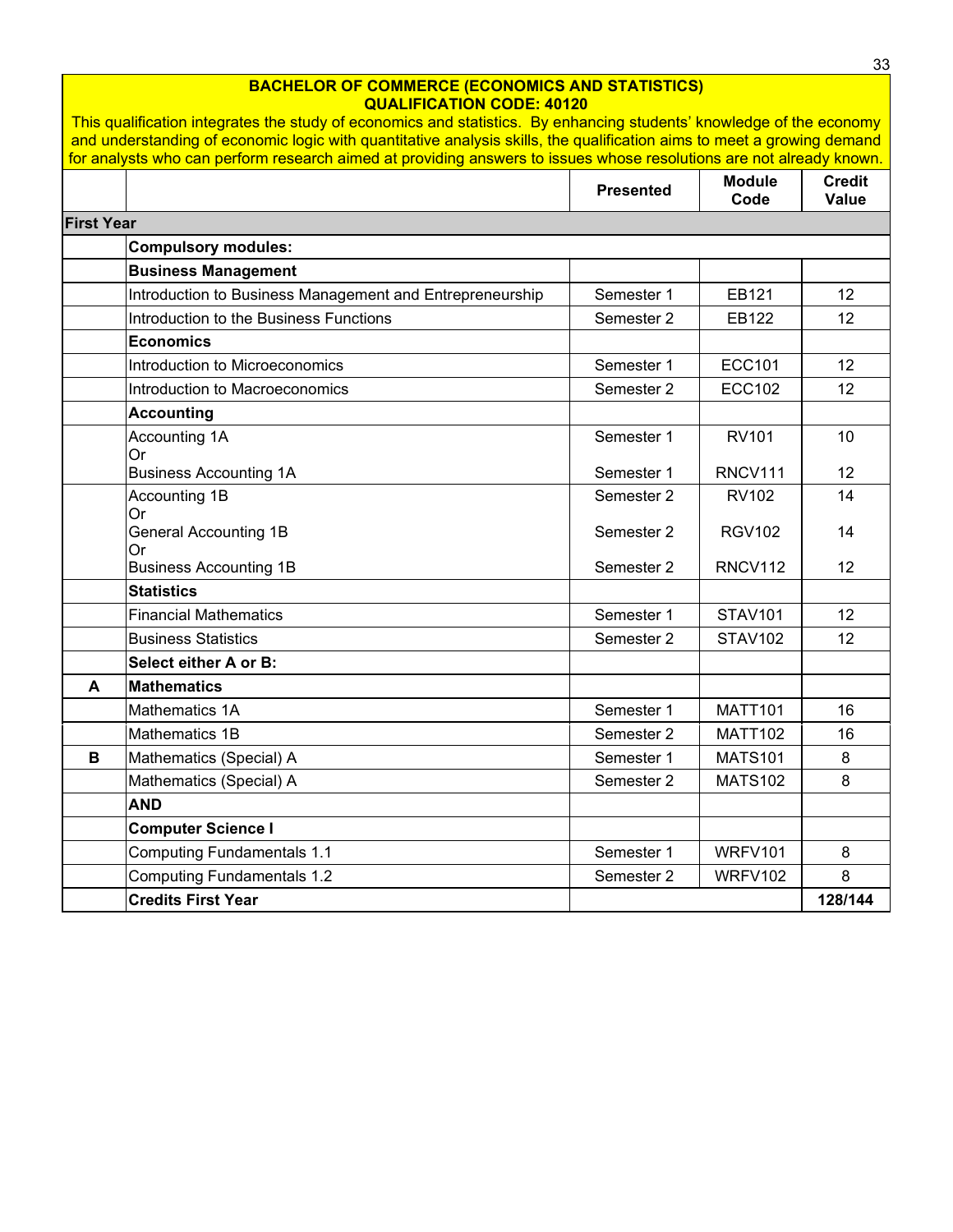#### **BACHELOR OF COMMERCE (GENERAL: ECONOMICS) QUALIFICATION CODE: 40134**

The qualification provides students with a focused, systematic and specialised understanding of current theory and practice in the fields of Macro- and Microeconomics as well as various subfields of Economics. A theoretical foundation in modules such as Accounting and Business Management ensures that this programme opens up a wide variety of career options in the business world.

|                   |                                                                                                                       | <b>Presented</b> | <b>Module</b><br>Code | <b>Credit</b><br>Value |
|-------------------|-----------------------------------------------------------------------------------------------------------------------|------------------|-----------------------|------------------------|
| <b>First Year</b> |                                                                                                                       |                  |                       |                        |
|                   | <b>Compulsory modules:</b>                                                                                            |                  |                       |                        |
|                   | <b>Business Management</b>                                                                                            |                  |                       |                        |
|                   | Introduction to Business Management and Entrepreneurship                                                              | Semester 1       | EB121                 | 12                     |
|                   | Introduction to the Business Functions                                                                                | Semester 2       | EB122                 | 12                     |
|                   | <b>Economics</b>                                                                                                      |                  |                       |                        |
|                   | Introduction to Microeconomics                                                                                        | Semester 1       | <b>ECC101</b>         | 12                     |
|                   | Introduction to Macroeconomics                                                                                        | Semester 2       | <b>ECC102</b>         | 12                     |
|                   | Economic History B                                                                                                    | Semester 2       | <b>EGV102</b>         | 10                     |
|                   | <b>Accounting</b>                                                                                                     |                  |                       |                        |
|                   | Accounting 1A<br>Or                                                                                                   | Semester 1       | <b>RV101</b>          | 10                     |
|                   | Business Accounting 1A*                                                                                               | Semester 1       | RNCV111               | 12                     |
|                   | Accounting 1B<br>Or                                                                                                   | Semester 2       | RV102                 | 14                     |
|                   | <b>General Accounting 1B</b><br>Or                                                                                    | Semester 2       | <b>RGV102</b>         | 14                     |
|                   | Business Accounting 1B*                                                                                               | Semester 2       | RNCV112               | 12                     |
|                   | <b>Computer Science I</b>                                                                                             |                  |                       |                        |
|                   | <b>Computing Fundamentals 1.1</b>                                                                                     | Semester 1       | <b>WRFV101</b>        | 8                      |
|                   | <b>Computing Fundamentals 1.2</b>                                                                                     | Semester 2       | WRFV102               | 8                      |
|                   | <b>Statistics</b>                                                                                                     |                  |                       |                        |
|                   | <b>Financial Mathematics</b><br>Or                                                                                    | Semester 1       | <b>STAV101</b>        | 12                     |
|                   | <b>Mathematics for Accounting</b>                                                                                     | Semester 1       | MACV101               | 12                     |
|                   | <b>Business Statistics</b>                                                                                            | Semester 2       | <b>STAV102</b>        | 12                     |
|                   | <b>Credits First Year</b>                                                                                             |                  |                       | 122                    |
|                   | *Students who select this option may not continue with Accounting or General Accounting in Second and Third<br>Years. |                  |                       |                        |

34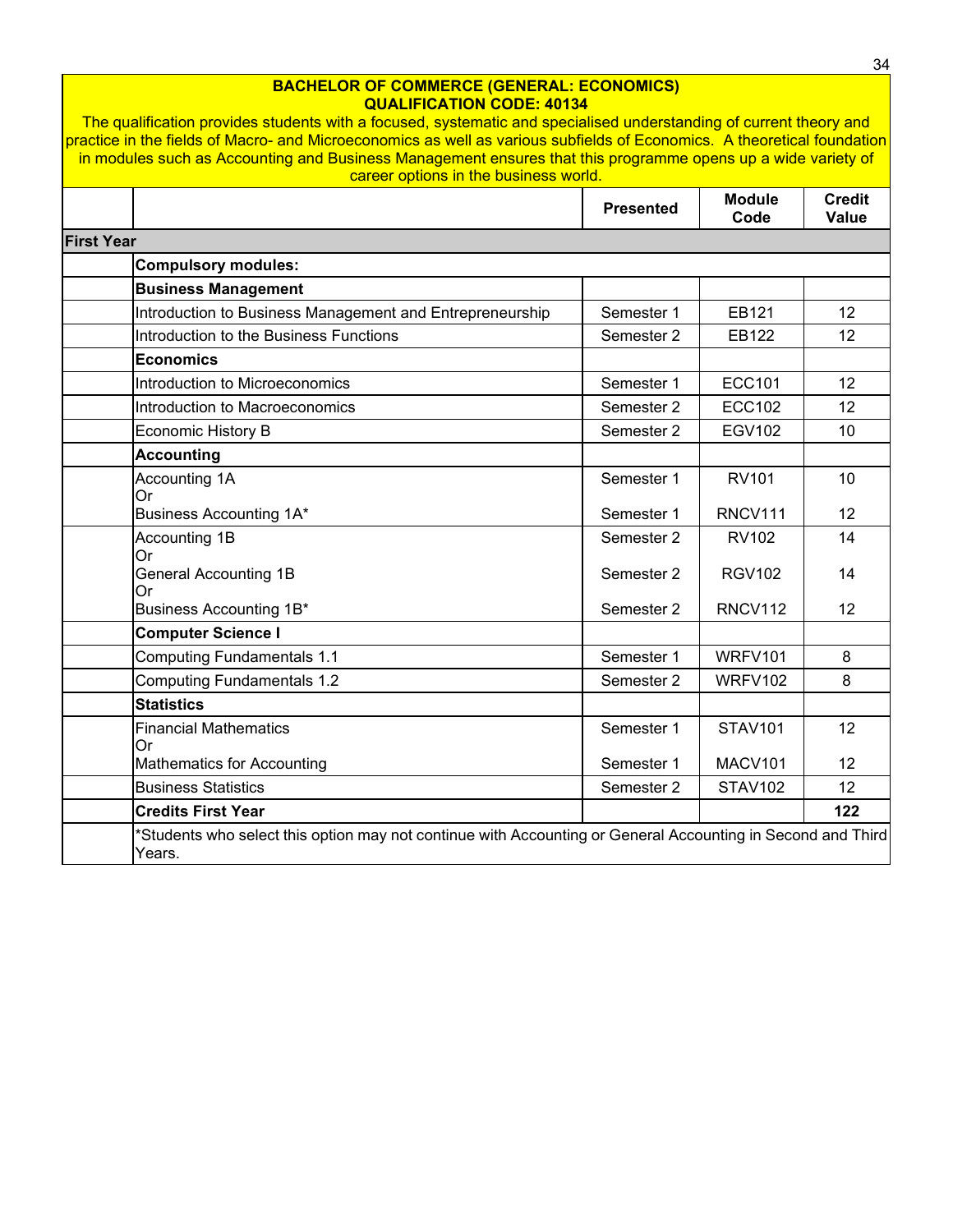|                   | <b>BACHELOR OF COMMERCE (LOGISTICS AND TRANSPORT ECONOMICS)</b><br><b>QUALIFICATION CODE: 40150</b><br>The qualification introduces and prepares the student for the ever-changing demands of the business world. This<br>programme will enable students to apply themselves in line with the demands and challenges of real-world Logistics, |                  |                       | <b>Credit</b><br><b>Value</b><br>12<br>12<br>8<br>8<br>12<br>12<br>12<br>12<br>12 |
|-------------------|-----------------------------------------------------------------------------------------------------------------------------------------------------------------------------------------------------------------------------------------------------------------------------------------------------------------------------------------------|------------------|-----------------------|-----------------------------------------------------------------------------------|
|                   | <b>Transport and Supply Chain Management related issues.</b>                                                                                                                                                                                                                                                                                  |                  |                       |                                                                                   |
|                   |                                                                                                                                                                                                                                                                                                                                               | <b>Presented</b> | <b>Module</b><br>Code |                                                                                   |
| <b>First Year</b> |                                                                                                                                                                                                                                                                                                                                               |                  |                       |                                                                                   |
|                   | <b>Compulsory modules:</b>                                                                                                                                                                                                                                                                                                                    |                  |                       |                                                                                   |
|                   | <b>Accounting</b>                                                                                                                                                                                                                                                                                                                             |                  |                       |                                                                                   |
|                   | <b>Business Accounting 1A</b>                                                                                                                                                                                                                                                                                                                 | Semester 1       | RNCV111               |                                                                                   |
|                   | Business Accounting 1B*                                                                                                                                                                                                                                                                                                                       | Semester 2       | RNCV112               |                                                                                   |
|                   | <b>Computer Science</b>                                                                                                                                                                                                                                                                                                                       |                  |                       |                                                                                   |
|                   | <b>Computing Fundamentals 1.1</b>                                                                                                                                                                                                                                                                                                             | Semester 1       | WRFV101               |                                                                                   |
|                   | <b>Computing Fundamentals 1.2</b>                                                                                                                                                                                                                                                                                                             | Semester 2       | WRFV102               |                                                                                   |
|                   | <b>Statistics</b>                                                                                                                                                                                                                                                                                                                             |                  |                       |                                                                                   |
|                   | <b>Business Statistics</b>                                                                                                                                                                                                                                                                                                                    | Semester 2       | <b>STAV102</b>        |                                                                                   |
|                   | Law                                                                                                                                                                                                                                                                                                                                           |                  |                       |                                                                                   |
|                   | <b>Commercial Law I</b>                                                                                                                                                                                                                                                                                                                       | Semester 1       | <b>JHA131</b>         |                                                                                   |
|                   | <b>English Communication</b>                                                                                                                                                                                                                                                                                                                  |                  |                       |                                                                                   |
|                   | <b>Professional English</b>                                                                                                                                                                                                                                                                                                                   | Semester 2       | LEBV102               |                                                                                   |
|                   | Core modules:                                                                                                                                                                                                                                                                                                                                 |                  |                       |                                                                                   |
|                   | <b>Business Administration and Management</b>                                                                                                                                                                                                                                                                                                 |                  |                       |                                                                                   |
|                   | Introduction to Business Management and Entrepreneurship                                                                                                                                                                                                                                                                                      | Semester 1       | EB121                 |                                                                                   |
|                   | Introduction to the Business Functions                                                                                                                                                                                                                                                                                                        | Semester 2       | EB122                 |                                                                                   |
|                   | <b>Economics</b>                                                                                                                                                                                                                                                                                                                              |                  |                       |                                                                                   |
|                   | Introduction to Microeconomics                                                                                                                                                                                                                                                                                                                | Semester 1       | <b>ECC101</b>         | 12                                                                                |
|                   | Introduction to Macroeconomics                                                                                                                                                                                                                                                                                                                | Semester 2       | <b>ECC102</b>         | 12                                                                                |
|                   | <b>Credits First Year</b>                                                                                                                                                                                                                                                                                                                     |                  |                       | 124                                                                               |

 $\frac{35}{1}$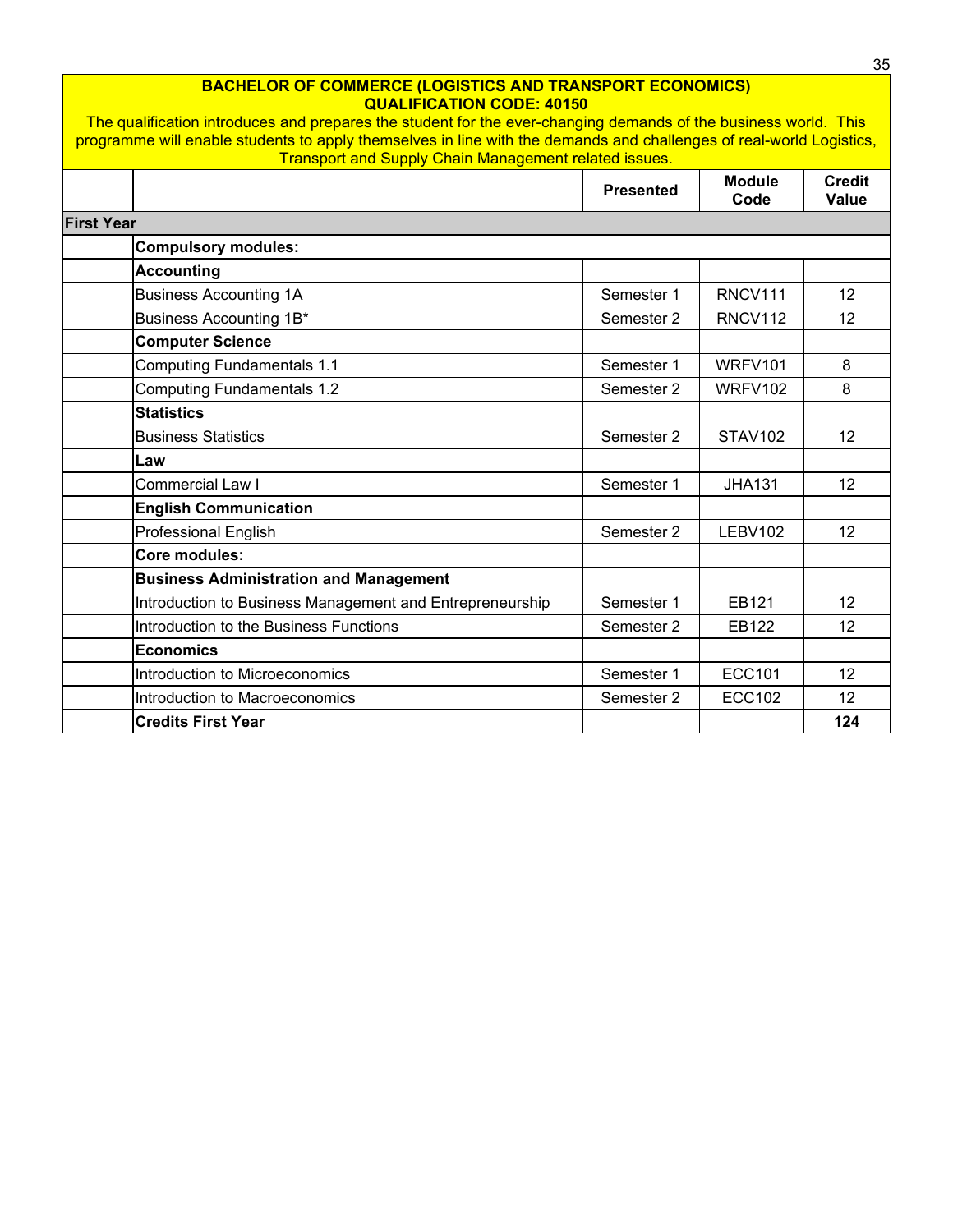|                                                          | <b>Presented</b> | <b>Module</b>       |              |  |
|----------------------------------------------------------|------------------|---------------------|--------------|--|
|                                                          |                  | Code                | <b>Value</b> |  |
| <b>First Year</b>                                        |                  |                     |              |  |
| <b>Compulsory modules:</b>                               |                  |                     |              |  |
| <b>Economics</b>                                         |                  |                     |              |  |
| Introduction to Microeconomics                           | Semester 1       | <b>ECC101</b>       | 12           |  |
| Introduction to Macroeconomics                           | Semester 2       | <b>ECC102</b>       | 12           |  |
| <b>Business Management</b>                               |                  |                     |              |  |
| Introduction to Business Management and Entrepreneurship | Semester 1       | EB121               | 12           |  |
| Introduction to the Business Functions                   | Semester 2       | EB122               | 12           |  |
| <b>Accounting</b>                                        |                  |                     |              |  |
| Accounting 1A                                            | Semester 1       | <b>RV101</b>        | 10           |  |
| Accounting 1B                                            | Semester 2       | <b>RV102</b>        | 14           |  |
| <b>Or</b><br><b>General Accounting 1B</b>                | Semester 2       | <b>RGV102</b>       | 14           |  |
| <b>Computer Science</b>                                  |                  |                     |              |  |
| <b>Computing Fundamentals 1.1</b>                        | Semester 1       | WRFV <sub>101</sub> | 8            |  |
| <b>Computing Fundamentals 1.2</b>                        | Semester 2       | WRFV102             | 8            |  |
| <b>Statistics</b>                                        |                  |                     |              |  |
| <b>Financial Mathematics</b>                             | Semester 1       | <b>STAV101</b>      | 12           |  |
| <b>Business Statistics</b>                               | Semester 2       | <b>STAV102</b>      | 12           |  |
| Law                                                      |                  |                     |              |  |
| Company Law                                              | Semester 2       | <b>JHMV102</b>      | 12           |  |
| <b>Credits First Year</b>                                |                  |                     | 124          |  |

**BACHELOR OF COMMERCE (GENERAL)** 

#### **21. REGISTRATION INFORMATION**

<span id="page-37-0"></span>The minimal initial payments for studies in 2022 are

- R8 900 for full-time degree / postgraduate diploma programmes
- R5 100 for part-time degree / postgraduate diploma programmes
- R6 300 for full-time diploma / certificate programmes
- R4 400 for part-time diploma / certificate programmes
- R6 600 for students staying in the Residences (students at all campuses)
- International students are required to pay all fees in full prior to registration. Please request your estimation of fees from the International Student Accounts Office by emailing intfees@mandela.ac.za**.**

# **Nelson Mandela University's banking details for down payments:**

*Payments made within South Africa* Bank: Standard Bank Branch: Rink Street, Port Elizabeth Branch code: 051001 Account name: Nelson Mandela Uni-Student dep Account no: 080265855 Reference: Your student number (very important) Email payment confirmation to: [studentaccounts@mandela.ac.za](mailto:studentaccounts@mandela.ac.za)